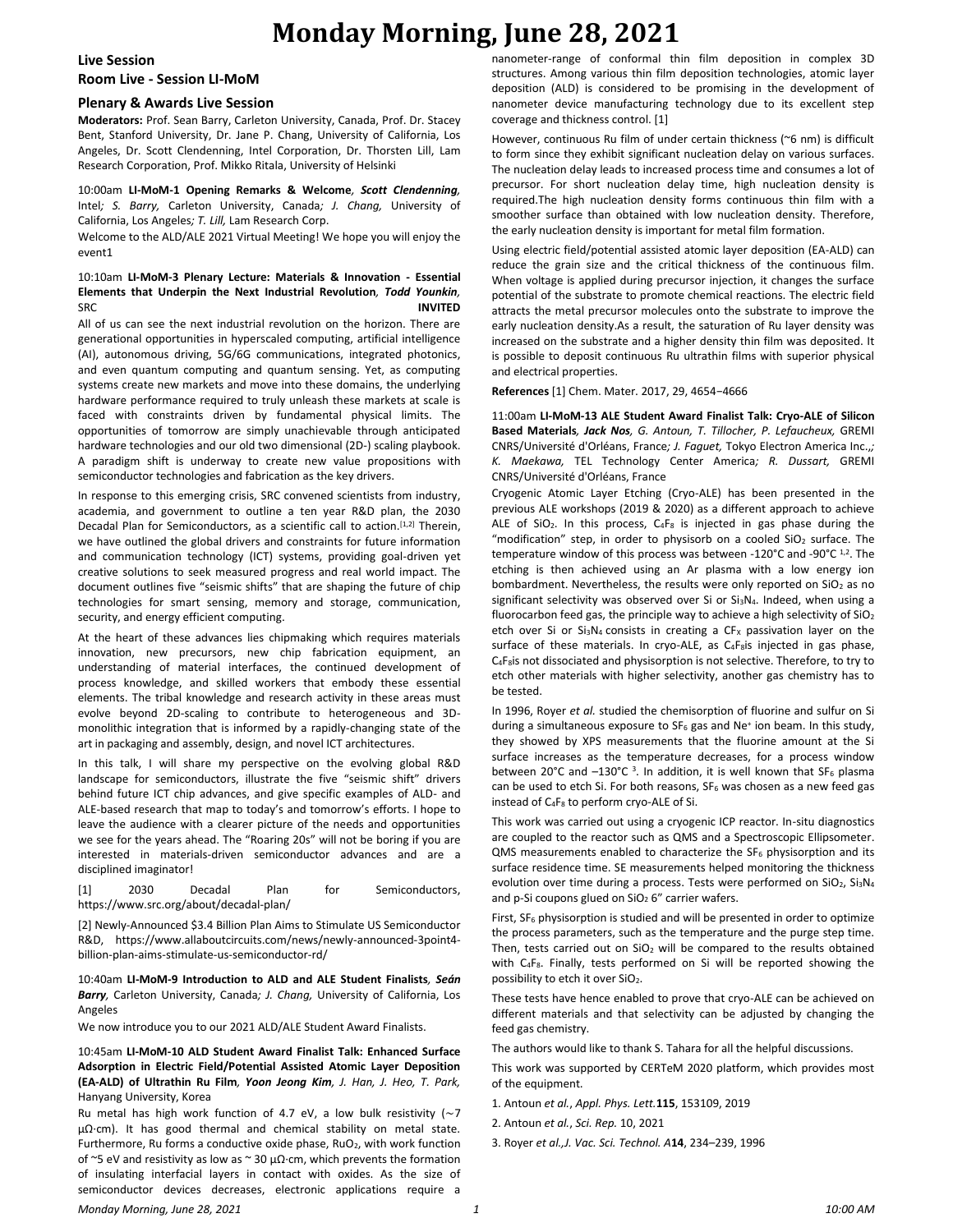11:20am **LI-MoM-17 ALD Student Award Finalist Talk: What Controls the Conformality of Plasma ALD in High-Aspect-Ratio Applications?***, Karsten Arts, S. Deijkers, T. Faraz,* Eindhoven University of Technology, Netherlands*; R. Puurunen,* Aalto University, Finland*; E. Kessels, H. Knoops,*  Eindhoven University of Technology, Netherlands

This work discusses the role and impact of the plasma on film conformality during plasma ALD, using the material systems  $SiO<sub>2</sub>$  and TiO<sub>2</sub> as industryrelevant case studies. Specifically, detailed insight into the impact of radical recombination and ion bombardment is provided. This is essential for predicting and further advancing the film conformality, especially for future applications with extremely high-aspect-ratio (AR) features.

First of all, the loss of reactive plasma radicals through surface recombination is often considered a major factor limiting film conformality during plasma ALD. To pinpoint what level of film conformality can still be achieved, we have developed a method to determine the surface recombination probability  $r$  of the radicals.<sup>1</sup> This method is based on the film penetration into high-AR trench structures. For plasma ALD of  $SiO<sub>2</sub>$  and TiO<sub>2</sub> very low values of  $r \sim 10^{-4}$  are determined, where *r* is observed to further decrease with temperature and pressure down to  $^{\sim}10^{-5}$ . Accordingly, film growth up to an AR as high as 200:1 or even 800:1 is achieved within reasonable cycle times, depending on temperature and pressure.<sup>2</sup> These results demonstrate that extremely challenging applications such as the coating of porous materials are feasible under specific process conditions.

Secondly, we demonstrate that ion bombardment can also have an important impact on film conformality during plasma ALD, even under mild plasma conditions with low-energy (<20 eV) ions. Specifically, it is observed that (low-energy) ions contribute to the film quality of  $SiO<sub>2</sub>$ <sup>3</sup> can induce crystallization during plasma ALD of TiO $_2$ ,<sup>4</sup> and can alter the growth per cycle by a factor of up to  $\approx$  2 (for both SiO<sub>2</sub> and TiO<sub>2</sub>). This can significantly affect the film conformality obtained on 3D nanostructures. Furthermore, we reveal that the magnitude of the influence of ions can be controlled by the ion energy dose, where a minimal effect is obtained when supplying a dose of  $\leq$  1 eV nm<sup>-2</sup> cycle<sup>-1</sup>, or a strong effect when supplying a dose of  $>$ 100 eV nm<sup>-2</sup> cycle<sup>-1</sup>.<sup>3,4</sup>

In conclusion, we provide key insights that can further advance plasma ALD, particularly to meet the conformality requirements in demanding future applications.

- 1. K. Arts *et al*., J. Phys. Chem. C 123, 27030 (2019).
- 2. K. Arts *et al*., Oxygen recombination probability data for plasmaassisted atomic layer deposition of  $SiO<sub>2</sub>$  and TiO<sub>2</sub> (to be published)
- 3. K. Arts *et al*., Appl. Phys. Lett. 117, 031602 (2020).
- 4. K. Arts *et al*., Impact of ions on film conformality and crystallinity during plasma-assisted atomic layer deposition of TiO<sup>2</sup> (to be published).

11:35am **LI-MoM-20 ALE Student Award Finalist Talk: Modelling Atomic Layer Etching of Thin Film Metal Oxides***, Rita Mullins,* Tyndall National Institute, University College Cork, Ireland*; S. Kondati Natarajan,* Synopsys , Denmark*; M. Nolan,* Tyndall National Institute, University College Cork, Ireland

HfO<sub>2</sub> and ZrO<sub>2</sub> are two high-k materials that are crucial in semiconductor devices. Atomic level control of material processing is required for fabrication of thin films of these materials at nanoscale device sizes. Atomic layer deposition (ALD) and thermal atomic layer etching (ALE) allow fabrication of ultra-thin films for semiconductor device processing. ALD is a well-known metal oxide thin film deposition technique that enables a high level of control over film thickness. Thermal ALE, which is growing in importance, uses self-limiting halogenation (e.g. HF exposure) producing a non-volatile modified layer. Subsequent ligand exchange reactions remove up to a monolayer of the metal oxide. This modern approach for controlled etching is the reverse of ALD.

Given that it is difficult to investigate ALE reactions directly using experimental techniques, first-principles-based atomic-level simulations using density functional theory (DFT) can give deep insights into the precursor chemistry and the reactions that drive the etch of different materials. This contribution presents first-principles density functional theory modelling to examine the etch chemistry of thin films of  $HfO<sub>2</sub>$  and  $ZrO<sub>2</sub>$ . HF exposures on the surfaces of HfO<sub>2</sub> and  $ZrO<sub>2</sub>$  are studied. HF coverages ranging from  $1.0 \pm 0.3$  to  $17.0 \pm 0.3$  HF/nm<sup>2</sup> are investigated and a mixture of molecularly and dissociatively adsorbed HF molecules is present at higher coverages. Theoretical etch rates of -0.61  $\pm$  0.02 Å /cycle for HfO<sub>2</sub> and -0.57  $\pm$  0.02 Å /cycle ZrO<sub>2</sub> were calculated using maximum coverages of 7.0  $\pm$  0.3 and 6.5  $\pm$  0.3 M-F bonds/nm<sup>2</sup> respectively (M = Hf, Zr). These calculations involve perfect, crystalline oxide substrates. To widen the scope of this work, we also compare the ALE chemistry using HF on amorphous HfO<sup>2</sup> and the chemistry using HCl as the first pulse reagent.

#### 11:50am **LI-MoM-23 ALD Student Award Finalist Talk: Surface Passivation Using Aminosilanes for Area-Selective Atomic Layer Deposition***, Kaat Van Dongen,* KU Leuven, Belgium*; R. Nye,* North Carolina State University*; D. De Simone, A. Delabie,* IMEC, Belgium

EUV lithography (EUVL) is one of the main drivers in the innovation of nano-electronic devices, as it can print structures of 14nm with a single exposure, and further downscaling is being studied. However, EUVL requires ultra-thin resist films to prevent pattern collapse, complicating the pattern transfer to the underlying layer. A possible solution is the combination of EUVL with area-selective deposition (ASD) of hard masks. ASD aims to deposit material only on the desired growth areas while no deposition occurs on the non-growth areas. ALD allows to deposit conformal films with atomic scale control, but most ALD processes have limited inherent selectivity. Surface passivation can improve the selectivity of ALD. Aminosilanes, such as dimethylamino trimethylsilane (DMATMS) and hexamethyldisilazane (HMDS), can work as passivating agents for SiO2 surfaces as trimethylsilyl (TMS) surface groups are introduced. To get a high selectivity, we need to optimize the TMS surface coverage and understand the impact on the passivation towards ALD.

We have therefore studied reactions of a hydroxylated SiO2 surface with DMATMS and HMDS and the effectiveness of the passivation towards TiO2 ALD (TiCl4/H2O). Both reactions are self-limiting, but the obtained TMS surface coverage is different. The reaction with DMATMS at 250°C saturates after 300 s and results in a TMS coverage of 2.1 TMS/nm2, close to theoretical limit of 2.41 TMS/nm2 (1), and a WCA of 101±1°. Lower temperature slightly reduces the WCA value (98±1° and 97±1° for 180°C and 135°C, respectively). This has only a minor effect on the selectivity for 3.41 nm TiO2 on the hydroxylated SiO2 (0.95, 0.92 and 0.90 for 250°C, 180°C and 135°C, respectively (RBS)). Contrarily, the HMDS reaction at 135°C and 180°C saturates after 600 s but the TMS coverage is at most 1.5 TMS/nm2 (XPS) and the WCA value is lower (80±6°). This leaves 0.9±0.7 OH/nm2 available for reaction with TiO2. The TiO2 selectivity is low, 0.13 for 3.41 nm TiO2 on the non-passivated SiO2. Possible explanations for the different surface coverage at saturation are the difference in chemistry, the HMDS could be too large to reach the remaining OH groups, or a difference in process conditions (e.g., partial pressure), since the reactions are carried out in different deposition tools. Sequential HMDS (180°C, 300s) and DMATMS (250°C, 300s) reactions result in a similar WCA but the selectivity towards TiO2 ALD drops faster compared to a single DMATMS reaction.

(1)Soethoudt, J. et al., J. Mater. Chem. C, 2019, 7, 11911

### 12:05pm **LI-MoM-26 ALD Student Award Finalist Talk: Electron-Enhanced Atomic Layer Deposition of Ruthenium Thin Films Using (DMBD)Ru(CO)3***, Michael Collings, S. George,* University of Colorado, Boulder

Electron-enhanced atomic layer deposition (EE-ALD) has been demonstrated as an effective method to rapidly nucleate and grow thin films at low temperatures [1,2]. During EE-ALD, electrons are used as a "reactant" in an ALD process. The role of the electrons is to remove surface ligands via electron stimulated desorption. In this work, EE-ALD was used to grow Ru thin films using dimethylbutadiene (DMBD) ruthenium tricarbonyl, or (DMBD)Ru(CO)<sub>3</sub>, at low temperatures.

The sequential surface reactions for Ru EE-ALD are shown in Figure 1. During this reaction sequence, a hollow cathode plasma electron source (HC-PES) provided a high flux of electrons. The HC-PES is chemically robust and can operate at reactor pressures as large as 1 mTorr. Our HC-PES can emit electron currents ≥ 100 mA over surface areas of 50 cm<sup>2</sup>. The electron energy employed for the Ru EE-ALD was 125 eV. Ru growth during EE-ALD was measured with in-situ spectroscopic ellipsometry. The Ru films were grown on silicon substrates with a native oxide.

Ru film growth was demonstrated at both 100°C and 160°C. Film thickness measured by ellipsometry showed that the Ru films nucleate and grow from the very first EE-ALD cycle. Linear film growth was observed over 600 cycles with growth rates of 0.17 Å/cycle and 0.23 Å/cycle at 100°C and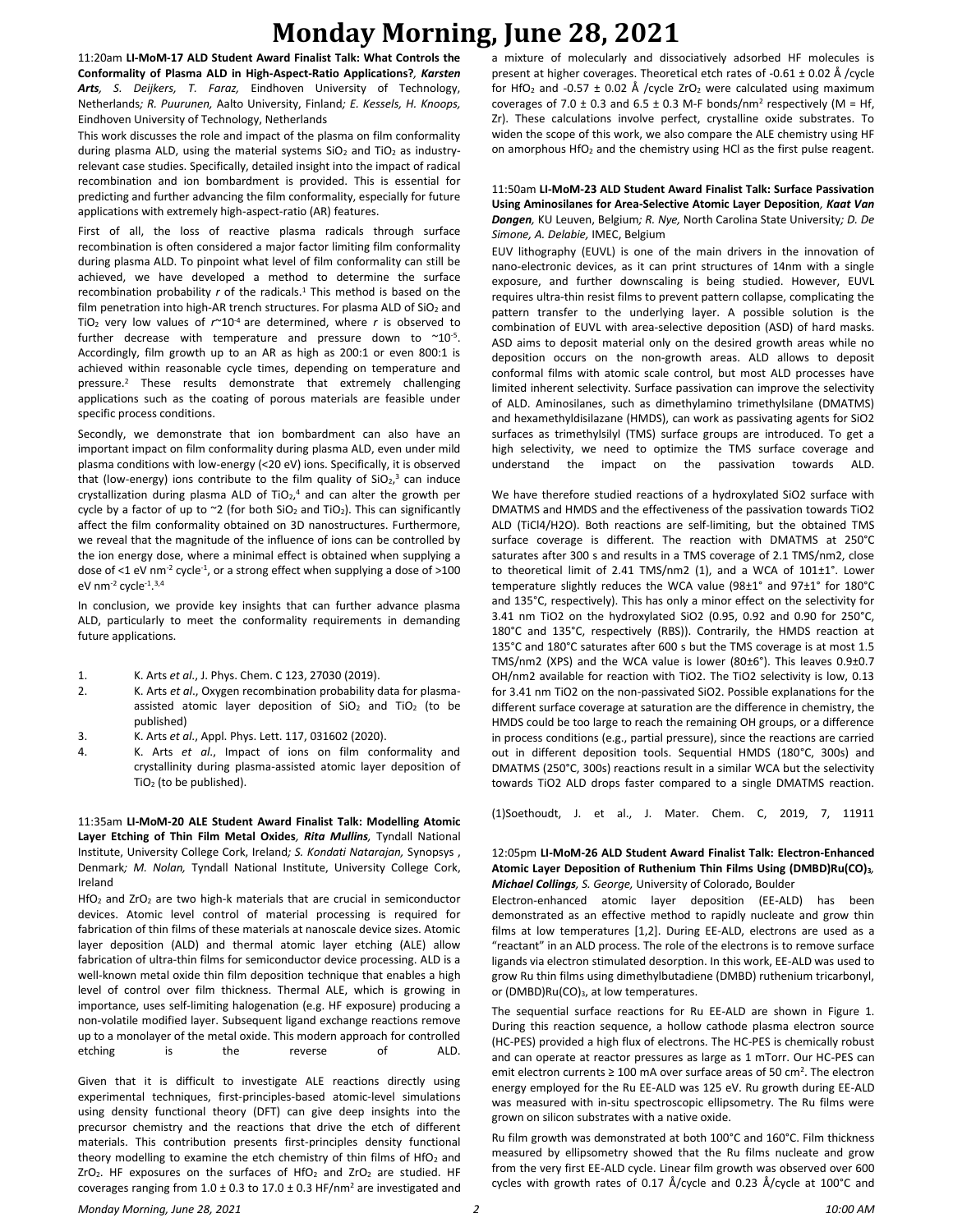160°C, respectively. Spectroscopic ellipsometry measurements for 600 cycles of Ru EE-ALD at 160°C are shown in Figure 2. Self-limiting growth behavior was observed with respect to both (DMBD)Ru(CO)3 and electron exposures. XPS was used to determine the purity of the Ru films. Oxygen was observed to be as low as 0.3 at%. Carbon was also low but could not be quantified because of the overlap of the C and Ru XPS peaks.

[1] Z.C. Sobell, A.S. Cavanagh and S.M. George, "Growth of Cobalt Films at Room Temperature Using Sequential Exposures of Cobalt Tricarbonyl Nitrosyl and Low Energy Electrons", *J. Vac. Sci. Technol. A***37**, 060906 (2019).

[2] J.K. Sprenger, H. Sun, A.S. Cavanagh, A. Roshko, P.T. Blanchard and S.M. George, "Electron-Enhanced Atomic Layer Deposition (EE-ALD) of Boron Nitride Thin Films at Room Temperature and 100°C", *J. Phys. Chem. C***122**, 9455-9464 (2018).

12:20pm **LI-MoM-29 Plenary Lecture: Mechanisms of Thermal Atomic Layer Etching***, Steven George,* University of Colorado Boulder **INVITED** Atomic layer deposition (ALD) and atomic layer etching (ALE) are defined by two sequential, self-limiting surface reactions. ALE is based on surface modification by the first reactant. The second reactant then leads to volatile release of the modified surface. There are two types of ALE:plasma and thermal. Plasma ALE methods employ energetic ion or neutral species to release the modified material anisotropically using sputtering. Thermal ALE processes utilize gas species to release the modified material isotropically using thermal reactions [1]. Thermal ALE can be viewed as the "reverse of ALD".

One important mechanism for thermal ALE is surface modification by fluorination and volatile release by ligand-exchange reactions. Fluorination is thermochemically favorable because metal fluorides are more stable than metal oxides. The metal fluorides can then be volatilized when a ligand from an incoming metal precursor exchanges with F from the metal fluoride. This fluorination and ligand-exchange mechanism is applicable to the thermal ALE of many metal oxides such as  $Al_2O_3$ . Conversion reactions are able to extend the range of materials that can be etched using thermal ALE. Conversion reactions occur when an incoming metal precursor reacts with the surface of an initial material and converts the surface layer into another material. This new material may have etching pathways that were not accessible to the initial material.

Another thermal ALE mechanism is based on oxidation and ligand-addition reactions. This mechanism is particularly important for etching elemental metals. Oxidation first changes the oxidation state of the elemental metal. Subsequently, ligands can add to the oxidized metal center and form stable and volatile metal compounds. An example of oxidation and ligandaddition is thermal Ni ALE using  $SO_2Cl_2$  and P(CH<sub>3</sub>)<sub>3</sub>. Chlorination by  $SO_2Cl_2$ changes the oxidation state and then P(CH3)<sup>3</sup> adds to the oxidized Ni center and forms volatile  $NiCl<sub>2</sub>(P(CH<sub>3</sub>)<sub>3</sub>)<sub>2</sub>$ .

Different mechanisms for thermal ALE can lead to selectivity in etching between various materials. Etching results if the sequential, self-limiting surface reactions produce stable and volatile compounds. Selectivity between materials occurs if the etching products for one material are not stable or volatile. A good example is the selectivity between  $Al_2O_3$  and ZrO<sub>2</sub> using HF and Al(CH<sub>3</sub>)<sub>3</sub> as the reactants. ZrO<sub>2</sub> is not etched and can be used to define a monolayer etch stop for the HF and  $AI(CH_3)_3$  reactants.

[1] S.M. George, "Mechanisms of Thermal Atomic Layer Etching", *Acc. Chem. Res.* **53**, 1151 (2020).

#### 12:55pm **LI-MoM-36 Introduction to 2021 ALD Innovator Awardee Stacey Bent, Stanford University, USA: Up, Down and All Around: Controlling Atomic Placement in ALD***, Seán Barry,* Carleton University, Canada

With the increased importance of functional nanoscale materials for applications such as electronics, catalysts, and batteries, the interest in atomic layer deposition (ALD) as a method for fabricating structures with atomic-level control is intensifying. Based on sequential, self-limiting gassurface reactions, ALD provides excellent capabilities for depositing thin solid films, nanoparticles, and other nanoscale materials while offering exceptional conformality, thickness control at the angstrom level, and tunable film composition. Yet despite the powerful film growth capabilities already attained with ALD, there is a compelling need to push the technique even further and control atomic placement not just in the direction of film growth, but also laterally. In this talk, I will describe research into the fundamental processes that drive ALD and ways to manipulate the chemistry to achieve area selective deposition, a bottomup growth strategy in which deposition is directed only to desired regions of a patterned substrate. Mechanistically, the reaction chemistry of both the ALD precursor and the co-reactant at the growth surface play important roles in the ALD process and can influence both nucleation and growth. Importantly, by modifying the substrate properties, e.g., by the application of molecular monolayers or other surface treatments, the native reactivity of the surface with the ALD precursors can be altered to allow for area selective ALD. I will describe how area selectivity can be achieved across a range of different substrate and film materials, and also highlight challenges and potential solutions to reaching even high selectivities than currently possible.

#### 1:00pm **LI-MoM-37 ALD Student Award Finalist Talk: Tuning Properties of Vapor Deposited ZIF-8 Thin Films With Preferred Orientation***, Marianne Kräuter,* Graz University of Technology, Austria

Recent years saw a rise of solvent-free methods for synthesis of metal organic frameworks with the aim of accessing new application fields and facile processing. Since vapor deposition excels at these key points we employed a two-step chemical vapor deposition process, that allows for the delivery of high-quality, homogeneous thin films of zeolitic imidazole framework 8 (ZIF-8) from ZnO<sup>1</sup>.

First, an ultrathin ZnO seed layer is deposited via plasma-enhanced atomic layer deposition (PE-ALD). Acting on the substrate temperature, ranging from room temperature to 200°C, the preferred crystal orientation can be switched from (100) to (002). ZIF-8 thin films are subsequently grown by subjecting the ZnO-layer to a 2-methyl imidazole vapor. To our knowledge, this is the first time that PE-ALD has been employed for the growth of ZIF-8.

To gain better control over the still novel deposition technique, the impact of crystal orientation and thickness of the ZnO precursor onto the resulting ZIF-8 thin films was investigated. The results show that ZIF-8 was successfully synthesized. Furthermore, X-ray diffraction studies reveal a powder-like structure together with a strong (100) orientation of ZIF-8 crystals. ZIF-8 coverage on the substrate increases for thicker ZnO layers with ZIF-8 particles exhibiting average thicknesses as high as (93  $\pm$  9) nm for ZIF-8 from 3 nm ZnO and (192  $\pm$  11) nm for ZIF-8 from 10 nm ZnO. The thickness increase during conversion rises to about 1600% as a function of ZnO thickness. ZnO orientation weakly influences the thickness increase during conversion and, via differing densities, also the crystallinity of the resulting ZIF-8. Our results provide vital knowledge about the link between deposition parameters of ZnO and properties of the resulting ZIF-8 thin films, namely coverage, thickness, roughness and orientation, thus making it possible to tailor them towards specific applications.

(1) Stassen, I.; Styles, M.; Grenci, G.; Van Gorp, H.; Vanderlinden, W.; De Feyter, S.; Falcaro, P.; De Vos, D.; Vereecken, P.; Ameloot, R. Chemical Vapour Deposition of Zeolitic Imidazolate Framework Thin Films. *Nat. Mater.***2016**, *15* (3), 304–310. https://doi.org/10.1038/nmat4509.

1:15pm **LI-MoM-40 ALE Student Award Finalist Talk: Reaction Pathways Leading to Anisotropic Pattering of Cu***, Xia (Gary) Sang, M. Martirez, T.* 

*Smith, E. Carter, J. Chang,* University of California at Los Angeles Plasma-thermal atomic layer etching (ALE) is a promising technique for enabling nanometer-level metal patterning. Utilizing the anisotropic nature of low energy ions, a modified layer is defined directionally in the plasma exposure step. The subsequently introduced isotropic etchant molecules only react with the modified region, leaving a final feature with ideal directionality and selectivity. This technique has been proven effective on patterning etch-resistant metals such as Ni.

*Monday Morning, June 28, 2021 3 10:00 AM* In this work, the directional Cu etch is demonstrated with the plasmathermal ALE process using low energy oxygen ions from an oxygen plasma to achieve directional modification and formic acid vapor to realize selective removal of the modified layer. This cyclic process yielded an etch rate of 2.4 nm/cycle at 80℃. The etch selectivity by gas-phase formic acid of copper oxide over metallic copper is high based on preliminary results and being quantified in this work. A 1.5 micrometer line structure with 55 nm Cu under a 135 nm thick SiCN hard mask was successfully patterned with high selectivity against the hard mask and relatively vertical sidewalls. The reaction products, postulated as copper formate (Cu(COOH)2), were measured by analyzing the condensates from the chemical vapor after the cyclic etching process with inductively coupled plasma mass spectroscopy (ICP-MS) and nuclear magnetic resonance (NMR). The surface chemical states after the etching process were quantified by XPS, showing the formation of Cu(I) and Cu(II) oxides upon oxygen plasma exposure and its subsequent removal after formic acid exposure, with the percentage of Cu(OH)2 increased after the vapor was introduced to the surface. To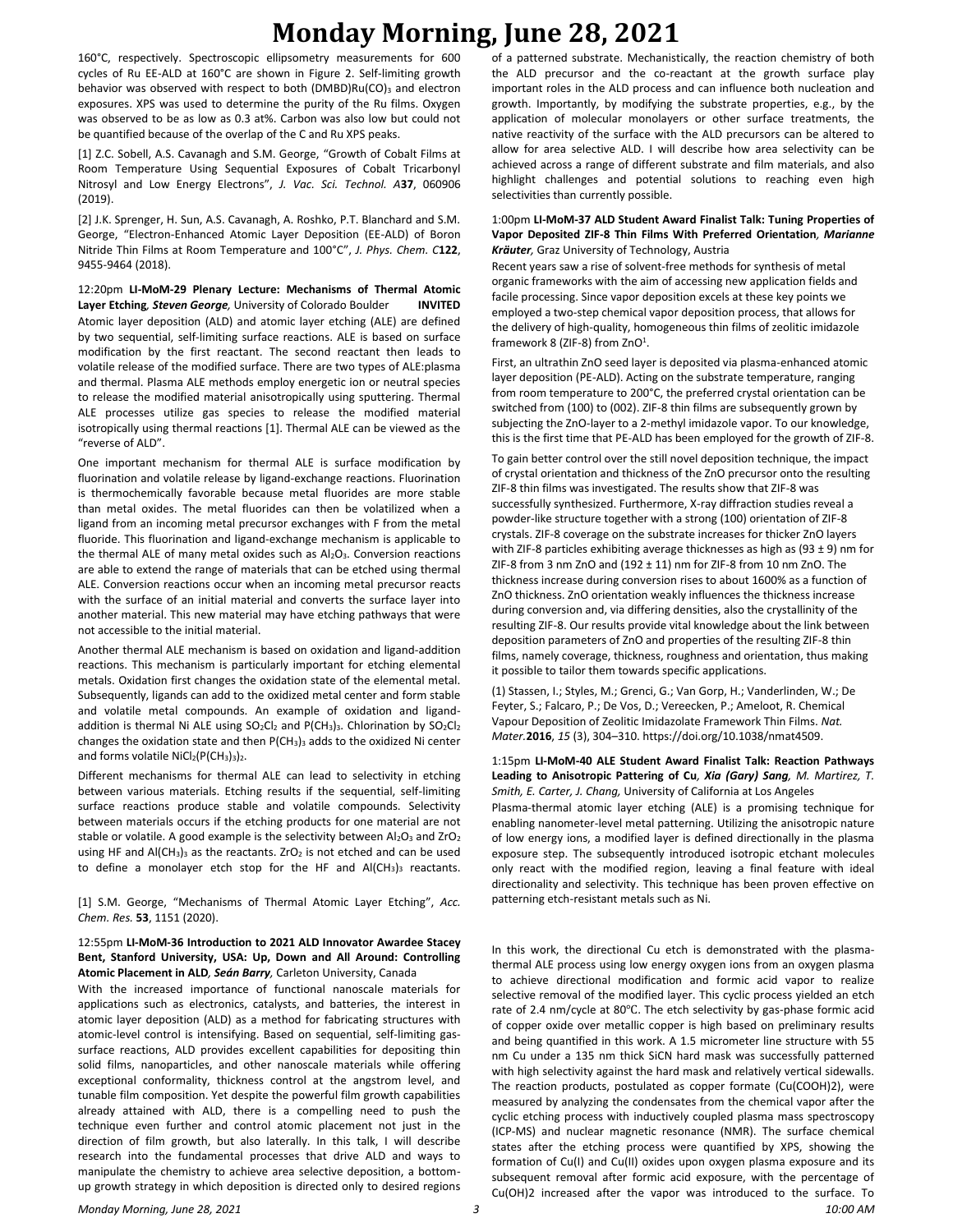corroborate these findings, density Functional Theory (DFT) calculations were carried with experimental conditions. It was found that a water-free dimeric tetra(μ-formato)dicopper(II) "paddlewheel" complex (Cu2(HCOO)4) is the most favorable etching product, with its formation reaching equilibrium conditions from Cu(II). The most likely precursor for the dimer is the diformatodi(formic acid)copper(II) monomer, which favorably dimerizes under the same water-lean condition at which the dimer persists. Finally, DFT simulation is compared to the NMR measurements.

## 1:30pm **LI-MoM-43 ALE Student Award Finalist Talk: Thermal Atomic Layer Etching of Cobalt Using SO2Cl<sup>2</sup> and P(CH3)3***, Jessica Murdzek, S. George,* University of Colorado Boulder

Thermal metal ALE is challenging because the oxidation state of the volatile metal etch products are usually different than the zero oxidation state of the elemental metal.In this work, cobalt ALE was developed by first oxidizing the cobalt via chlorination using SO<sub>2</sub>Cl<sub>2</sub>. Then the Co was etched by the binding of trimethyl phosphine (PMe<sub>3</sub>) ligands that can volatilize the cobalt chloride.Thermal Co ALE was achieved at 150 °C by properly balancing the  $SO_2Cl_2$  exposures that chlorinate cobalt and the PMe<sub>3</sub> exposures that remove the cobalt chloride (Figure 1).

The logic of this approach is based on the Covalent Bond Classification (CBC) method.The CBC method indicates that most organo-metallic complexes obey the 18 or 16 electron rule. We have shown previously that this method works for the thermal ALE of nickel. In the CBC method, a chloride ligand donates one electron to the metal center and is referred to as an X ligand. PMe<sub>3</sub> is a two-electron donor and is designated an L ligand. The nickel ALE process was accomplished using these sequential steps: chlorination to NiCl<sub>2</sub> and ligand addition to form NiX<sub>2</sub>L<sub>2</sub>, or NiCl<sub>2</sub>P(Me<sub>3</sub>)<sub>2</sub>, resulting in an etch process. For cobalt, the most likely compounds to be created using chloride and trimethyl phosphine ligands are CoX2L4, CoX2L2, or CoX3L3. These compounds have cobalt in the +2 or +3 oxidation states.

Co ALE process was demonstrated with SO<sub>2</sub>Cl<sub>2</sub> and PMe<sub>3</sub> exposures at 150 °C using in situ quartz crystal microbalance (QCM) measurements. The QCM experiments indicated that cobalt very readily chlorinates when exposed to  $SO_2Cl_2$ . A typical mass gain with one exposure of  $SO_2Cl_2$  on cobalt can be up to 1400 ng/cm<sup>2</sup>. In contrast, an identical exposure of  $SO_2Cl_2$  on nickel results in a mass gain of only 100-150 ng/cm<sup>2</sup>. The PMe<sub>3</sub> step was also different on cobalt when compared with nickel. For nickel ALE, one exposure of PMe<sub>3</sub> removes all available NiCl<sub>2</sub>. An identical exposure of PMe<sub>3</sub> on CoCl<sub>2</sub> only removes ~20% of the available CoCl<sub>2</sub>. Consequently, multiple PMe<sub>3</sub> exposures are required to remove the CoCl<sub>2</sub>.

Co ALE requires a careful balance between the  $SO_2Cl_2$  and PMe<sub>3</sub> exposures. Too much cobalt chlorination with SO<sub>2</sub>Cl<sub>2</sub> will lead to difficulties removing all the cobalt chloride with PMe3.Cobalt chloride that is not removed during one ALE cycle will build up and a cobalt chloride top layer will grow with successive ALE cycles.Optimizing Co ALE was based on determining the number of PMe<sub>3</sub> exposures required to remove the top cobalt chloride layer. Using the optimum exposures of SO<sub>2</sub>Cl<sub>2</sub> and PMe<sub>3</sub> results in high etch rates for cobalt ALE of 3-5 Å/cycle at 150 °C (Figure 2).

## 1:45pm **LI-MoM-46 ALD Student Award Finalist Talk: Insight into Film Growth Mechanisms in Polyurea Molecular Layer Deposition (MLD) Using New and Combined Precursors***, Siyao Wang, R. Nye, G. Parsons,* North Carolina State University

Analogous to atomic layer deposition (ALD), organic molecular layer deposition (MLD), enabling controlled deposition of materials at the molecular level, has emerged in recent years as a vapor phase method for depositing ultrathin polymeric films to be used in microelectronics, catalysts, and battery electrodes etc. However, lack of fundamental understanding in film growth behavior and underlying mechanisms is still impeding further development and application of MLD. In this study, our goal is to gain understanding on deposition mechanisms to achieve better control over film properties by employing new and innovative combinations of MLD precursors, with the aid of in situ characterization capability and the establishment of a kinetic model.

Specifically, we choose four polyurea precursors including p-phenylene diisocyanate (PDIC), 1,6-hexamethylenediisocyanate (HDIC), ethylenediamine (ED) and 1,6-hexanediamine (HD), in which HDIC is utilized for the first time to deposit MLD films, and proves to be a feasible

alternative with improved thermal stability compared to PDIC. The polyurea films are deposited on hydroxylated SiO2 substrates at 45 °C-60 °C and measured every cycle using in situ ellipsometry (every ten cycles for PDIC/HD). As shown in Figure 1, accelerated initial growth within the first ~20 cycles is observed for all films, followed by a steady growth regime. Significantly higher growth at the initial stage is attributed to the higher density of reactive sites on the starting SiO2 surface. As growth proceeds and polymer chains become more entwined, the active site density decreases due to site-terminating double reactions (DRs) and site blocking, which leads to a decrease in growth rate. The steady growth rates for each polymer increase with precursor rigidity, with 0.32, 0.13, 0.020, and 0.020 nm/cycle for PDIC/ED, PDIC/HD, HDIC/ED, and HDIC/HD, respectively, consistent with more prevalent DRs for more flexible polymers.

To further explore the growth initiation and transition mechanism, we deposit hybrid polyurea films by alternating precursors. As shown in Figure 2, when deposited on HDIC/ED substrate, PDIC/ED films exhibit an accelerated thickness increase followed by a subsequent decrease to steady growth rate, due to competition between reactive site regeneration and consumption. Additionally, to describe and predict growth behavior, a model with a simple decay parameter is established (Figure 1). Meanwhile, more advanced modeling based on reactive site termination and generation rates is being constructed to gain fundamental knowledge on growth mechanisms, facilitating future depositions of unique precursors and combinations.

2:00pm **LI-MoM-49 Closing Remarks & Thank Yous***, J. Chang,* University of California, Los Angeles*; Thorsten Lill,* Lam Research Corp.*; S. Barry,* Carleton University, Canada*; S. Clendenning,* Intel

Thank you for attending today's Plenary and Award Session. We will see you tomorrow!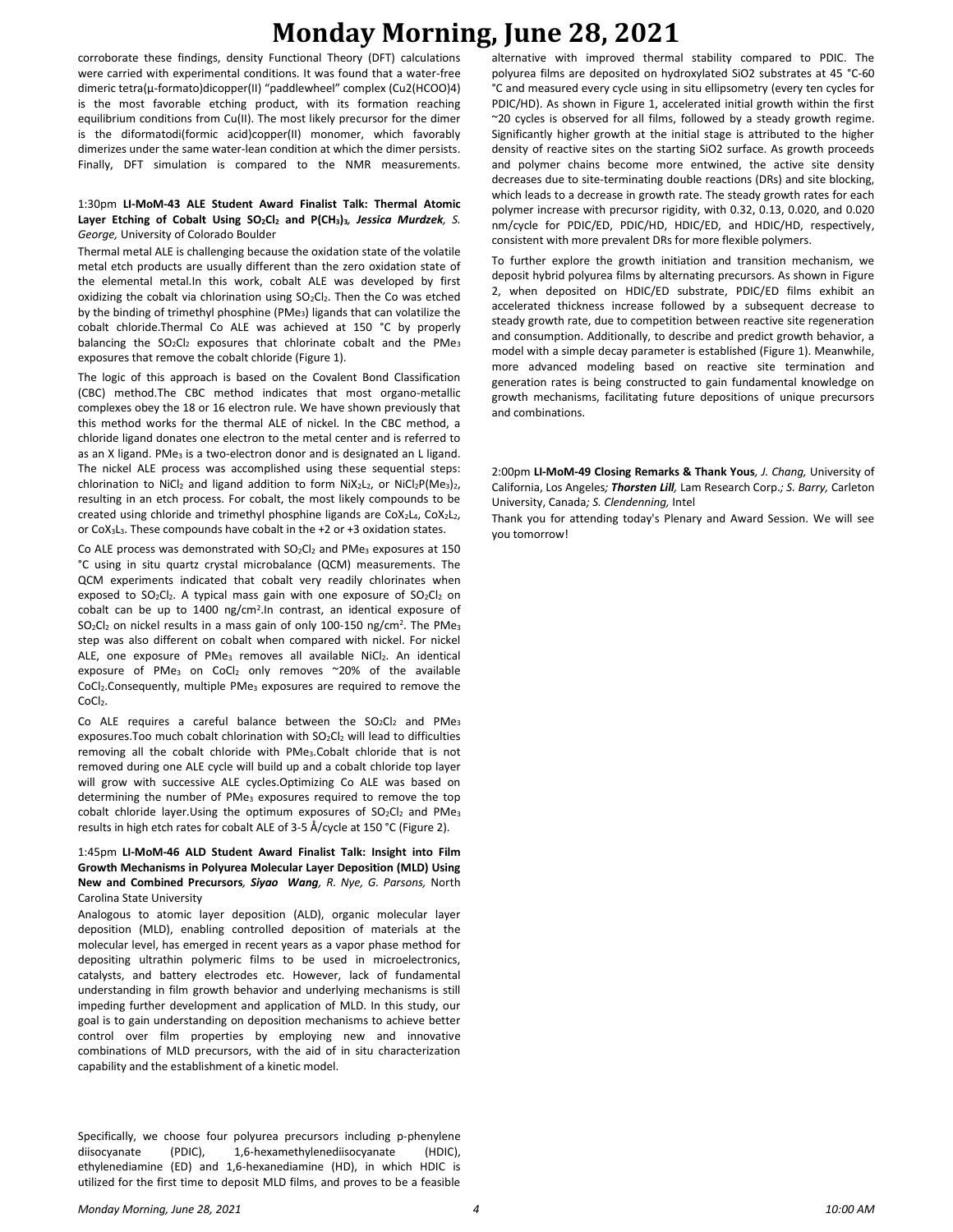#### **Live Session**

## **Room Live - Session LI-ALD-TuM1**

## **Precursors (AF): ALD Processes Live Session**

**Moderators:** Prof. Jin-Seong Park, Hanyang University, Dr. Tania Sandoval, Technical University Federico Santa Maria, Dr. Matthias Young, University of Missouri-Columbia

## 9:30am **LI-ALD-TuM1-1 Welcome, Thank Yous & Session Instructions***, Jin-Seong Park,* Hanyang University, Korea (Republic of)

Thank you for attending and we hope you will enjoy the session!

9:35am **LI-ALD-TuM1-2 Atomic Layer Deposition of Amorphous/Nanocrystalline Phase-Composite Nanolayers***, Myung-Mo Sung,* Hanyang University, Republic of Korea **INVITED**

Interparticle electronic coupling is essential for quantum dot solids to fulfill its expected wide-tunable electrical and optoelectrical properties but has been limited by disorder. Here, we approach alternatively to disorderimmune coupling by synthesizing quantum dot solids based on amorphous/nanocrystalline phase-composite monolayers. The ZnO amorphous matrix, which infills voids of the less regularly ordered ZnO nanocrystal array, mediates electronic coupling between neighboring quantum-confined nanocrystals by means of resonant wavefunction overlap generating a quantized conducting state without forming tunneling barriers. Thin-film transistors based on the phase-composite semiconductors show delocalized band-like transport with superior fieldeffect mobility value compared to amorphous or polycrystalline ZnO semiconductors. Calculation of charge transport properties is executed using non-equilibrium Green's function method under various degrees of disorder. For two distinct types of phase-composite quantum dot solids, embedding periodic and disordered nanocrystals, the reproduced conductivities are unexpectedly comparable because the amorphousmediated interparticle coupling is tolerant against disorder-induced degradation. Furthermore, this facile and stable coupling demonstrates wafer-scale uniform deposition and bias-illumination stability of our phasecomposite quantum dot solids.

9:55am **LI-ALD-TuM1-6 Density Functional Study on ALD Precursors for Hexagonal Boron Nitride Deposition***, Naoya Uene, T. Mabuchi,* Tohoku University, Japan*; J. Yong,* Japan Advanced Chemicals Ltd., China*; M. Zaitsu, S. Yasuhara,* Japan Advanced Chemicals Ltd., Japan*; T. Tokumasu,* Tohoku University, Japan

Hexagonal BN (*h*-BN) has been considered as a promising dielectric film for 2D material-based electronics because of its atomically smooth and chargefree interface with an in-plane lattice constant similar to that of graphene. The atomic layer deposition (ALD) technique is a way to deposit conformal and ultrathin dielectrics directly on insulators or semiconductors at relatively low temperatures than a catalytic CVD process.

The purpose of this study is to provide a path to a new precursor design through theoretical investigations on several precursor's stabilities used in BN-ALD. At present, there are only a few types of BN-ALD precursors that satisfy favorable characteristics and no studies that systematically verify their stability as far as we know. The systematic and theoretical investigation of the BN-ALD precursor is also helpful for engineeringly critical nitride deposition processes such as TiN, AlN, and GaN.Herein, the BN-ALD using BCl<sub>3</sub> and B(NMe<sub>2</sub>)<sub>3</sub> precursors on OH terminated  $SiO<sub>2</sub>$ substrates was studied. They have been attractive precursors for depositing ultra-thin dielectrics and are relatively easy to simulate.

All DFT calculations were performed within spin-polarized generalized gradient approximation (GGA) parameterized by Perdew–Burke–Ernzerhof (PBE) exchange–correlation as implemented in Materials Studio 2018 software Dmol<sup>3</sup> packages. The average bond length of B-Cl is found to be 1.734 Å, which is in good agreement with 1.794 Å in the previous study at the MP2 level. Also, in  $B(NMe<sub>2</sub>)<sub>3</sub>$ , the average bond length of B-N is 1.433 Å, and C–N is 1.431 Å. These calculations also show that the both structures are very symmetrical. From a bond energy calculation, 114.7– 114.8 kcal/mol is obtained for the B-Cl bond in BCl<sub>3</sub>. In B(NMe<sub>2</sub>)<sub>3</sub>, 105.6-105.7 kcal/mol for B–N bond and 88.3–88.4 kcal/mol C–N bond are obtained. These results indicate that both precursors are sufficiently stable at room temperature. The  $B(NMe<sub>2</sub>)<sub>3</sub>$  thermally decomposes at lower temperatures than BCl3, and organic precursors may be more suitable for low-temperature processes. Further studies are planned on the effect of ligand type on bond energy in BN precursors. Besides, we will investigate the kinetic stability by obtaining an activation barrier for providing the way to a new precursor design.

10:10am **LI-ALD-TuM1-9 A Novel co-Precursor Approach for Atomic Layer Deposition of Various Semiconductor Thin Films***, Kok Chew Tan,*  Soulbrain, Korea (Republic of)*; J. Jung, C. Yeon,* Soulbrain , Korea (Republic of)*; J. Kim, J. Kim,* Soulbrain, Korea (Republic of)*; S. Kim, T. Eom,* Soulbrain , Korea (Republic of)*; S. Lee,* Soulbrain , Korea (Republic of)*; Y. Park,*  Soulbrain , Korea (Republic of)

Film quality and conformality are some of the critical concerns in deposition technology, especially in ever increasing complex geometry such as high aspect ratio feature and three dimensional (3D) device. In this work, we present an innovative approach that involves an additional step of coprecursor pulse in conventional atomic layer deposition (ALD) process to overcome challenges of depositing high quality and conformal thin films. One of the key ideas of this co-precursor pulse is to induce ligand exchange with the main precursor, which leads to desirable effects on the film quality in terms of impurity contents, density, surface roughness and crystallinity. In addition, film growth rate could be controlled by altering the pulsing sequence of co-precursor in ALD process cycle. This strategy enables considerable improvement in film conformality, particularly in high aspect ratio feature.

Our experimental evidences demonstrate wide applicability of this innovative approach in various areas, for example: in ALD of nitride film, high-*k* oxide film and MoN<sub>x</sub> film. By pulsing co-precursor in ALD process, **Fig. 1** shows a noticeable 50% improvement in TiN film resistivity due partly to large decrease in Cl impurity of more than 50% as determined by SIMS depth profiles **[1]**. For ALD of high-*k* oxide (HfO2) film at 320°C, in addition to the improvements in film density and significant 58% decrease in carbon impurity, co-precursor pulse in ALD is also capable of enhancing high-*k* dielectric film electrical performances, with 20% reduction in leakage currents and 8% increase in capacitance, as demonstrated in **Fig. 2a**. In terms of the effects of co-precursor pulse on ALD of MoNx, **Fig. 3** reveals improvement in film resistivity at deposition temperatures of 380, 400 and 420°C, with the largest observable improvement of 46% at 420°C. All experimental results exhibit improved step coverage which are made possible by this innovative approach, for example as illustrated in **Fig. 2b**.

All these findings give clear evidences of the promising capability of coprecursor pulse in ALD for achieving superior film quality, high film conformality and excellent electrical performances. This innovative approach of co-precursor pulse in ALD process could open up various opportunities in applications such as low resistive metal gate interconnects for future technology node, high aspect ratio 3D metal-insulator-metal (MIM) capacitor, DRAM trench capacitor, and other 3D device architectures such as 3D gate-all-around (GAA) and 3D NAND.

Reference:

1. C. Yeon, J. Jung, H. Byun, K.C. Tan, T. Song, S. Kim, J.H. Kim, S.J. Lee and Y. Park, AIP Advances 11, 015218 (2021).

### 10:25am **LI-ALD-TuM1-12 Tuneable YAlOx Protective Coatings Against Plasma Damage to Meet the Requirements in Future Semiconductor Fabrication Processes***, J. Kalliomaki, M. Kaaria, K. Dorai, Tiina McKee,*  Picosun Oy, Finland

Atomic Layer Deposition (ALD) enabled corrosion protection solutions against plasma etch are becoming more sought after in the semiconductor industry. Current wafer fabrication process flows include several steps where plasma etching is necessary. An inevitable consequence of using such strong etching chemicals is that the tool itself will be etched. This tool damage can be managed by applying a corrosion-resistant coating to the etch tool to minimize plasma damage [1]. ALD is especially useful for coating tool components having 3D or high aspect ratio features. Nevertheless, even there are challenges. A common industrial solution is several-hundred-nm-thick  $Y_2O_3$  film, which by ALD tends to be a very hygroscopic film product as-deposited. If the ALD deposition uses  $H_2O$  as a co-reactant, the deposited material will retain some of that  $H_2O$  and releases it during the subsequent Y-precursor pulse causing CVD-like growth [2]. This phenomenon becomes more pronounced as the film thickness increases, making it difficult to accurately control the process. Another option would be to completely purge the  $H_2O$  and stay within the ALD regime, but that makes the processing times unfeasibly long for an industrial solution.

Our approach is to combine the highly-etch-resistant Y<sub>2</sub>O<sub>3</sub> ALD process with more robust ALD processes, such as  $Al_2O_3$  or  $ZrO_2$ . It has been shown that to gain most of the benefits from  $Y_2O_3$  its molar concentration can be less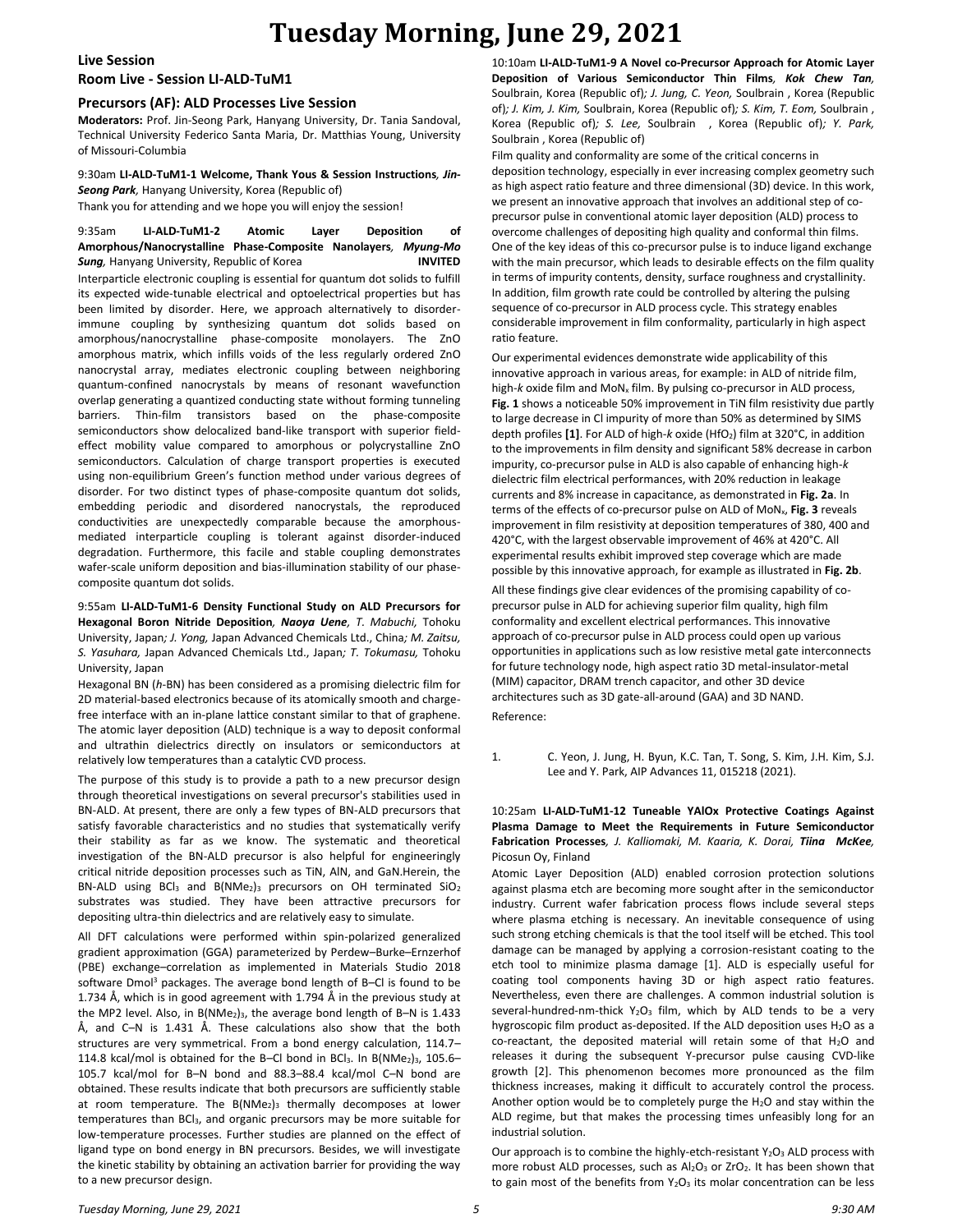than half in a composite oxide [3]. Here we demonstrate that a high performance ALD corrosion barrier deposition with the speed and convenience of  $Al_2O_3$  process and durability of  $Y_2O_3$  can be achieved by carefully controlling the film composition, and that the process is transferrable to an industrial scale deposition chamber.

This study shows how fluorine-based plasma etch rate results from films deposited in a batch ALD tool (Picosun P-300B) at 300 °C correlates with the composition of the oxide film and suggests reasonable compromises between extremely low plasma etch rates and throughput and conformality of the ALD process. The variance in composition was made by altering the ratio between  $Al_2O_3$  and  $Y_2O_3$  cycles in the recipe. The etching was made with  $CF_4/O_2$  plasma to determine the etch rate. The results suggest that by making a compromise to increase the etch rate by factor of 1.5, we can gain an order of magnitude benefit in throughput, film uniformity and conformality. This can be translated to a significant reduction of manufacturing costs by increasing the maintenance interval of etch tools.

1 Shih, ISBN: 978-953-51-0467-4

2 Abdulagatov et al., doi:10.1134/S1063739719010025

3 Kim et al., doi:10.1111/j.1551-2916.2011.04589.x

### 10:50am **LI-ALD-TuM1-17 ALD of Boron Nitride by Polymer Derived Ceramics chemistry***, W. Hao, T. Saboo, C. Journet, Catherine Marichy,* Univ Lyon, France **INVITED**

Scientific interest for hexagonal boron nitride (h-BN) material, especially as thin film and nano-/hetero-structures, is growing due to its potential use in various domains such as microelectronic, energy and environment. Atomic Layer Deposition (ALD) is a technique of choice for fabrication of such thin films and complex nanostructured material. Some ALD processes of BN have been reported; mostly based on ammonia and/or halide precursors. In all cases, the crystalline quality of the as-deposited layers remains insufficient and post-annealing treatments are currently performed. Despite these limitations, ALD already demonstrates suited to fabricate BN layers that can successfully be integrated into electronic devices. Based on polymer derived ceramics chemistry, we developed a two-step ALD process of BN that permits access to various BN thin films and complex nano- /hetero-structures. It consists of the growth layer by layer of a preceramic BN films, onto various substrates, at low temperature, and then to its densification into pure BN by annealing process.

Herein, the potential of the ALD process based on PDCs route for BN thin films will be discussed. Indeed, BN thin films were successfully deposited in a controlled manner on various inorganic and organic substrates/templates. In particular, functional quality crystalline BN nano/heterostructures have been fabricated using substrates or templates with different dimensionalities. Their applications as protective coatings as well as filters and absorbers to purify polluted water from organic/oil have been investigated. The involved mechanism will be also introduced.

## 11:10am **LI-ALD-TuM1-21 Process Parameter and Substrate Dependence of Sticking Coefficients in Atomic Layer Deposition Processes***, Martin Knaut,* TU Dresden, Germany*; L. Jäckel,* Fraunhofer ENAS, Germany*; M. Albert, T. Mikolajick,* TU Dresden, Germany

Surface reaction probabilities in atomic layer deposition (ALD) processes are often described by simplified sticking coefficients. For ALD processes carried out with sufficiently high reactant doses to enable saturated and self-limiting surface reactions these sticking coefficients are only of minor interest. As a measure of how many surface interactions are necessary for a successful chemisorption they mainly quantify the efficiency of a process. Consequently, knowledge about sticking coefficients can help to make processes more efficient or to select the most cost-effective chemistry. These aspects are becoming increasingly important for the coating of porous materials and three-dimensional structures. Such demanding substrates are much more sensitive to surface reaction probabilities and insufficient reactant doses may result in thickness profiles which strongly depend on the sticking coefficients. This sensitivity was used to investigate the sticking coefficients of alumina and tantalum nitride ALD processes by analyzing thickness profiles grown in a narrow gap between two silicon wafers. The narrow gap impedes the transport of reactants which can generate an unsaturated coating with a transition from a fully coated wafer edge to an uncoated wafer center. Based on the thickness profiles measured by scanning spectroscopic ellipsometry predictions about the sticking coefficients can be made with regard to process parameters, precursor chemistry and substrate properties.

In this paper the experimental results regarding the sticking coefficients during the initial and the homogeneous film growth of alumina or tantalum nitride on wafers with different reactive surface groups are presented and discussed. The experiments confirmed the dependence of the sticking coefficients from process parameters like co-reactants, doses and temperatures as well as different film growth mechanisms for the heterogeneous growth on a substrate material and the homogeneous layer-by-layer growth. The differing sticking coefficients were investigated by analyzing the characteristic thickness profiles during the initial film growth and after the transition to the homogeneous film growth. Precoated test wafer were used to verify these effects and to separate process parameter and substrate impacts.

The applied approach is presented as a simple and versatile tool to study novel precursors and processes and to investigate substrate effects on the ALD film growth. Further, the attainable findings can help to improve processes and to adapt them to specific substrates and demanding surface topographies.

11:25am **LI-ALD-TuM1-24 Volatile Cerium and Ytterbium Precursors for Atomic Layer Deposition: Synthesis, DFT and Application***, Parmish Kaur,*  Ruhr University Bochum, Germany*; A. Muriqi,* Tyndall National Institute, University College Cork, Ireland*; R. Ghiyasi,* Aalto University, Finland*; M. Nolan,* Tyndall National Institute, University College Cork, Ireland*; M. Karppinen,* Aalto University, Finland*; A. Devi,* Ruhr University Bochum, Germany

Cerium-containing thin films find a broad range of applications in diverse areas such as catalysis, sensors, solid oxide fuel cells, water splitting, possible high-*k* gate dielectric material to name a few. Ytterbiumcontaining films have attracted increasing attention for the advancement of semiconductor devices such as Ytterbium-doped optical fibers that are useful for high power laser applications. Atomic layer deposition (ALD) is an appealing technique to grow high-quality thin films with precise thickness control and large area homogeneity. However, there are a limited number of suitable ALD precursors for Ce and Yb and thus new metalorganic precursors are much sought after.

Herein, we report a systematic study on the rational development of homoleptic tris-guanidinate [Ln(guan)3] and tris-amidinate [Ln(amd)3] where the lanthanide  $Ln = Ce$  and  $Yb<sup>2</sup>$ . The C on the N-C-N backbone is functionalised with Me, NMe<sub>2</sub>, NEt<sub>2</sub>; (Me=methyl, Et=ethyl) and N is functionalised with symmetrical iso-propyl ('Pr) and asymmetrical tertiarybutyl ('Bu) and Et groups (Figure 1) to study their influence on the physicochemical properties. The compounds are analyzed for their structure, spectroscopic purity, and composition. The solid-state structures obtained for guanidinates of Ce and Yb reveal the monomeric nature of the compounds and the reactive M-N bonds present could be favourable for ALD. Thermogravimetric (TG) studies show that the complexes are volatile, and the symmetrical complexes are thermally more stable than asymmetrical ones. Density functional theory (DFT) modelling is performed to study the reactivity of the complexes with water and molecular oxygen. It is found that in the presence of water, tris-guanidinates are more reactive than tris-amidinates and the Ce complexes are even reactive with molecular oxygen. As a representative precursor for ALD, [Ce(dpdmg)3] is used for the deposition of CeO<sub>2</sub> using water as the co-reactant. The process yielded polycrystalline CeO<sub>2</sub> films on Si(100) substrates at 160 °C deposition temperature and thin-film analysis is done using XRR, GIXRD, XPS, UV-Vis spectroscopy. While the GIXRD analysis revealed no other peaks except those for the CeO<sub>2</sub> phase, the XPS analysis indicated beside the Ce<sup>4+</sup> features, an evidence of co-existence of some  $Ce<sup>3+</sup>$  features in the films. (Figure 2). This study further confirms that the nitrogen coordinated lanthanide complexes are very appealing for ALD applications.

#### 1. https://www.atomiclimits.com/alddatabase/

2. P. Kaur, L. Mai, A. Muriqi, D. Zanders, R. Ghiyasi, M. Safdar, N. Boysen, M. Winter, M. Nolan, M. Karppinen, A. Devi, *Chem. Eur. J.***2021**, *27*, 1–15. DOI: 10.1002/chem.202005268

#### 11:40am **LI-ALD-TuM1-27 Predicting Precursor Volatility With Machine Learning***, Simon D. Elliott, A. Chandrasinghe, A. Chandrasekaran, Y. An, M. Halls,* Schrödinger

The success of deposition and etch processes depends crucially on the properties of the metalorganic precursor chemicals and much innovation in this field centers around developing new precursors. The space of possible ligands is vast, much too large to be explored systematically in the lab. The area is therefore ripe for computational screening and design, as long as the relevant properties can be computed quickly and accurately.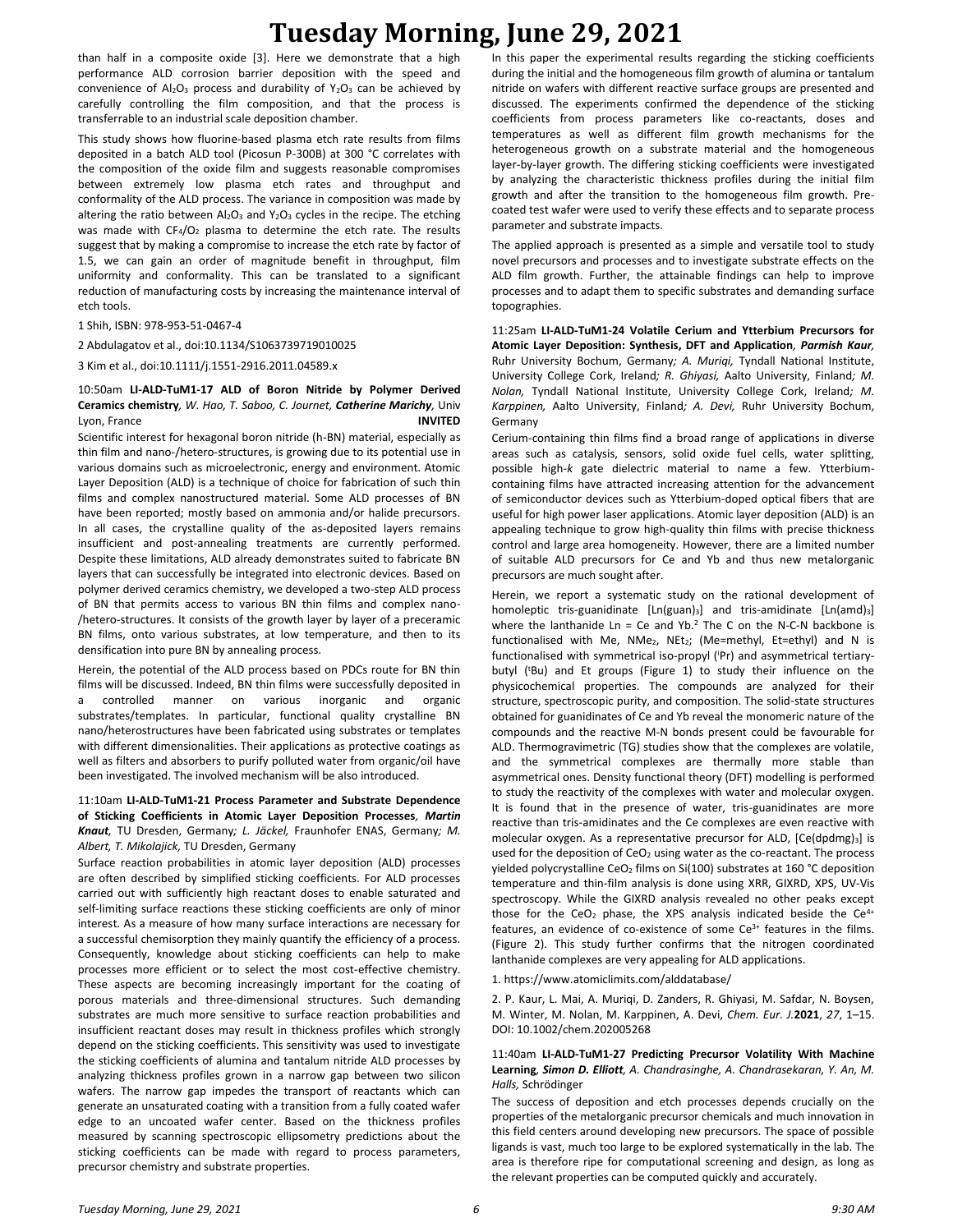Volatility is a key property for vapor-based deposition or etch processes, but one that is difficult to compute from first principles. Here we utilize a machine learning (ML) approach to train surrogate models for pressuretemperature relationships. The first step involves the curation of volatility data from experimental vapor pressure curves for over 1,000 purely organic molecules. A variety of ML algorithms (Random Forest, Neural Networks *etc.*) are studied in conjunction with different chemoinformatic descriptors and fingerprints. The trained ML model is capable of predicting the evaporation temperatures for 1 Torr and 10 Torr partial pressure of the organic compounds with a mean error of 25°C. We show how the model may be applied to metalorganic complexes, accounting mostly for the intermolecular interaction between ligand shells. The ML model not only allows the identification of salient molecular descriptors but also provides insights to extend the approach to more accurately include the effect of the metal center. We discuss the prospects for informatics-based design and optimization of specialty chemicals.

#### 11:55am **LI-ALD-TuM1-30 Surface Chemistry of Deposition and Etch from First Principles Simulations***, Michael Nolan,* Tyndall Institute, Ireland **INVITED**

First principles simulations are a powerful tool to enable the investigation of surface chemistries and since atomic level processing is driven by selflimiting surface chemistries simulations can provide deep insights into Atomic Layer Deposition, Molecular Layer Deposition and Atomic Layer Etch. Key information is obtained from modelling the elementary steps of a process, including precursor adsorption, ligand elimination and substrate chemistry. In this contribution, we will discuss our work on first principles modelling of ALD, MLD and ALE processes.

For ALD, we present DFT studies of Co and Ru PEALD (using H2/Nitrogen), for future interconnects in which Co and Ru replace Cu or be incorporated into TaN to give thinner barrier/liner stacks [1-4]. The post-plasma metal surface is modelled as an NH/NH2-terminated surface [1] with predicted composition under ALD conditions. We explore Ru(Cp)2 and Co(Cp)2 precursors and their chemistry on nitrided surfaces- ligand elimination, the role of multiple precursors and coverage. Initial results on the chemistry of plasma species is presented to explore how ligands are eliminated.

For MLD, we present an overview of our DFT work on the chemistry of metalcone growth [5,6], highlighting insights into the impact of the organic precursor on MLD growth; in particular differences between bifunctional ethylene glycol and glycerol . The chemistry at different oxides will also be discussed.

We discuss our studies of ALE of W [7] and Co [8]. For W we present a detailed analysis of the chemistry in a process using partial metal oxidation and WClx half-reactions. For Cp, we discuss the development of a process chemistry that uses mild oxidation agents and CO to promote etching.

1. J Liu, M Nolan, J Phys Chem C 2019, vol. 123 (41), 25166

2 J Liu, H Lu, DW Zhang, M Nolan, J Phys Chem C C 2020, 124 (22), 11990

3 J Liu, HL Lu, DW Zhang, M Nolan, J Mat Chem C 2021, 9, 2919

4 S K Natarajan, CL Nies, M Nolan, J Chem Phys 2020, 152 (14), 144701

5 J. Kint, F. Mattelaer, S. ST Vandenbroucke, A. Muriqi, M. M Minjauw, M. Nisula, P. M Vereecken, M. Nolan, J. Dendooven, C. Detavernier, Chem Mater, 2020 32, 4451

6 A. Muriqi and M. Nolan, Dalton Trans. 2020, 49, 8710

7 S K Natarajan, M Nolan, P Theofanis, C Mokhtarzadeh, S B Clendenning, ACS Appl Mater & Interfaces, 2020, 12, 36670

8 S K Natarajan, M Nolan, P Theofanis, C Mokhtarzadeh, S B Clendenning, J. Vac. Sci. Tech. A, 2021, 39, 022603

12:30pm **LI-ALD-TuM1-37 Atomic Layer Deposition of Functional Dielectrics and Metals for the Emerging Non-Volatile Memories***, Anna Chernikova, M. Kozodaev, R. Khakimov, Y. Lebedinskii, A. Markeev,*  Moscow Institute of Physics and Technology, Russian Federation **INVITED** Since the first discovery of ferroelectricity in nanometer-scale hafnium oxide (HfO<sub>2</sub>) it is considered very attractive for the emerging non-volatile ferroelectric random access memory (FeRAM). A notable feature of ferroelectric  $HfO<sub>2</sub>$  is complete compatibility with the semiconductor fabrication process. Besides the technologically suitable intrinsic properties of HfO2, atomic layer deposition (ALD) may be successfully applied for its growth. Moreover, TiN, which usually serves as top and bottom electrodes for HfO2-based FeRAM stacks, is also routinely grown by ALD. However, TiN is chemically reactive and readily oxidizes during ferroelectric film crystallization leading to the formation of the oxygen-poor interface with HfO2-based films. Eventually, it causes instability of ferroelectric response, revealing itself in some undesired features of ferroelectric capacitors as wake-up, imprint, etc. The natural demand for electrode materials replacement faces some challenges. The ferroelectric response of HfO2 based stacks depends on many factors, including the electrodes' crystallinity, morphology, chemical properties of the interfaces, etc. Moreover, the cross-correlation between the effect of the electrodes and intrinsic properties of the given  $HfO<sub>2</sub>$ -based film, determined by the dopant element and concentration, thickness, etc, is expected.

Thus, the search for better electrodes and HfO2-based ferroelectric film combination is still outgoing. Considering the ferroelectric material ALD provides the great possibility to improve the ferroelectric response due to the high level of doping control. Regarding the electrodes noble metals and their oxides, which can be also grown by ALD, are especially promising because they can resist oxidation during FeRAM stack manufacture.

In this work, the possibility to utilize  $Ru/RuO<sub>2</sub>$  electrodes and complex doped HfO<sub>2</sub>-ZrO<sub>2</sub> oxides, both grown by ALD to improve the ferroelectric properties of capacitors is discussed. Special attention is paid to the ability to control the interface properties between electrodes and ferroelectric films by the ALD conditions and to the effect of the electrodes on the crystalline structure of the different HfO<sub>2</sub>-based films grown by ALD.

12:50pm **LI-ALD-TuM1-41 Crystallinity Control via Atomic Level Scaffolding***, Elham Rafie Borujeny, K. Cadien,* University of Alberta, Canada Conventional methods for the growth of epitaxial thin films rely on the crystallographic relationship between the growing film and the underlying substrate. For the case of homoepitaxy (i.e., where the film and the substrate consist of the same material), achieving high quality crystalline films is relatively easy and can be facilitated by providing adequate energy for the deposition process using, for example, higher deposition temperatures, plasma-assisted processes, and laser-assisted processes. On the other hand, for the case of heteroepitaxy (i.e., where the film and the substrate consist of different materials), achieving the desired crystallinity of the thin film is much more challenging specially in cases where a suitable substrate that can induce a certain crystal structure in the growing film is either not accessible or not technologically useful.

In this work, we provide a strategy to precisely control the crystallinity of the ALD films by creating atomic scale scaffolds that can steer the atoms into forming the desired film crystal structure during the deposition process and minimize the role of the substrate in achieving film crystallinity. We explain the criteria for choosing the scaffold and elaborate on the unique role of ALD in exploiting the potentials of the atomic level scaffolding strategy in growing crystalline phases of technologically important thin films. We show that creating the atomic scale scaffold can be easily incorporated into the conventional ALD cycles by adding additional dose and purge steps therefore making it possible to seamlessly integrate this scaffolding process into conventional ALD processes.

This work is especially important in heteroepitaxy where minimizing the role of the substrate as a result of this scaffolding strategy provides a means by which metastable and stable phases of materials in thin film form could be grown on foreign substrates that were not conventionally possible.

1:05pm **LI-ALD-TuM1-44 Plasma-Enhanced Atomic Layer Deposition of Copper Oxide Semiconductors With Tunable Phase, Oxidation State, and Morphology for P-Type Thin Film Transistors***, Julia D. Lenef, J. Jo, O. Trejo,*  University of Michigan, Ann Arbor*; D. Mandia ,* Argonne National Laboratory, USA*; R. Peterson, N. Dasgupta ,* University of Michigan, Ann Arbor

Although advances in p-type metal oxide semiconductors are more infrequently reported than their n-type counterparts,  $Cu<sub>2</sub>O-a$  p-type metal oxide—has been shown to be a viable candidate due to its moderate optical bandgap (2.0-2.6 eV)<sup>1</sup> and high measured Hall mobility ( $> 100$ cm<sup>2</sup>/V-s).<sup>2</sup> Previous works indicate that grain size, crystallinity, oxidation state, and phaseof the CuO<sub>x</sub> films directly impact the resulting electronic properties for devices such as solar cells and thin film transistors. However, little work has been done to (1) obtain precise control over phase, oxidation and morphology and (2) explore the coupled effects between the materials synthesis, film structure and composition on the p-type semiconducting properties.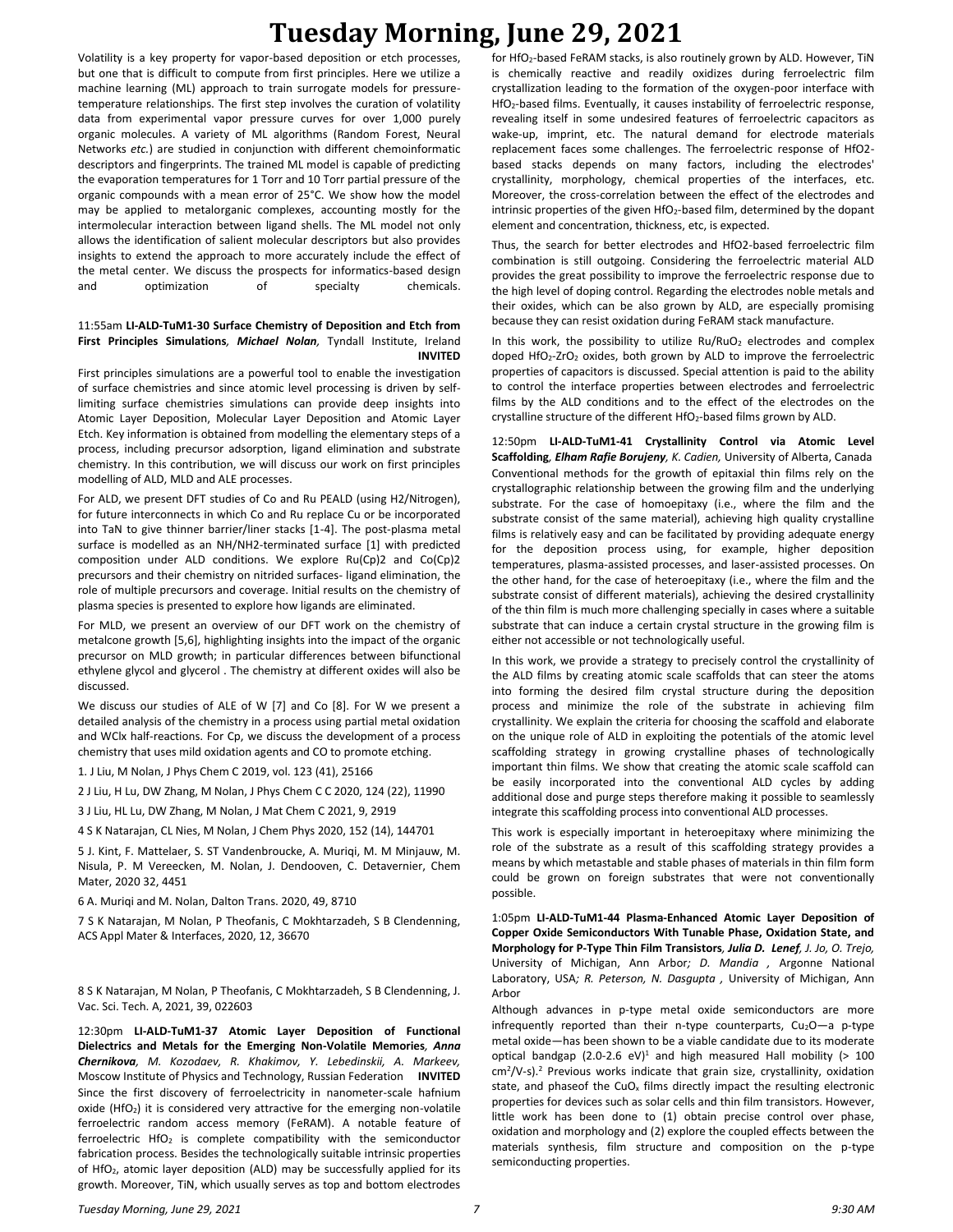To address this knowledge gap, plasma-enhanced atomic layer deposition (PE-ALD) of  $CuO<sub>x</sub>$  was performed with select ratios of hydrogen and oxygen plasma and a non-fluorinated copper amidinate precursor.<sup>3</sup> The phase of CuO<sup>x</sup> was successfully controlled to synthesize Cu, Cu2O, or CuO, verified by grazing-incidence x-ray diffraction. Furthermore, post-deposition annealing of the as-deposited films provides an additional process knob to tune the phase, oxidation state and morphology. Vacuum annealing resulted in up to a ~8 times increase in the grain size, and reduction in the copper oxidation state quantified by atomic force microscopy and synchrotron xray absorption spectroscopy, respectively. Next, to correlate the processstructure relationships observed with the p-type semiconductor properties, bottom-gate TFTs were constructed, and a maximum mobility (~0.01  $cm<sup>2</sup>/V-s$ ) and on/off current ratio of ( $\sim 10^{5}$ ) for PE-ALD films was achieved for films with the largest Cu(I) content and grain size.

## References:

<sup>1</sup> Y. Wang, P. Miska, D. Pilloud, D. Horwat, F. Mücklich, and J.F. Pierson, Journal of Applied Physics **115**, 073505 (2014).

<sup>2</sup> Z. Wang, P.K. Nayak, J.A. Caraveo‐Frescas, and H.N. Alshareef, Advanced Materials **28**, 3831 (2016).

3 J. D. Lenef, J.Jo, O. Trejo,D. J. Mandia, R.L. Peterson, and N. P. Dasgupta, Journal of Physical Chemistry C, **Submitted** (2021)

1:20pm **LI-ALD-TuM1-47 Tuning Coercive Field and Polarization in Inherently Ferroelectric HZO Film Deposited Using HfD-04 and ZrD-04***, Raisul Islam, M. McBriarty, M. Laudato, R. Clarke, S. Hoang, C. Chen, G. Panaman, K. Littau,* EMD Electronics, USA

Data transfer throughput in off-chip memory devices are bottlenecked by the "memory wall", where the data movement throughput does not scale with the technology node, and which cannot be solved by the current onchip solutions like SRAM because of its large area requirement. Ferroelectric memory devices utilizing the switching of the polarization of electric dipoles in certain materials can offer ultra-low energy switching, scalability and they are on-chip BEOL compatible making them attractive for neuromorphic computing application. Alloys of  $HfO<sub>2</sub>$  and  $ZrO<sub>2</sub>$ , Hf<sub>0.5</sub>Zr<sub>0.5</sub>O<sub>2</sub> (HZO), are shown to have excellent ferroelectricity and are CMOS compatible, making them one of the most widely studied FE materials for memory applications.

In this paper, inherently ferroelectric HZO was demonstrated, deposited by atomic layer deposition using the alternating pulsing of HfD-04 and ZrD-04 precursors with ozone as the reactant. We observed that the ALD window (300 ◦C-400 ◦C) is wide and higher in deposition temperature compared to some other Hf and Zr precursors. This wide temperature window allows the FE orthorhombic phase to be stabilized as deposited, resulting in inherent ferroelectricity. We further investigated the effect of the stack design, ALD process parameters, and post processing such as annealing on the ferroelectric properties of the HZO films in the capacitor. We report 2P<sup>r</sup> values of nearly 30 μC/cm<sup>2</sup> under optimized conditions. Most significantly, we also observe that the coercive field can be reduced making the films more reliable under memory switching cycles. Coercive field tuning to values as low as ~1 MV/cm is demonstrated.

In summary, we have demonstrated inherently FE capacitors of HZO deposited by ALD of HfD-04 and ZrD-04 precursors where the FE properties can be tuned using the design of the capacitor stack, process conditions, and post process operations. Our work demonstrates how choice of Hf and Zr ligands and the widening of the ALD temperature window can enable a method of depositing FE films for on-chip memory application.

1:35pm **LI-ALD-TuM1-50 Ferroelectric Devices: From Applications to Microstructures***, Asif Khan,* Georgia Institute of Technology **INVITED** The microelectronics industry is poised to enter the fourth wave of massive expansion, to support the explosion of Big Data and data-centric computing applications and the upcoming fourth industrial revolution. Ferroelectricity, standing on the remarkable streak of discoveries and innovations over the last 100 years, will be central to this new paradigm. In this talk, we will highlight the prospects and challenges of newly discovered fluoritestructure ferroelectrics (such as HfO<sub>2</sub> and its alloyed variants and  $ZrO<sub>2</sub>$ ) for advanced microelectronic applications [2]. The first part of the talk will focus on the application drivers of ferroelectric technologies such as embedded memories and ferroelectric neural networks [2,3]. The second part will describe the microscopic phenomena that underlies the macroscopic ferroic responses in fluorite-structure oxides as unveiled by a combination of multi-scale electron microscopy and first principles density functional theory-based calculations [4].

This research is supported by the National Science Foundation, the Defense Advanced Research Program Agency (DARPA), the Semiconductor Research Corporation (SRC) - Global Research Collaboration (GRC) program, the Applications and Systems-Driven Center for Energy-Efficient Integrated Nano Technologies (ASCENT), one of six centers in the Joint University Microelectronics Program (JUMP), a SRC program sponsored by the DARPA, and an Intel Rising Star award.

[1] "A century of ferroelectricity." *Nature Materials*. 19, 129 (2020).

[2] Asif Islam Khan, Ali Keshavarzi, and Suman Datta. "The future of ferroelectric field-effect transistor technology." *Nature Electronics* 3.10 (2020): 588-597.

[3] Zheng Wang, Sourabh Khandelwal, and Asif Islam Khan. "Ferroelectric oscillators and their coupled networks." *IEEE Electron Device Letters* 38.11 (2017): 1614-1617.

[4] Zheng Wang, *et al*. "Experimental demonstration of ferroelectric spiking neurons for unsupervised clustering." 2018 IEEE International Electron Devices Meeting (IEDM). IEEE, 2018.

[5] Sarah Lombardo *et al*. "Atomic-scale imaging of polarization switching in an (anti-) ferroelectric memory material: Zirconia (ZrO2)."2020 IEEE Symposium on VLSI Technology. IEEE, 2020.

#### 1:55pm **LI-ALD-TuM1-54 Closing Remarks & Thank Yous***, Tania Sandoval,*  Technical University Federico Santa Maria, Chile

We hope you enjoyed the session! We will see you tomorrow!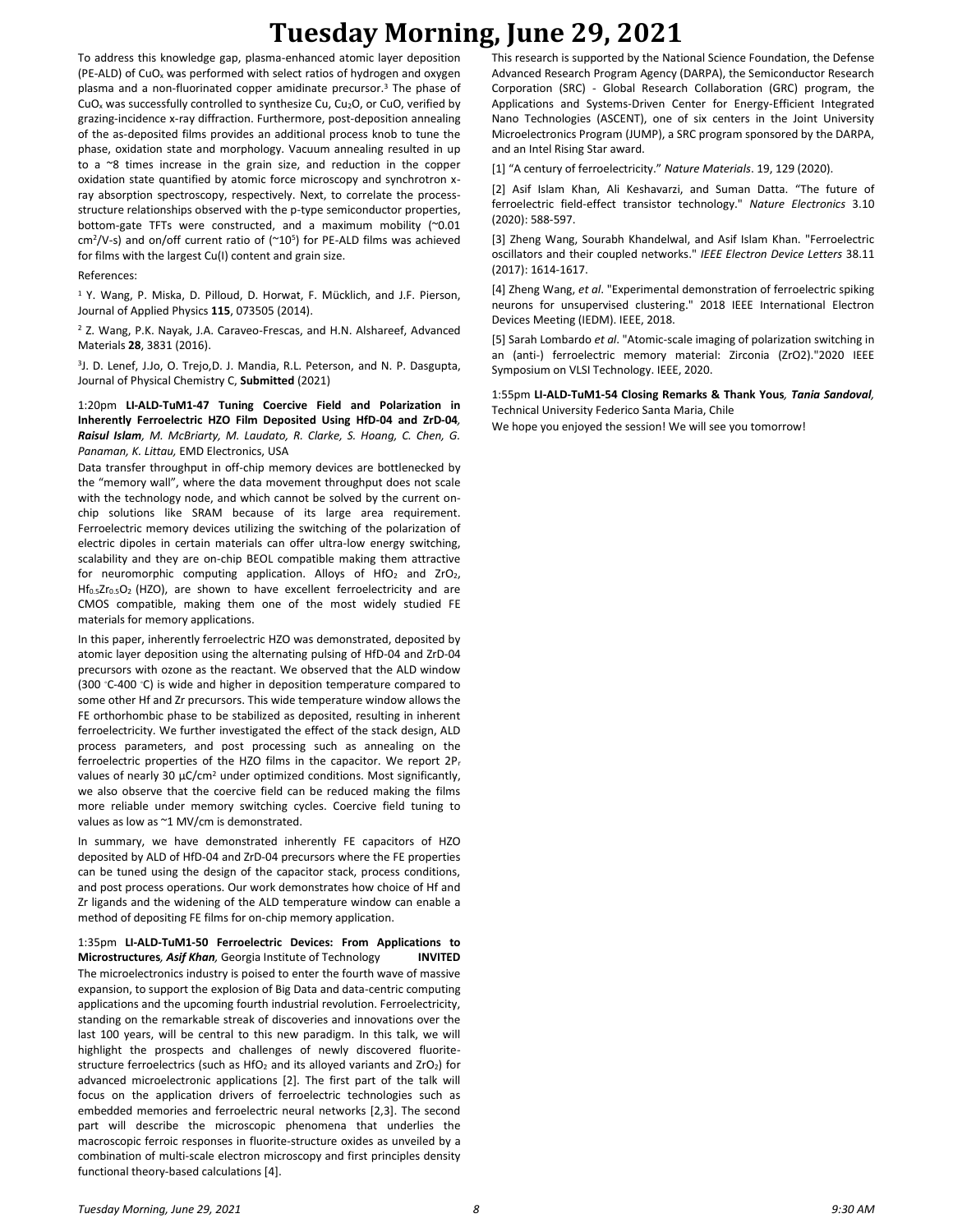**Live Session**

**Room Live - Session LI-ALD-TuM2**

### **ALD Applications (AA) Live Session**

**Moderators:** Prof. Annelies Delabie, IMEC, Prof. Jolien Dendooven, Ghent University, Belgium, Prof. Xiangbo Meng, University of Arkansas

## 9:30am **LI-ALD-TuM2-1 Welcome, Thank Yous & Instructions***, Jolien Dendooven,* Ghent University, Belgium

Thank you for attending and we hope you will enjoy the session!

9:35am **LI-ALD-TuM2-2 ALD Growth of Low Work Function Metal Gate for FinFET Technology***, Jinjuan Xiang, C. Zhao,* Institute of Microelectronics, Chinese Academy of Sciences, China*; Y. Ding,* Chemical and Material Engineering, Jiangnan University, China*; C. Xu,* Nata Opto-electronic Material Co., Ltd., China*; L. Du,* Chemical and Material Engineering, Jiangnan University, China*; J. Li, X. Wang,* Institute of Microelectronics, Chinese Academy of Sciences, China **INVITED** As the feature size of CMOS device shrinks to 22 nm technology node, Fin field-effect-transistor (FinFET) structure with higher aspect ratio is introduced, resulting in difficulty for conformal deposition of gate stack on the 3D channel surface. Atomic layer deposition (ALD) is considered as the best way to conquer the above challenge. Plasma enhanced ALD of low work function metal has been studied for the N-type metal. The plasma during the ALD deposition might bring damage to the underlying dielectric, which might lead degradation to the device performance. Our works developed a thermal ALD method of growing low work function metal TiAlC and TaAlC without plasma. The lowest effective work function can be 4.24 eV. In this paper, thermal ALD of Al-containing alloys TiAlC and TaAlC are systematically investigated, including the deposition conditions, the material properties of the resultant metal and the effective work functions. It is demonstrated that the thermal ALD TiAlC or TaAlC films are promising gate metal candidates for FinFET device of 14nm technology node and beyond.

9:55am **LI-ALD-TuM2-6 Atomic Layer Deposition of GeTe/Sb2Te<sup>3</sup> Superlattice for Large-Capacity and Low-Power Phase Change Memory***, Chanyoung Yoo, E. Park, W. Kim, J. Jeon, W. Choi, B. Park, G. Han,* Seoul National University, Korea (Republic of)*; Y. Lee,* Jeonbuk National University, Korea (Republic of)*; C. Hwang,* Seoul National University, Korea (Republic of)

Despite the extensive research and available commercial memory products based on the phase-change-material (PCM), the advantages of Ge-Sb-Te alloy PCM for high-density and low-power memories have not been fully accomplished. This is primarily due to the current PCM architecture that relies on cross-point (X-point) arrays. The X-point cannot keep up with the ultra-high density demands of low cost per bit due to the increased fabrication cost by the lithography steps and masks required for each stacking layer. It can be best solved with the state-of-the-art vertical architecture, which is a proven technology with more than 150 layer stacks in V-NAND technology. To fabricate highly integrated vertical crossbar array (V-CBA) memory, the Ge-Sb-Te phase change layer should be deposited conformally on the etched sidewalls in this vertical architecture, and thus, Atomic Layer Deposition (ALD) technique is essential. Meanwhile, the high power consumption of the Ge-Sb-Te PCM during the writing operation is also a remaining challenge. Simpson et al.<sup>1</sup> suggested a GeTe/Sb2Te<sup>3</sup> superlattice material as a substitute to solve such an issue. They argued that resistance change could be achieved with a lower current by flipping the Ge atom between octahedral sites and lower-coordination sites at the superlattice layers' interface.

This work demonstrates the development  $Ger(Sb_2Te_3$  superlattice film utilizing ALD to achieve high-performance V-CBA memory devices. The  $GeTe/Sb<sub>2</sub>Te<sub>3</sub>$  superlattice thin film was successfully deposited as in Figures 1 and 2, where the out-of-plane directions of the two-component layers precisely matched the c-axis, while the in-plane directions were random. The superlattice films showed seven times (Figure 3) lower RESET than the conventional  $Ge_2Sb_2Te_5$  alloy films, with the mushroom memory cell configuration. The reduction of RESET current with the alignment of the GeTe/Sb2Te<sup>3</sup> superlattice films was also feasible in the vertical structure, showing the potential of the current process for the V-CBA memory of the GeTe/Sb2Te<sup>3</sup> superlattice.

References[1] R. E. Simpson et al., Nature nanotechnology, 6, 501-505 (2011)[2] E. Park et al., Chemistry of Materials, 31, 8663-8672 (2019)[3] E. Park et al., Chemistry of Materials, 31, 8752-8763 (2019)

10:10am **LI-ALD-TuM2-9 Atomic Layer Deposited p-type SnO Thin Films with c-axis Preferred Orientation and the Associated Device Applications***, Hye-mi Kim, S. Choi, H. Jeong, J. Park,* Hanyang University, Korea

Tin monoxide (SnO) films were fabricated by atomic layer deposition method using a N,N'-tert-butyl-1,1-dimethylethylenediamine stannylene (II) and deionized (DI) water as a precursor and reactant, respectively. In this study, we investigated film properties of SnO by annealing temperature with the focus on the relation of the crystal structure and phase transition with electrical characteristics. As annealing temperature was increased, phase transition occurred from SnO to SnO<sub>2</sub>. Based on the experimental results such as the band gap, crystal structure, film composition, band structure, we conclude that 300℃ is optimized temperature in film properties which shows preferential growth in (001) plane. The highest hall mobility is observed (5.01 cm<sup>2</sup>/Vs) at the 300℃ annealed temperature which may results from the reported low effective hole mass  $(m_h^*)$  along the [001] direction. Also, 400°C is critical temperature for considering that the phase transition starts at the temperature from SnO to SnO<sub>2</sub>. SnO channel based staggered bottom gate structure TFTs were fabricated and nitrogen annealing was followed. SnO TFTs showed p-type switching performance, when the device is exposed to the annealing condition of 300℃, in terms of threshold voltage (5.1±0.5 V and  $1.7\pm0.4$  V), field-effect mobility (6.0 $\pm0.0$  cm<sup>2</sup>/Vs and  $4.9\pm0.2$  cm<sup>2</sup>/Vs), sub-threshold swing (4.6±0.2 V/decade and 4.4±0.2 V/decade) with high on-current/off-current ratio (2.7 x 10<sup>2</sup> and 2.5 x 10<sup>2</sup>), at drain voltage is -0.1 V and -10.1 V, respectively. Also, threshold voltage shift was obtained during positive bias stress (+2.5 V) and negative bias stress (-7.7 V) at drain voltage is -10.1 V and gate bias stress is ±10 V. Additionally, observed conducting or degraded transfer curves in other annealing conditions indicates that understanding the film properties by annealing sequence leads to achieve improved p-type TFT fabrications.

10:25am **LI-ALD-TuM2-12 Atomic Layer Deposition of Highly Conductive Co9S<sup>8</sup> Thin Films Using Diamine Adducts of Cobalt(II) Halides and H2S***, Miika Mattinen,* Eindhoven University of Technology, Netherlands*; T. Hatanpää, K. Mizohata, J. Räisänen, M. Leskelä, M. Ritala,* University of Helsinki, Finland

ALD of metal sulfides has enjoyed a renaissance in the past decade, with some tens of new processes and 17 new binary sulfides reported since 2010.[1] Many of the processes deposit semiconducting sulfides such as MoS<sub>2</sub>, SnS<sub>2</sub>, and ZnS. However, for a multitude of applications, high electrical conductivity and/or metallic behavior are preferred. Cobalt pentlandite, Co<sub>9</sub>S<sub>8</sub>, is a highly conductive sulfide material that has shown promise as an electrode in a variety of energy applications ranging from water splitting to rechargeable batteries, supercapacitors, and solar cell electrodes. So far, only one ALD process using an expensive cobalt amidinate precursor has been reported in the literature, which results in films with a rather high resistivity of 3–5 mΩcm.[2]

We have developed a new Co<sub>9</sub>S<sub>8</sub> ALD process using a recently reported[3] CoCl2(TMEDA) (TMEDA = *N,N,N`,N`*-tetramethylethylenediamine) precursor with H<sub>2</sub>S at 180–275 °C. The highest growth rate (~0.6 Å/cycle) and best film properties including the lowest amount of impurities (~3% total) and resistivity ( $\rho \approx 70 \mu \Omega$ cm) are achieved at 275 °C. We have also evaluated a variety of similar cobalt precursors with different halide and diamine adduct ligands that exhibit adequate thermal properties as ALD precursors and afford  $Co<sub>9</sub>S<sub>8</sub>$  growth with H<sub>2</sub>S. All of these precursors can be easily synthesized using inexpensive starting materials.

The CoCl<sub>2</sub>(TMEDA) + H<sub>2</sub>S process enables growth of conductive films as thin as approximately 3 nm on silicon with native oxide. The process is also inherently selective, such that at least a 5 nm thick film can be grown on native silicon oxide with negligible growth on Si-H. Besides SiO<sub>2</sub>, films can be grown on a range of substrates. We have also deposited the first epitaxial Co<sub>9</sub>S<sub>8</sub> films in the literature using a hexagonal (0001)GaN substrate. The deposited  $Co<sub>9</sub>S<sub>8</sub>$  films exhibit excellent thermal stability under a  $N_2$  atmosphere up to at least 750 °C. The ability to deposit thin, continuous, highly conductive, and thermally stable Co<sub>9</sub>S<sub>8</sub> films suggests that our process may be interesting for metal barrier and seed layer as well for various energy applications.

[1] Atomic Limits ALD Database, accessed 22.1.2021, https://www.atomiclimits.com/alddatabase/

[2] Li et al., *Nano Lett.*, **2015**, *15*, 6689.

[3] Väyrynen et al., *Chem. Mater.*, **2018**, *30*, 3499.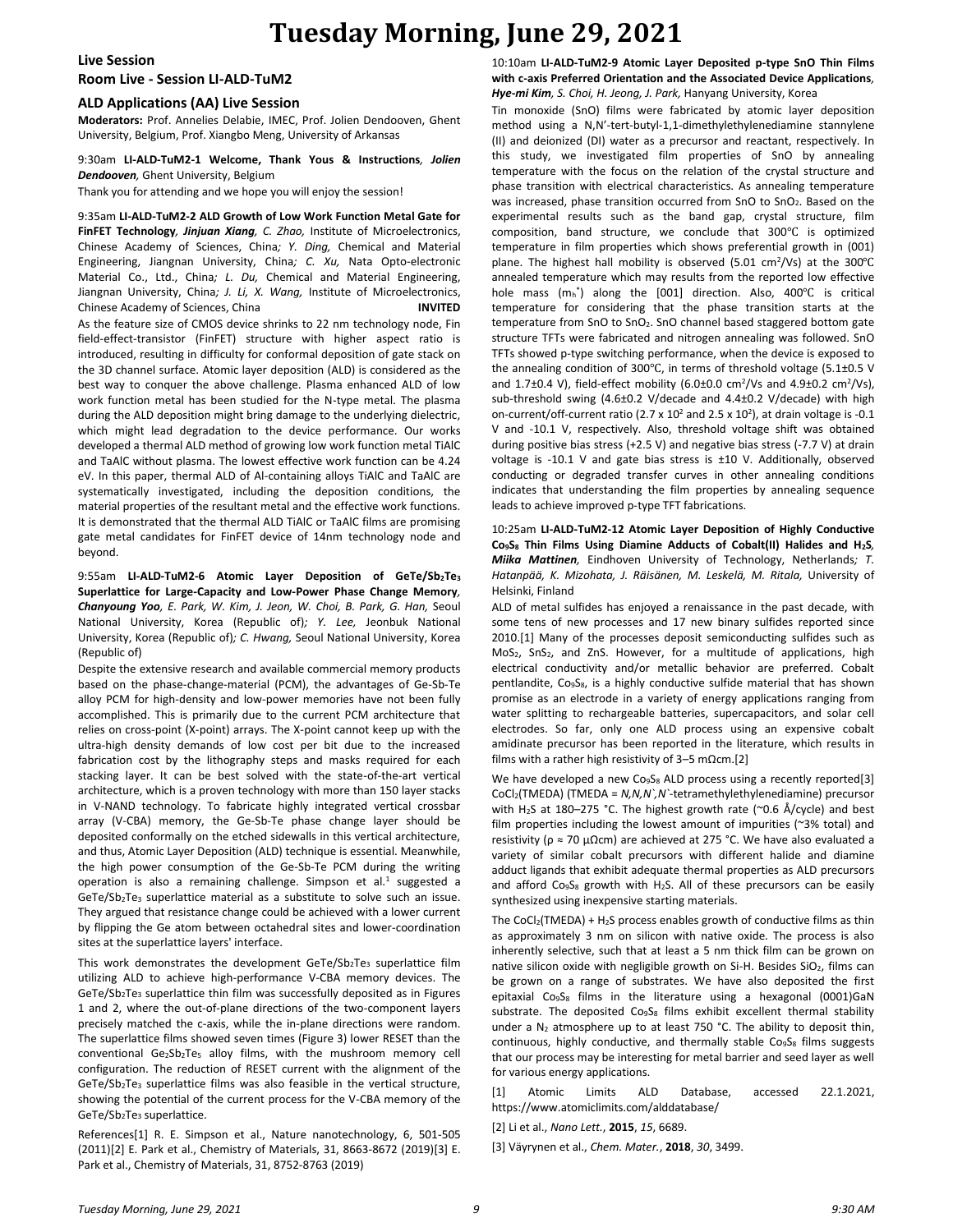10:50am **LI-ALD-TuM2-17 ALD-Oxide Materials and Surface Modification for Next-Generation PV Devices***, Nathanaelle Schneider,* Institut Photovoltaïque d'Ile de France **INVITED**

Zinc oxide is an extensively studied n-type semiconductor for various applications such as light emitting devices, detection of chemicals or solar cells, which often needs to be doped, modified or protected.

Doped-ZnO films can replace conventional transparent conductive oxides (TCO), especially in high aspect ratio structures. Silicon nanowire (Si NW) solar cells are interesting PV technology but challenging to contact.<sup>1</sup> Use of ALD-Ti:ZnO (TZO) as the top electrode for Si NW solar cells has proven the applicability of ALD-TZO as TCO and the unique capabilities of ALD, showing superior optoelectrical properties, conformally covering the Si NWs, and yielding a PV diode behavior with external quantum efficiency response surpassing ITO.<sup>2</sup>

In other cases, it can be beneficial to modify the properties of the ZnO surface by the grafting of organic molecules.<sup>3</sup> ALD-ZnO surfaces were modified by phosphonic acid derivatives with different spacer and functionalizing groups (2-AEPA, 4-ABzPA and 4-FBzPA), characterized, used to passivate the reactive ZnO/perovskite interface and solar cell devices were prepared.<sup>4</sup>

Finally, ZnO-based films often need to be protected to prevent their degradation. Al:ZnO (AZO) window layer is reported as the primary component responsible for the degradation of CIGS solar cells. The feasibility to prevent AZO degradation and encapsulate module-level ( $10\times10$  cm<sup>2</sup>) CIGS solar devices by a 10 nm ALD-Al<sub>2</sub>O<sub>3</sub> barrier layer was demonstrated.<sup>5</sup> However, solar panels in field operation are also exposed to various chemical air pollutants such as in  $(NH<sub>4</sub>)<sub>2</sub>SO<sub>4</sub>$  in rural, and NaCl in marine environments. Their effects were studied by placing AZO w/ and w/o encapsulation in specific climatic test conditions. This demonstrated the necessity to consider atmospheric chemistry when evaluating barrier protection capacities of encapsulants and assessing the durability of PV materials and devices.<sup>6</sup>

<sup>1</sup> S. Misra, L. Yu, M. Foldyna, and P. Roca i Cabarrocas, IEEE J. Photovolt. **5**, 40 (2015).

<sup>2</sup> D. Coutancier, S.-T. Zhang, S. Bernardini, O. Fournier, T. Mathieu-Pennober, F. Donsanti, M. Tchernycheva, M. Foldyna, and N. Schneider, ACS Appl. Mater. Interfaces (2020).

<sup>3</sup> H. Jiang, T. Li, X. Han, X. Guo, B. Jia, K. Liu, H. Cao, Y. Lin, M. Zhang, and Y. Li, ACS Appl. Energy Mater. **3**, 1111 (2019).

<sup>4</sup> O. Fournier, C. Darin Bapaume, D. Messou, M. Bouttemy, P. Schulz, F. Ozanam, L. Lombez, N. Schneider, and J. Rousset, (submitted).

<sup>5</sup> S.-T. Zhang, M. Guc, O. Salomon, R. Wuerz, V. Izquierdo-Roca, A. Pérez-Rodríguez, F. Kessler, W. Hempel, T. Hildebrandt, and N. Schneider, Sol. Energy Mater. Sol. Cells **222**, 110914 (2021).

<sup>6</sup> S.-T. Zhang, A. Maltseva, G. Herting, J.-F. Guillemoles, N. Schneider, I. Odnevall Wallinder, and P. Volovitch, (submitted).

## 11:10am **LI-ALD-TuM2-21 Particle Atomic Layer Deposition as an Effective Way to Enhance the Li-S Battery Energy Density***, Mato Knez, S. Garcia,* CIC nanoGUNE, Spain

Lithium-sulfur (Li-S) batteries are the most promising candidates for succeeding lithium ion batteries. However, there exist some challenges which should be faced to increase its commercial possibilities. Those include detrimental mechanisms during operation (*e.g.* shuttle effect, low capacity retention, anode corrosion, *etc.*) and sulfur cathode processing limitations (*e.g.* poor mechanical stability of S cathodes, defects, low S loading, *etc.*).

From the industrial perspective, sulfur cathode manufacturing should be improved as uniform and highly sulfur-loaded cathodes are required in order to ensure energy densities above 400 Wh·kg<sup>-1</sup>, to become commercially competitive. The sulfur cathode manufacturing limitations are related to solvent evaporation upon drying, which commonly results in a significant cathode volume reduction. It provokes the formation of cracks and pores in the cathode, which negatively affect the electrochemical performance of the cell. This issue has been addressed by several strategies, including *(i)* varying the binder nature and content, *(ii)* gluing microporous nanoparticles into secondary particles of few microns, and *(iii)* introducing conductive polymers. Even immobilizers and physically confining structures have been developed, but in most of the cases, those materials tend to significantly increase the weight and volume of the cathode, thereby reducing the energy density of the Li-S battery.

Atomic layer deposition (ALD) with alumina ( $Al_2O_3$ ) has been applied to sulfur cathode surfaces to improve the electrochemical behavior of Li-S technology as it minimizes discharge product dissolution and hence, it reduces detrimental mechanisms during operation. However, the improvement of sulfur cathode processing remains unsolved. Even highcost approaches have been proposed in the state-of-the-art which unfortunately are not viable for realistic applications. In this work, for first time atomic layer deposition (ALD) in a fluidized bed reactor (FBR) is carried out to coat sulfur-carbon (S/C) composite particles with  $Al_2O_3$  prior to electrode manufacturing. The present approach provides a precise control of S/C composite agglomeration, which improves sulfur cathode processing while maintaining the well-known satisfactory operational mechanisms related to  $Al_2O_3$  coating. We report on the FBR-ALD technique as a promising strategy for fabricating high specific energy density Li-S batteries with an increased sulfur loading, being double of that obtained for a standard sulfur cathode (3.6 vs. 1.8 mgsulfur  $cm^{-2}$ ).

#### 11:25am **LI-ALD-TuM2-24 Advanced ALD Technologies Platform to Enable Future Applications and Scaling & Review of Emerging Applications for Sensors, Mems, Energy Harvesters, Transparent Electronics and Coated Powder for Composites***, Noureddine Adjeroud,* Luxembourg Institute of Science and Technology (LIST), Luxembourg

The Luxembourg Institute of Science and Technology (LIST) proposes a large atomic layer deposition (ALD) platform with complementary tools for the development of new coating processes and the improvement of existing ALD processes. The platform allows processing of various types of inorganic or organic substrates, flat or 3D objects, flexible substrates and powders by FBR (Fluidized Bed Reactor) with up-scaling capabilities. The ALD platform is completed by other thin film deposition facilities, by cleanroom microfabrication capabilities to realize functional chips, and by a characterization platform (SEM-EDS, ellipsometry, contact angle, XRD, XPS, SIMS, AFM, UV-Vis-NIR spectrophotometry, Raman, photoluminescence, I(V), Resistivity) for quality control of the deposited thin films. This abstract is aiming to present ALD activities of our Technologies Platform covering the requests and specifications from fundamental research partners on breakthrough materials to the development and small production processing for industrial partners. A selection of ALD developments will be presented in the framework of LIST research and development projects addressing Lithium ion battery application (Co2O3), MEMS (MicroElectroMechanical Systems) and sensors (Figure 1), Energy Harvesters (Figure 2), Transparent Conducting Oxides such as ZnMgO, ZnSnO, ZnAlO, for transparent electronics (Figure 3), Example of Ag nano wires covered with conformal ALD ZnO film (Figure 4) and fillers' coating for composites (5). We are finishing a project that is looking at novel Aluminium nitride (AIN) film to be used in innovative energy harvesting applications, by the means of thermal ALD and Plasma-Enhanced ALD (PEALD). We developed a library of different thin films and multilayers processes including oxides (SnO, ZnO, TiO2, Al2O3, SiO2, MgO), nitride (AlN, TiN), metals (Ag, Co, Ni) (Figure 5) aiming both fundamental Research and applicative systems. Example of powder coating by FBR will be given (Figure 6).

#### 11:40am **LI-ALD-TuM2-27 Molecular Layer Deposition of Li-Ion Conducting "Lithicone" Solid Electrolytes***, E. Kazyak, M. Shin, W. LePage, T. Cho, Neil Dasgupta,* University of Michigan, Ann Arbor

Atomic layer deposition (ALD) and its organic equivalent molecular layer deposition (MLD) have gained widespread attention as ultrathin functional materials in batteries, and have also been applied for interfacial coatings to stabilize electrode-electrolyte interfaces in battery systems. In particular, there is great interest in developing ALD/MLD films that are ionicallyconductive and electronically insulating, which enables their use as solid electrolytes for either thin-film solid-state batteries or "artificial SEI" layers. MLD provides an important potential benefit over ALD films, due to improved mechanical compliance. MLD films are especially beneficial for interfacial coating of high-volume expansion electrodes and solid-state batteries. However, despite these promising characteristics, there have been only a few Li-containing MLD films reported to date, and no previous reports of ionic conductivity in MLD films.

In this work, we demonstrate the fabrication of Li-containing thin films ("lithicone") prepared via MLD, process using lithium *tert*-butoxide and ethylene glycol as precursors [1]. We demonstrate that the lithicone film grows in a self-limiting manner, using both spectroscopic ellipsometry and *in situ* quartz crystal microbalance (QCM) measurements. The evolution of the film morphology was revealed using glovebox-integrated atomic force microscopy (AFM) analysis, which eliminates artifacts from air exposure.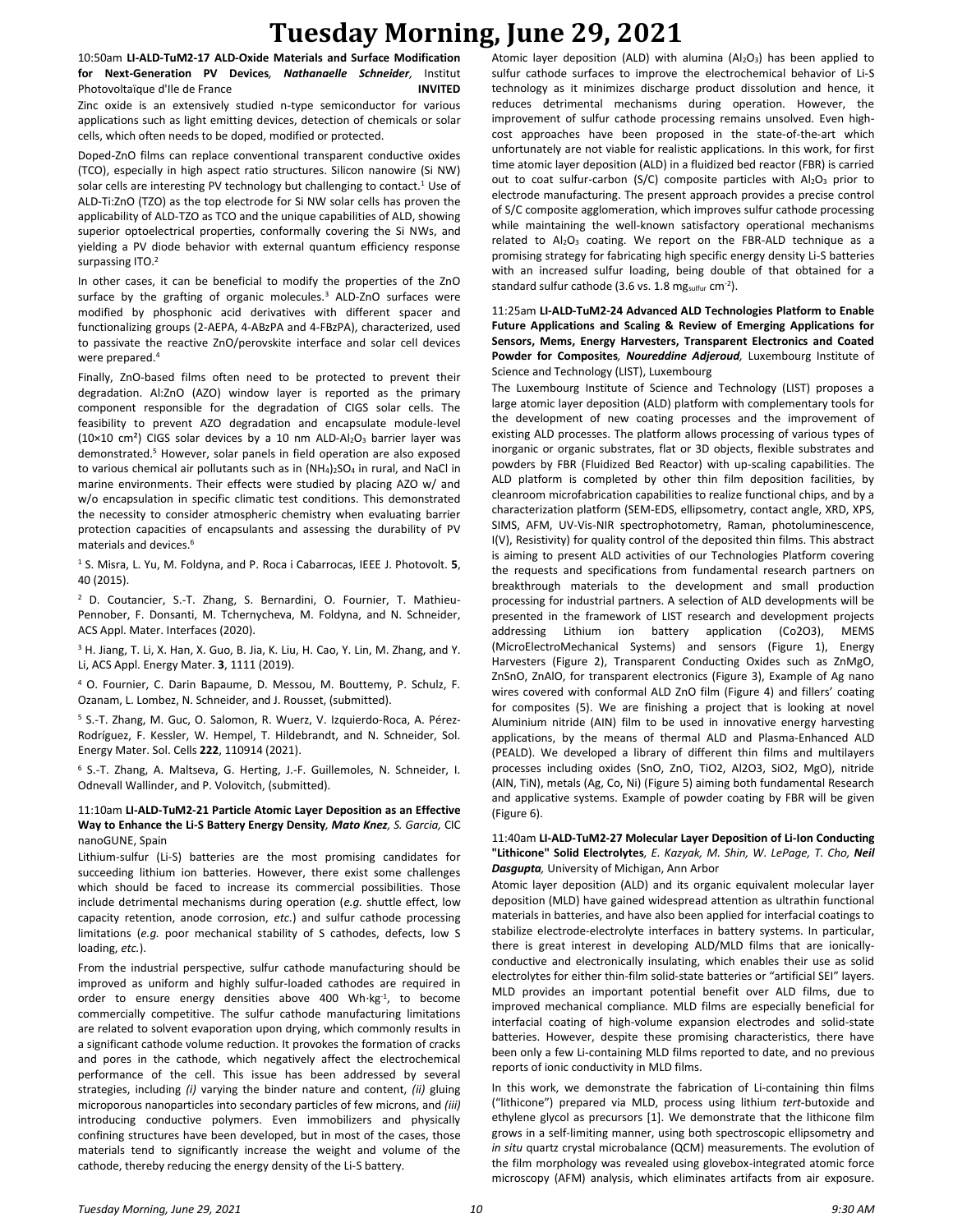Glovebox-integrated X-ray photoelectron spectroscopy (XPS) measurements show that the bonding environment of lithicone films has C-O-Li moieties, which is distinct from that of lithium carbonate or alucone MLD films. To demonstrate the feasibility of using lithicone as a solid electrolyte or ionically conducting interlayer materials, the ionic conductivity of lithicone was measured systematically. The annealed lithicone film shows ionic conductivity of 3.6–5  $\times$  10<sup>-8</sup>S cm<sup>-1</sup> with activation energy of ~0.6 eV. The measured electronic conductivity of the films was 5- 6 orders of magnitude lower than the ionic conductivity, resulting in a transference number greater than 99.999%, and demonstrating that the lithicone films act as a solid electrolyte. This is the first quantified measurement of Li-ion conductivity in MLD thin film to-date, and will serve as a springboard to develop advanced organic/inorganic hybrid thin films for use in future battery applications.

[1] E. Kazyak, M. Shin, W. S. LePage, T. H. Cho, N. P. Dasgupta, *Chem. Commun.* **56**, 15537 (2020)

### 11:55am **LI-ALD-TuM2-30 Atomic-Level Precision at Large Scale: Opportunities and Challenges of ALD***, Fatemeh Hashemi,* TNO Science and Industry, the Netherlands **INVITED**

Atomic layer deposition (ALD) is a well-established method for the deposition of a variety of materials at a large scale and in industrial processing. While there are ever-growing efforts in the ALD community on the development of deposition materials with new properties and employing new chemistries, the well-developed processes have been scaled-up through innovative equipment designs, advanced precursor chemistries, and deposition methods.

In this talk, I will highlight some of the applications of ALD at large-scale including semiconductor electronics, powder coating, and photovoltaics (PV) manufacturing. I will focus on some basic concepts regarding the different design configurations and equipment that allow performing these processes and how the fundamental lab-scale studies in these areas have helped with accelerating the large-scale thin film deposition. To better understand the opportunities and challenges of ALD in these areas, I will discuss three specific studies including concepts related to area-selective ALD (AS-ALD) of metal oxides, nanoparticle deposition, and metal oxide barrier coating for solar cells.

First, I will highlight the advantages that the AS-ALD process brings to the large-scale fabrication of semiconductor electronics, recent efforts in the lab-scale focusing on metal-oxide deposition via ALD and the limitations that the field is facing. I will then briefly highlight the powder coating technology and what ALD can bring to the game, the state of the art, and the limitations. Lastly, I will show some examples of metal-oxides ALD as barrier or passivating layers in PV, specifically thin-film silicon solar cells, and how a combination of smart ALD process design with other state-ofthe-art large-scale thin-film deposition techniques such as pulsed laser deposition (PLD) can result in high surface passivation and improved efficiency for silicon solar cells at large-scale. One example that I will focus on is the case of alumina ALD development for thin film PV which gave a boost to the PERC technology (Passivated Emitter Rear Cell) and opened up the industrial potential of ALD in PV.

12:30pm **LI-ALD-TuM2-37 ALD in Photovoltaics: From Extremely Thin to Ultrathin Layers, Physical Insight, and Chemical Methods Development***, P. Büttner, D. Döhler, Y. Cao, V. Koch, F. Scheler,* Friedrich-Alexander-University Erlangen-Nürnberg (FAU), Germany*; C. Pointer,* Lehigh University*; S. Korenko, M. Barr, I. Mínguez-Bacho,* Friedrich-Alexander-University Erlangen-Nürnberg (FAU), Germany*; E. Young,* lehigh University*; Julien Bachmann,* Friedrich-Alexander-University Erlangen-Nürnberg (FAU), Germany **INVITED**

Atomic layer deposition (ALD) is ideally suited to the generation of 'extremely thin absorber' (ETA) solar cells, in which three distinct semiconductors are combined as electron transport layer (SnO<sub>2</sub>, TiO<sub>2</sub>, ZnO), light absorption layer (Sb<sub>2</sub>S<sub>3</sub>, Sb<sub>2</sub>Se<sub>3</sub>), and hole transport layer (V<sub>2</sub>O<sub>5</sub> or spincoated organics).

We have used ALD to explore and optimize individual geometric parameters of planar and nanostructured ETA cells. In the planar case, the compromise between light absorption and charge collection in Sb2S3 yields 60 nm as the optimal light absorber thickness. An underlying ZnS layer serves to improve adhesion between  $Sb_2S_3$  and the oxide, and behaves as a tunnel barrier. Here, the ideal thickness that best balances an efficient direct electron transfer with a blocked recombination lies at 1.0 nm.

This materials system can also be implemented in parallel arrays of coaxial, cylindrical p-i-n heterojunctions. In that situation, the cylinder length that maximizes the overall solar energy conversion efficiency is 750 nm. Dewetting of heavy chalcogenides becomes an issue in such geometries that feature strongly curved surfaces. It can be prevented by a sacrificial ZnO layer that is removed after annealing. In that procedure, we find that an undesired barrier to charge transfer is formed due to redox chemistry at the interface. However, the formation of this barrier can be prevented by carefully oxidizing the surface of Sb<sub>2</sub>S<sub>3</sub>preliminary step. This trick even allows for the conformal coating of nanospheres, and the generation of solar cells based on nanosphere monolayers that feature interesting photonic effects.

Similarly structured coaxial p-i-n heterojunctions cannot be generated with hybrid perovskites as the light absorber, given that the ionic nature of perovskites renders them inaccessible from gaseous precursors. For this purpose, we have developed ALD from precursors in solution, or sALD. This new method yields high-quality semiconductors, even crystalline ones, at or near room temperature.

Taken together, these results demonstrate the power and versatility of ALD to control and engineer each layer of a photovoltaic stack, but also each interface between them, down to the level of individual atoms.

12:50pm **LI-ALD-TuM2-41 Demonstration of Pt-Wire Temperature Sensors Fabricated by Atomic-Layer 3D Printer Using MeCpPtMe<sup>3</sup> and O3***, Gabriel Vanko, B. Hudec,* Slovak Academy of Sciences, Slovakia*; M. Precner,* Institute of Electrical Engineering, Slovak Academy of Sciences, Bratislava, Slovakia*; I. Kundrata, M. Plakhotnyuk,* ATLANT 3D Nanosystems, Denmark*; J. Bachmann,* Friedrich-Alexander Universität Erlangen-Nürnberg, Germany*; K. Fröhlich,* Slovak Academy of Sciences, Slovakia

This case study demonstrates Pt-wire temperature sensors fabricated by a rapid prototyping atomic-layer 3D printer utilizing a combination of ALD, microfluidics and high precision 3D printing [1], first time introduced at AVS ALD 2020 [2].

The printer nozzle moves relative to the substrate in a highly controlled manner (in this case ~2 mm/s) following a pre-programmed pattern. The nozzle is a miniature spatial ALD system where the precursor (MeCpPtMe<sup>3</sup> in this case) flows out of the center of the nozzle, surrounded by a concentric rings of vacuum and a reactant gas  $(O_3)$ . The result is an areaselective ALD of pre-programmed patterns, where each nozzle pass over the substrate equals to one ALD cycle.

In this demonstration, >2 mm long Pt-wires of different thicknesses were printed using 100-500 ALD cycles at 200, 225 and 250 °C, where the width of the wires ( $\approx$ 400  $\mu$ m) was defined by the used nozzle geometry.

Morphology studies of the Pt surface by scanning electron microscopy revealed the island-like growth mechanism, typical for this thermal ALD Pt process [4], as well as certain effects on the wire edges, discussed in detail in [3].

The sensor was annealed for 30 min at 600 °C in  $N_2$  atmosphere as a first step to ensure thermal stability. The wires' ends were capped by Au contact pads 2 mm apart (using e-beam PVD through a shadow mask) and measured electrically for their temperature sensor characteristics in the 25- 400 °C range, as well as in cryogenic temperatures down to 3 K.

Interestingly, higher temperature sensitivity *S* was found for samples made by 200 ALD cycles, with a morphology of a network of interconnected Pt grains.

The comparison of temperature coefficient of resistivity *α* (normalized sensitivity) clearly shown that the printed ALD Pt demonstrate better temperature sensing characteristics than the conventional 30 nm e-beam PVD Pt thin film, and is comparable also to the Pt100 standard.

We will also discuss sensors printed on corrugated surfaces, i.e. black Si and Si gratings.

Online suppl. figures show the fabrication flow, SEM micrographs and electrical properties. The authors acknowledge the support of the H2020- EU ATOPLOT project (grant ID: 950785).

#### References

[1] Atomic layer process printer (2020, June 03). Patent WO/2020/245230. https://patentscope.wipo.int/search/en/detail.jsf?docId=WO2020245230

[2] Kundrata I, et al., An Atomic-Layer 3D Printer. Talk at [ALD/ALE 2020]

[3] Kundrata I, et al., Influence of reactor and pattern geometry on Atomic Layer 3D printing [ALD/ALE 2021]

[4] Lee HBR, Pickrahn K, Bent SF, Effect of O<sub>3</sub> on Growth of Pt by Atomic Layer Deposition, J. Phys. Chem. C 2014, 118, 12325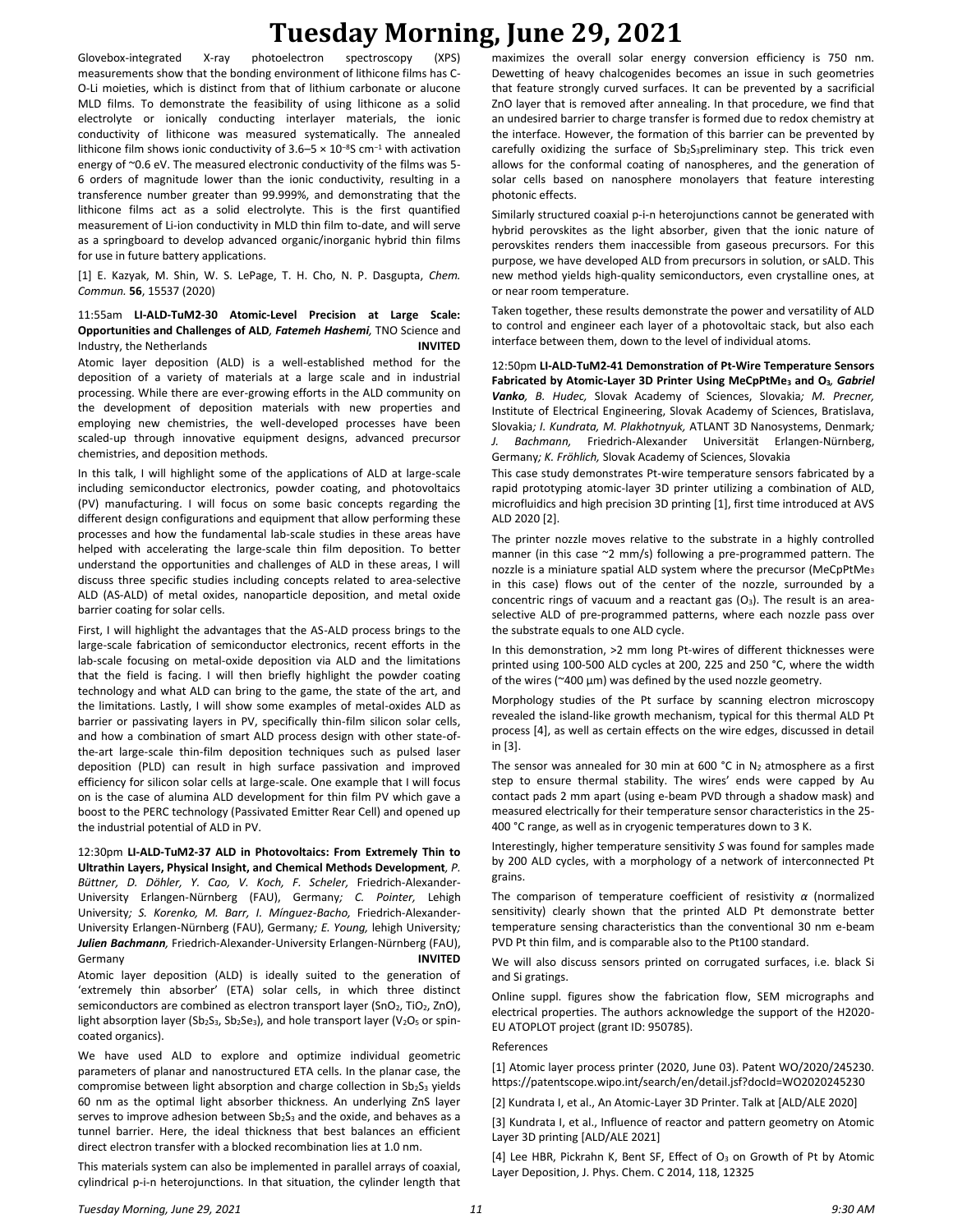1:05pm **LI-ALD-TuM2-44 Optimization of 1D Core-Shell Heterostructures for Gas Sensing***, M. Raza, Nicola Pinna,* Humboldt University Berlin, Germany

Hierarchical core-shell heterostructures composed of p- and n-type metal oxide shells deposited onto carbon nanotubes (CNTs) were synthesized using atomic layer deposition. Precisely controlled films of alternating metal oxides were uniformly deposited onto the inner and outer walls of the CNTs. The morphological, microstructural and electrical characteristics of the as prepared core-shell heterostructures were thoroughly investigated. The electrical resistance measurements highlighted the large influence of the metal oxides thickness and charge carriers types on increasing of many order of magnitude the baseline resistance of the coreshell heterostructures with various thicknesses of the metal oxide shell layers, suggesting that the conductivity of the sensors is dominated by Schottky barrier junctions across the n-p interfaces.

The behavior of our sensors was investigated for low concentrations of volatile organic compounds and pollutants. The gas sensing response of the heterostructures showed a strong dependence on the thickness of the metal oxide shell layers and the type of heterostructures formed. On the basis of the morphological, microstructural and electrical characterization and sensing results, the sensing mechanism which accounts for the marked variation in the resistance during the interaction of the target gas molecules will be discussed.

### 1:20pm **LI-ALD-TuM2-47 Bridging the Synthesis Gap in Vapor-Phase Deposition using Ionic Liquid as Solvent***, Jingwei Shi, S. Bent,* Stanford University

Molecular layer deposition (MLD) is a vapor-phase organic thin film deposition method useful for applications such as photolithography, lithium batteries, and microelectronics. However, while MLD offers excellent control over thickness and conformality, there is a more limited range of possible film chemistries compared to wet deposition techniques. We introduce a modified MLD technique, termed ionic liquid assisted MLD (IL-MLD) to overcome these limitations. The surface reactions of an IL-MLD process are performed inside an ultrathin layer of a suitable ionic liquid (IL) to replicate solvent effects inside a vacuum system, widening the number of possible chemical reactions used. The IL-MLD of polyetherketoneketone, an industrially and research-relevant, high performance thermoplastic, is demonstrated with this technique. By this proof-of-concept, we show that IL-MLD can enable the synthesis of ultra-thin polymeric films via solventmediated reactions which may be adapted to other vapor deposition techniques as well.

## 1:35pm **LI-ALD-TuM2-50 A Model of ALD Particle Coating in Fluidized Bed Reactors: Comparison With Experiments and Other Particle Coating Techniques***, Angel Yanguas-Gil, Z. Lu, P. Darapaneni, D. Kang, A. Mane, J. Kropf, C. Marshall, J. Elam,* Argonne National Laboratory

The ability to efficiently coat large batches of particles by atomic layer deposition is crucial for applications such as energy storage and catalysis. In recent years, fluidized bed reactors have shown strong promise as a pathway towards scale up of ALD in particles. In this work, we present a model of ALD in fluidized bed reactors. Using some fundamental approximations, we reduce the model to a set of analytic expressions that provide the time evolution of surface coverage inside the reactor as well as of precursor and byproduct species in the downstream area, using fundamental process and reactor parameters as inputs. A comparison between the model and experimental results on the ALD of Al2O3 using TMA and water in a commercial fluidized bed tool shows that the model is able to capture the main behaviors experimentally observed using in-situ mass spectrometry.

We then use this model to explore and compare the scale up of particle coating using fluidized bed reactors, rotating drum reactors both under constant flow and static dose conditions, and spatial ALD approaches using particle agitation, all methods that have been explored in the literature. The results obtained provide upper boundaries for dose times (throughput) and precursor utilization based on fundamental aspects of the precursorsurface interaction, such as the growth per cycle or the initial reaction or sticking probability, the maximum mass rates achievable for ALD precursors, and the volume and surface area of the particles. The resulting models can be used to explore the integration of ALD particle coating into more complex process flows.

1:50pm **LI-ALD-TuM2-53 Closing Remarks & Thank Yous***, X. Meng,*  University of Arkansas

We hope you enjoyed the session! We will see you tomorrow!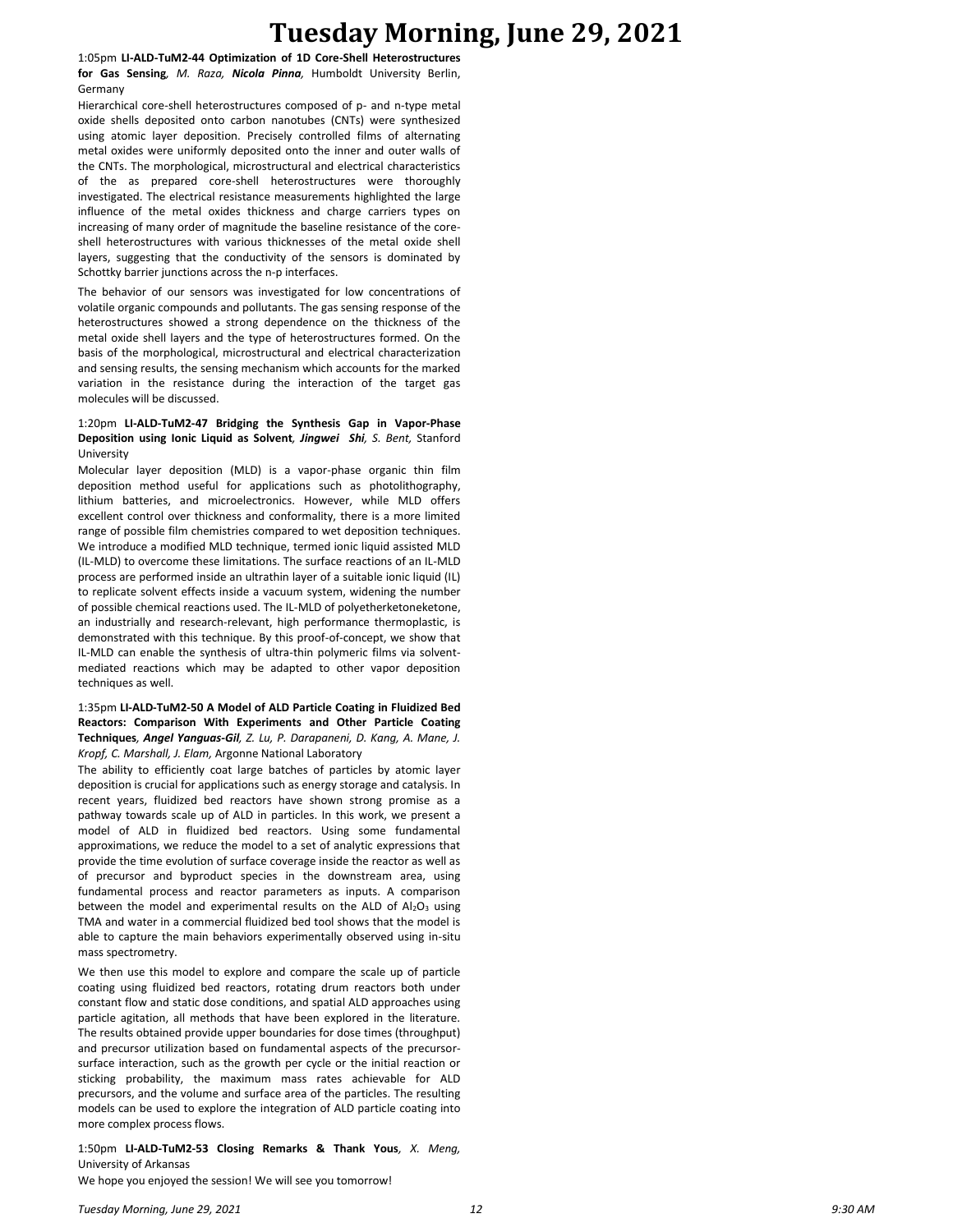### **Live Session**

### **Room Live - Session LI-ALE-TuM3**

### **Atomic Layer Etching Live Session I**

**Moderators:** Prof. Gottlieb Oehrlein, University of Maryland, Dr. Dmitry Suyatin, Lund University

9:30am **LI-ALE-TuM3-1 Welcome, Thank Yous, & Instructions***, Dmitry Suyatin,* Lund University, Sweden*; G. Oehrlein,* University of Maryland Welcome to the session! We hope you will enjoy the it!

#### 9:35am **LI-ALE-TuM3-2 Atomic Scale Profile Control in Fine Pitch Patterning and High Aspect Ratio Contact Hole Etching***, Tetsuya Nishizuka, S. Kumakura, T. Katsunuma, Y. Kihara, M. Honda,* Tokyo Electron Miyagi, Ltd., Japan **INVITED**

In recent semiconductor device manufacturing processes, high aspect ratio contact hole etch has been the most challenging one. As the aspect ratio (AR) increases along with smaller critical dimension (CD) and vertically stacked 3D device structure, satisfying both vertical profile and selectivity to mask layer is getting harder. Especially "bow" profile which is caused by side etch generated under the mask is the top issue to address. Conventional approach to mitigate those problem is optimizing etching conditions such as gas chemistry or radio frequency (RF) power in accordance with the depth. Namely that controls radical species of etch/deposition balance and ion energy. However, since the deposition in this case is a kind of PECVD, its low step coverage characteristic causes clogging at the opening of mask and lack of thickness for sidewall protection in high AR structure. An alternate approach is separating etching and deposition steps, and cycling them. In this way, ALD can be applied as the deposition step. ALD's conformal coverage and atomic level controllability enable sufficient sidewall protection, and avoid clogging. Recently some results show a potential of excellent profile controllability which was impossible by conventional approach  $1, 2$ . Whereas in terms of bow improvement, even ALD is not always ideal because sidewall protection is necessary at only shallow area of contact hole while the bottom area and mask opening need to keep CD as wide as possible. This time we developed more ideal coverage ALD technique by utilizing undersaturation region and optimizing gas condition in the activation step. By combining this novel sidewall protection technique and etching reaction, more flexible etching process for high AR structure is realized.

1. F. Roozeboom et.al., ECS J. Solid State Sci. Technol. 4 N5067 (2015)

2. M. Honda et.al., Proc. of SPIE Vol. 11329 (2020)

9:55am **LI-ALE-TuM3-6 Nanoscale Cryogenic Process for Highly Selective Etch of Si3N<sup>4</sup> Over Si***, Gaelle Antoun, T. Tillocher, P. Lefaucheux,* GREMI CNRS/Université d'Orléans, France*; A. Girard,* IMN CNRS/Université de Nantes, France*; C. Cardinaud,* IMN CNRS/Université d'Orléans, France*; J. Faguet,* Tokyo Electron America Inc.,*; K. Maekawa, D. Zhang, H. Kim, M. Wang,* TEL Technology Center, America, LLC*; R. Dussart,* GREMI CNRS/Université d'Orléans, France

In 1988, Tachi et al. developed a cryogenic process using SF<sub>6</sub> plasma in order to etch Si anisotropically <sup>1</sup>. Since, many other studies were conducted in order to understand the mechanisms involved in cryo-etching. It was shown that oxygen is needed to build a passivation layer on the trench sidewalls <sup>2</sup>. This passivation layer can only be formed at low temperature and is desorbed once brought back to room temperature. Cryogenic processes present several advantages such as the limitation of material damage and reactor wall contamination<sup>3</sup>.

In a previous work, we proposed an  $SiO<sub>2</sub>$  cryo-ALE process based on the physisorption of  $C_4F_8$  during the modification step. However, this process was only demonstrated for temperatures between -120°C and -90°C <sup>4</sup> and selectivity to Si and Si3N<sup>4</sup> was limited.

In this work, a different approach is proposed at low temperature (between -100°C and -50°C) to perform highly selective nanoscale etching. It this process, the modification step consists in depositing in plasma phase a layer stable only at low temperature. The etching step is an Ar plasma with low ion bombardment energy.

A cryogenic ICP reactor has been used to carry out this work. An in-situ Spectroscopic Ellipsometer is coupled to this reactor in order to monitor the surface thickness evolution over time. Quasi in-situ XPS measurements have also been performed. The equipment is composed of an ICP reactor coupled to the XPS chamber. A coupon is fixed on a transfer rod that can be cooled with liquid nitrogen and biased. Therefore, once processed, the

sample can be transferred to the analysis chamber while remaining at low temperature.

Tests were performed on  $Si_3N_4$  and p-Si coupons glued on a  $SiO_2$  6" carrier wafers.

First, the influence of the modification step on the two materials was investigated at different temperatures. The same study was repeated to perform XPS measurements and characterize the modified surface. At room temperature, the established process is in a deposition regime for both materials. However, at low temperature, it becomes possible to switch to an etching regime. It has been evidenced that the threshold temperature for switching from deposition to etching is different for each material. Therefore, it is possible to etch Si3N<sup>4</sup> selectively to Si at nanoscale by tuning wisely the substrate temperature.

The authors thank S. Tahara for all the helpful discussions.

This work was supported by CERTeM 2020 platform, which provides most of the equipment.

- 1. Tachi et al.,Appl. Phys. Lett. **52**,616–618,1988
- 2. Blauw et al.,J. Vac. Sci. Technol. B **18**,3453,2000
- 3. Dussart et al.,J. Phys. D: Appl. Phys. **47**,123001,2014
- 4. Antoun et al.,Sci Rep **11**,357,2021

10:10am **LI-ALE-TuM3-9 Using Selective Surface Functionalization of SiN***<sup>x</sup>* **to Increase SiO<sup>2</sup> to SiN***<sup>x</sup>* **ALE Selectivity***, R. Gasvoda, Xue Wang,* Colorado School of Mines, USA*; P. Kumar, Z. Zhang, E. Hudson,* Lam Research Corporation*; S. Agarwal,* Colorado School of Mines, USA

Atomic layer etching (ALE) and its derivatives can provide high etch fidelity, atomic–scale precision, directionality, and high selectivity that is required for manufacturing of sub–7–nm node semiconductor devices. Specifically, ultra–high etch selectivity for SiO<sub>2</sub> vs. SiN<sub>x</sub> is required in the manufacturing sequence, especially in the self–aligned contact etch approach. Plasma– assisted ALE of  $SiO<sub>2</sub>$  typically consists of two sequential half-cycles: fluorocarbon (CF*x*) deposition from a fluorocarbon plasma followed by an Ar plasma activation step. Generally, ALE process parameters can be tuned to maximize overall SiO<sub>2</sub> vs SiN<sub>x</sub> etch selectivity (similar to continuous etching). Recently, we have identified a novel approach to enhance the etch selectivity by selectively pre–functionalizing the SiN*<sup>x</sup>* surface to protect against the etch process.

In this study, we used *in situ* attenuated total reflection Fourier transform infrared (ATR–FTIR) spectroscopy in combination with *in situ* 4–wavelength ellipsometry to monitor surface reactions, film composition as well as etch per cycle during ALE. Further, the ion energy distribution (IED) in the Ar plasma activation half–cycle is characterized with a retarding field energy analyzer. We have previously demonstrated that aldehydes can be used to selectively functionalize SiN*<sup>x</sup>* from the gas phase without plasma, with minimal effect on SiO2. In particular, benzaldehyde selectively functionalizes only the SiN<sub>x</sub> surface with sp<sup>2</sup>-hybridized-carbon (see Fig. 1a and 1b). We show that the overall  $SiO<sub>2</sub>:SiN<sub>x</sub>$  etch selectivity for a target  $SiO<sub>2</sub>$ etch of ~15 nm can be increased from ~2.1 to 4.5 simply by pre– functionalizing the SiN*<sup>x</sup>* surface with benzaldehyde prior to beginning ALE (see Fig. 2a). Additionally, the infrared spectrum of the benzaldehyde functionalized SiN*<sup>x</sup>* surface post etch shows more graphitic hydrofluorocarbon film accumulation than the infrared spectrum of the bare SiN<sub>x</sub> surface, indicating that the added sp<sup>2</sup>-hybridized-carbon from benzaldehyde remains on the surface leading to a reduction in the overall etch (see Fig 2b). We will also discuss various re–functionalization sequences in order to further maximize the overall SiO<sub>2</sub>:SiN<sub>x</sub> etch selectivity. Further, we discuss the effect of maximum ion energy and IEDs in the activation step on overall etch selectivity with specific focus on non– ideal Ar plasma activation steps where the maximum ion energy is above the sputtering threshold of both SiO<sub>2</sub> and SiN<sub>x</sub>.

10:25am **LI-ALE-TuM3-12 Etch-stop Mechanisms in Plasma-assisted Atomic Layer Etching of Silicon Nitride: A Molecular Dynamics Study***, Jomar Tercero,* University of the Philippines*; A. Hirata,* Sony Semiconductor Solutions Corporation, Japan*; M. Isobe,* Osaka University, Japan*; M. Fukasawa,* Sony Semiconductor Solutions Corporation, Japan*; M. Vasquez, Jr.,* University of the Philippines*; S. Hamaguchi,* Osaka University, Japan Plasma etching is one of the most technically demanding processes used in the fabrication of advanced semiconductor devices. Recently atomic-scale control of etching processes has become a topic of wide interest, following the urgent needs in developing manufacturing technologies for nanometer-scale devices in the modern semiconductor industry [1-3]. To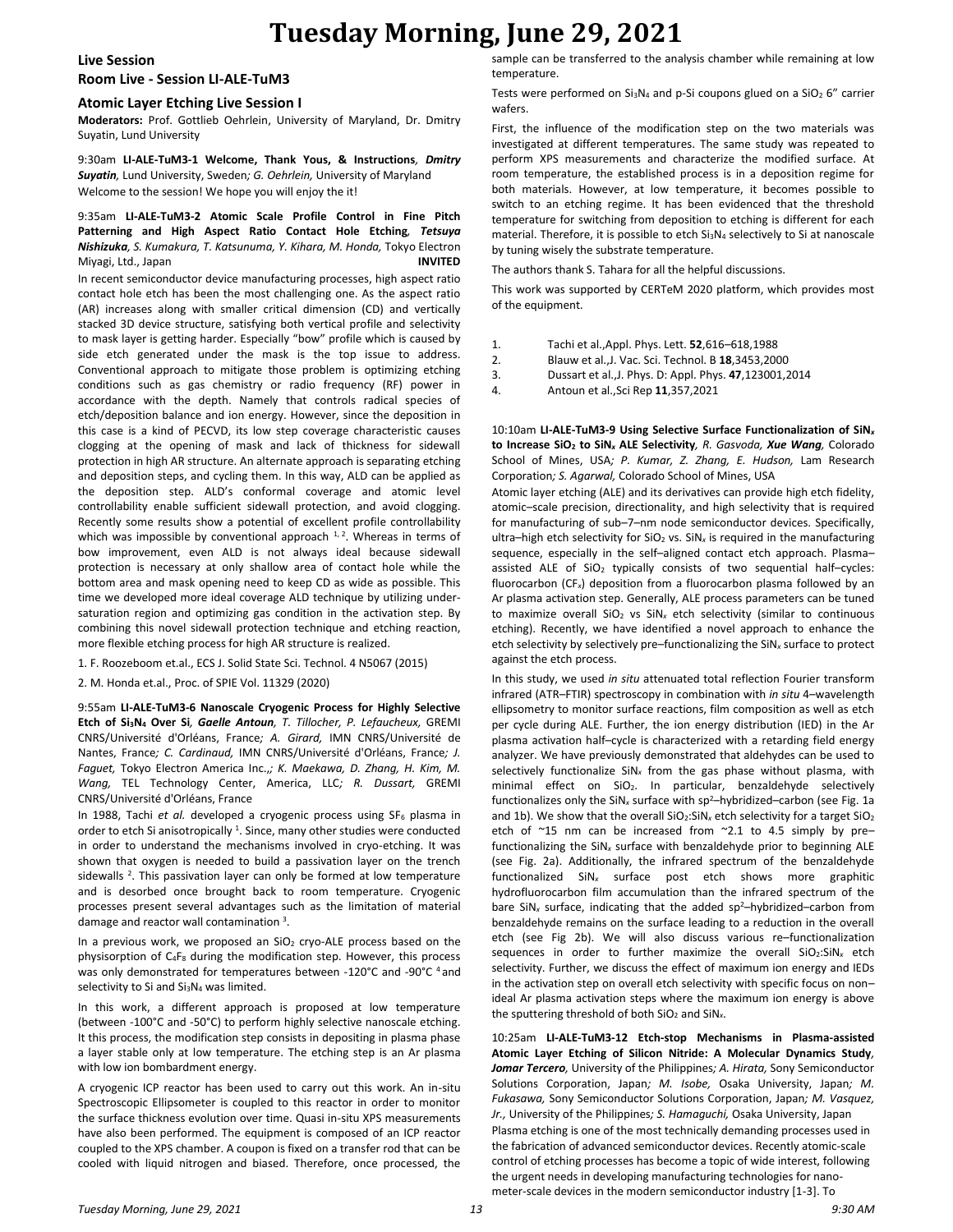achieve atomic-scale control of etching processes, a better understanding of surface reaction mechanisms of the existing etching processes is the first key step. In earlier experiments, the etch stop in atomic layer etching (ALE) processes of silicon nitride (Si<sub>3</sub>N<sub>4</sub>) was observed after several ALE cycles [4]. The goal of this study is to find the reason for this etch stop. In a typical ALE process, a cycle of the surface modification step and the removal step of the modified layer is repeated. In the ALE process mentioned above, a hydrofluorocarbon (HFC) layer is deposited on a Si<sub>3</sub>N<sub>4</sub> surface in the surface modification step, and then the surface is exposed to low-energy Ar<sup>+</sup> ion bombardment in the removal step. In this study, molecular dynamics (MD) simulations were used to emulate the ALE processes. The simulations have shown that, during the removal step, the  $Si<sub>3</sub>N<sub>4</sub>$  etching is enhanced by chemical reactions with HFC atoms but a large amount of carbon typically remains on the surface after the removal step. The carbon remnants increase the sticking probability of HFC radicals in the subsequent surface modification step and induce thicker HFC deposition, which leads to the etch stop eventually after a few cycles. The validity of the simulations was tested by comparing the simulation results with available experimental observations.

#### **References**

[1] G. S. Oehrlein, D. Metzler, and C. Li, *ECS Journal of Solid State Science and Technology*, **4** (6) N5041-N5053 (2015).

[2] K. J. Kanarik,T. Lill, E. A. Hudson, S. Sriraman, S. Tan, J. Marks, V. Vahedi, and R. A. Gottscho, *Journal of Vacuum Science & Technology A*, **33**, 020802 (2015).

[3] G. S. Oehrlein and S. Hamaguchi, Plasma Sources Sci. Technol. **27**, 023001 (2018).

[4] A. Hirata, M. Fukasawa, K. Kugimiya, K. Nagaoka, K. Karahashi, S. Hamaguchi, and H. Iwamoto, *Journal of Vacuum Science & Technology A*, **38**, 062601 (2020).

## 10:50am **LI-ALE-TuM3-17 Landscape of Spontaneous Etch via Ligand-Exchange in Thermal Atomic Layer Etching***, Ann Lii-Rosales, A. Cavanagh, S. George,* University of Colorado Boulder **INVITED**

Thermal atomic layer etching (ALE) utilizes sequential, self-limiting surface reactions to remove materials on the atomic level. Thermal ALE consists of two steps: (A) surface modification and (B) removal via volatilization. For metal oxide thermal ALE, surface modification usually involves fluorination using HF.<sup>1</sup> This fluorination creates a surface layer of metal fluoride. A strategy for volatilization can use ligand-exchange reactions. The exchange of F for Cl is an effective pathway, because metal chlorides are generally more volatile than the corresponding fluorides.<sup>1</sup> The resulting metal chloride can be thermally desorbed from the surface, leading to metal removal.

Both A and B steps are necessary for thermal ALE. However, material removal is achieved only by ligand-exchange. This renders the B step crucial for determining a metal's propensity for etching. Hence, a pre-fluorinated surface can be used as a model surface, which assumes the form of the fluorinated metal surface. One can use ligand-exchange reactions with the model fluorinated surface as an indicator for spontaneous etch.

A new reactor was constructed to probe the ligand-exchange reaction. The reactor uses *in situ* quadrupole mass spectrometry (QMS) to detect gasphase products generated during ligand-exchange. Metal fluoride powders were used as model surfaces. Precursors for ligand-exchange were flowed through the powder over a wide temperature range, while gas-phase products were monitored by QMS in real time. This new reactor is unique in that the etch products are entrained in a molecular beam that has lineof-sight to the QMS ionizer. This configuration enables direct and accurate analysis.

The landscape for ligand-exchange reactions turned out to be unexpectedly rich. By surveying a variety of systems, the landscape can be categorized as the follow: (1) Ligand-exchange and volatile etch products occur at similar temperature; (2) Ligand-exchange happens at low temperature, but etch products do not desorb until high temperature; and (3) ligand-exchange happens, but there are no etch products. Representative systems are  $AIF<sub>3</sub> +$ Al(CH<sub>3</sub>)<sub>3</sub> and SnF<sub>4</sub> + TiCl<sub>4</sub> for category (1), HfF<sub>4</sub> + SiCl<sub>4</sub> and InF<sub>3</sub> + SiCl<sub>4</sub> for category (2), and  $AlF_3$  + SiCl<sub>4</sub> for category (3). The categories can be visualized from the intensity traces of precursor vs. etch product as a function of temperature. The new QMS reactor revealed the complexity of ligand-exchange and showed that the spontaneous etch systems can serve as predictors for thermal ALE of new materials.

1. Y. Lee, C. Huffman, S. M. George, *Chem. Mat.* **2016,** *28* (21), 7657-7665.

11:10am **LI-ALE-TuM3-21 Mechanisms of Self-Limiting Processes in Thermal Atomic Layer Etching of Nickel by β-diketones***, Abdulrahman Basher, I. Hamada, T. Ito, K. Karahashi , S. Hamaguchi,* Osaka University, Japan

Thermal atomic layer etching (ALE) is one of the key manufacturing technologies for nano-scale electronic devices [1] as it can be used for precise and damageless etching of metals. The mechanisms of thermal ALE of Ni with hfacH were examined in detail in previous studies [2-4]. It starts with the deprotonation of hfacH molecules after oxidizing the Ni surface. By increasing the surface temperature in the range of 300  $\sim$  400 °C, volatile nickel complex  $Ni(hfac)_{2}$  and water  $H_{2}O$  molecules are formed on the surface and remove the NiO layer. In this process, once a new metallic Ni surface appears, no further etching occurs, which ensures the self-liming nature of the thermal ALE process [3-5]. It has been known experimentally [5,6] that, when hfacH molecules are supplied to a metallic Ni surface, they decompose and form neither Ni(hfac)<sub>2</sub> nor  $H_2O$  molecules, and as a result no etching of Ni takes place. The origin of the self-limiting process in the thermal ALE of Ni with hfacH exposure was discussed in an earlier study[4]. The aim of this work is to clarify the mechanisms of decomposition of other β-diketones on a metallic Ni surface and the effect of surface roughness on the decomposition concerning thermal ALE. In this study, van der Waals inclusive [7] periodic DFT is employed to investigate the adsorption and reaction processes of β-diketones such as hfacH, tfacH, and acacH on flat and rough metallic Ni surfaces, using a STATE code [8]. It has been found that the physisorption energies of those β-diketones are almost the same while the chemisorption energy is higher for a β-diketone with a higher polarity and the van der Waals forces play a decisive role in determining the adsorption energy. The dissociation processes of β-diketones have been studied with a climbing image nudged elastic band method, which has shown the cleavage of a C-F bond of a β-diketone is more likely to take place than the deprotonation. The surface roughness can also help to form C-Ni bonds, which were also observed in experiments. In this way, our simulations have demonstrated the self-limiting nature of thermal ALE for Ni with β-diketone gases in general, which is consistent with earlier experimental observations [5,6].

[1] G. S. Oehrlein and S. Hamaguchi, Plasma Sources Sci. Technol. **27**, 023001 (2018).

- [2] A. H. Basher, *et al.*, JVST A **38**, 022610 (2020).
- [3] A. H. Basher, *et al.*, JVST A **38**, 052602 (2020).
- [4] A. H. Basher, *et al.*, JJAP **59**, 090905 (2020).
- [5] T. Ito, *et al*., AVS 65th (2018).
- [6] H. L. Nigg and R. I. Masel, JVST A **17**,3477, (1999).
- [7] I. Hamada, Phys. Rev. B **89**, 121103 (2014).
- [8] Y. Morikawa, *et al*, Phys. Rev. B **69**, 041403 (2004).

#### 11:25am **LI-ALE-TuM3-24 Oxidation Influences Etch Quality in the Low-Temperature Thermal ALE of Copper***, Martin McBriarty, J. McWilliams, M. Moinpour, R. Kanjolia, K. Littau,* EMD Electronics

Low-temperature thermal atomic layer etching (ALE) of copper is an appealing approach to controlled isotropic removal of Cu for emerging middle- and back-end-of-line (MOL and BEOL) steps in semiconductor device manufacturing. Cu ALE can proceed by controlled oxidation of the Cu surface followed by the volatilization of copper oxide. The isotropic removal of Cu with minimal surface roughening is critical for process integration, and a low-temperature process is necessary to avoid migration of highly mobile Cu to adjacent parts of the device or structure of interest. We investigated the plasma-free low-temperature oxidation of physical vapor deposited (PVD) Cu thin films by various oxidizing agents, as well as the subsequent volatilization of surface copper oxide by the beta-diketone hexafluoroacetylacetone (Hhfac). Depending on the oxidant and process conditions, we measure the removal of <0.5 Å to >5.0 Å of Cu per ALE cycle. We determine the influence of oxidation chemistry and kinetics on the etch behavior, surface chemistry, and film morphology, guiding the development of rapid, atomically precise, and selective low-temperature ALE processes for Cu.

#### 11:40am **LI-ALE-TuM3-27 Thermal Atomic Layer Etching of Al2O<sup>3</sup> and AlN Using HF or XeF<sup>2</sup> for Fluorination and BCl<sup>3</sup> for Ligand-Exchange***, Austin Cano, S. George,* University of Colorado at Boulder

Thermal atomic layer etching (ALE) of Al<sub>2</sub>O<sub>3</sub> and AlN can be performed using HF or  $XeF_2$  as the fluorination reactant and BCl<sub>3</sub> as the ligandexchange reactant. To investigate the etching mechanism, in-situ FTIR spectroscopy was used to identify the surface species and in-situ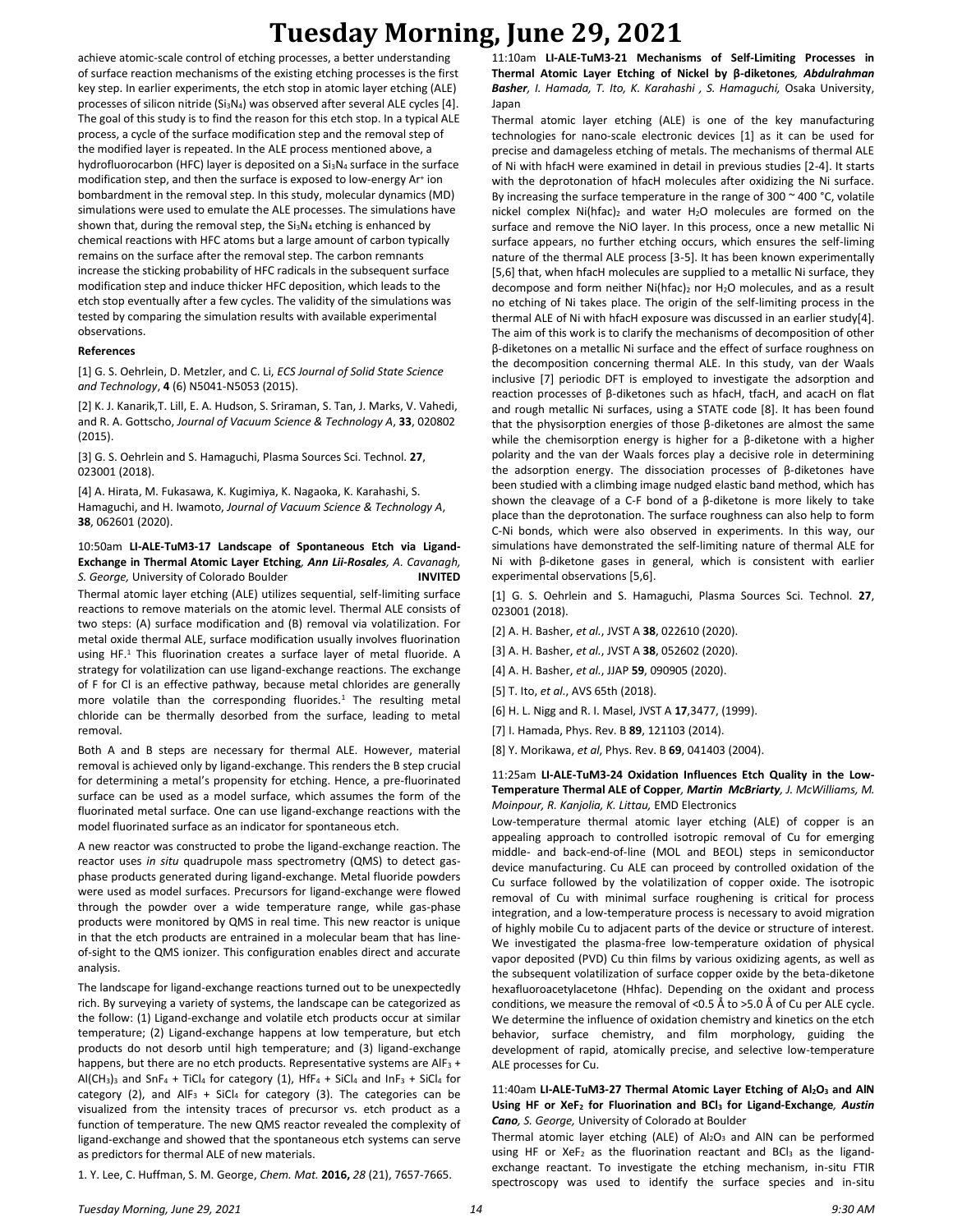spectroscopic ellipsometry was employed to measure the etch rates. Quadrupole mass spectrometry was also employed to identify the volatile etch products. The  $Al_2O_3$  studies were performed using  $Al_2O_3$  ALD films grown using trimethylaluminum (TMA) and water as the reactants. The AlN investigations were conducted using crystalline AlN to explore the etch rates. The FTIR experiments employed AlN films grown by ALD using tris(dimethylamido)aluminum and ammonia as the reactants.

When BCl<sub>3</sub> is used as a reactant, the ALE mechanism could occur by BCl<sub>3</sub> conversion of  $Al_2O_3$  to  $B_2O_3$  or AIN to BN. Alternatively, BCI<sub>3</sub> could undergo ligand-exchange with the fluorinated AlF<sub>3</sub> surface. For thermal Al<sub>2</sub>O<sub>3</sub> ALE, FTIR studies revealed strong evidence for a conversion reaction during the initial BCl<sub>3</sub> exposure on  $Al_2O_3$ . The original Al-O vibrational modes were converted to B-O vibrational modes by the initial BCl<sub>3</sub> exposures as shown in Figure 1. However, after the first ALE cycle using sequential HF and  $BCI<sub>3</sub>$ exposures, there was no more evidence of conversion and the  $Al_2O_3$ etching proceeded through a fluorination and ligand-exchange mechanism. Quadrupole mass spectrometry measurements observed that BCl<sup>3</sup> exposures to  $AIF_3$  yielded  $BCl_2F$  and  $AICI_3$  reaction products. In situ ellipsometry measurements determined that the  $Al_2O_3$  ALE etch rate using HF and BC $I_3$  as the reactants varied with temperature from 0.01 Å/cycle at 270°C to 0.19 Å/cycle at 330°C.

In-situ FTIR and spectroscopic ellipsometry were also used to explore thermal AIN ALE. FTIR studies revealed that the initial BCl3 exposures created a thin BN layer on the surface. Subsequent HF and BCl<sub>3</sub> exposures were consistent with AlN fluorination by HF and subsequent F/Cl exchange to form volatile AlCl<sub>3</sub> product during BCl<sub>3</sub> exposures. The Al-N vibrational stretch decreased progressively versus number of HF/BCl3 cycles as displayed in Figure 2. HF was not able to fluorinate single crystalline AlN substrates. Consequently, XeF<sub>2</sub> was required as a stronger fluorination source. When combining viscous flow XeF<sub>2</sub> exposures with static BCl<sub>3</sub> exposures, ellipsometry measurements showed that AlN etching occurred at temperatures above 220°C. An etch rate of 0.81 Å/cycle was obtained at 255°C. In contrast, growth of a top layer that may be composed of  $AIF_xCl_y$ was observed at lower temperatures. This top layer could be removed by long static BCl<sub>3</sub> exposures.

11:55am **LI-ALE-TuM3-30 Closing Remarks & Thank Yous***, Gottlieb Oehrlein,* University of Maryland*; D. Suyatin,* Lund University, Sweden Thank you for attending today's session. We will see you tomorrow!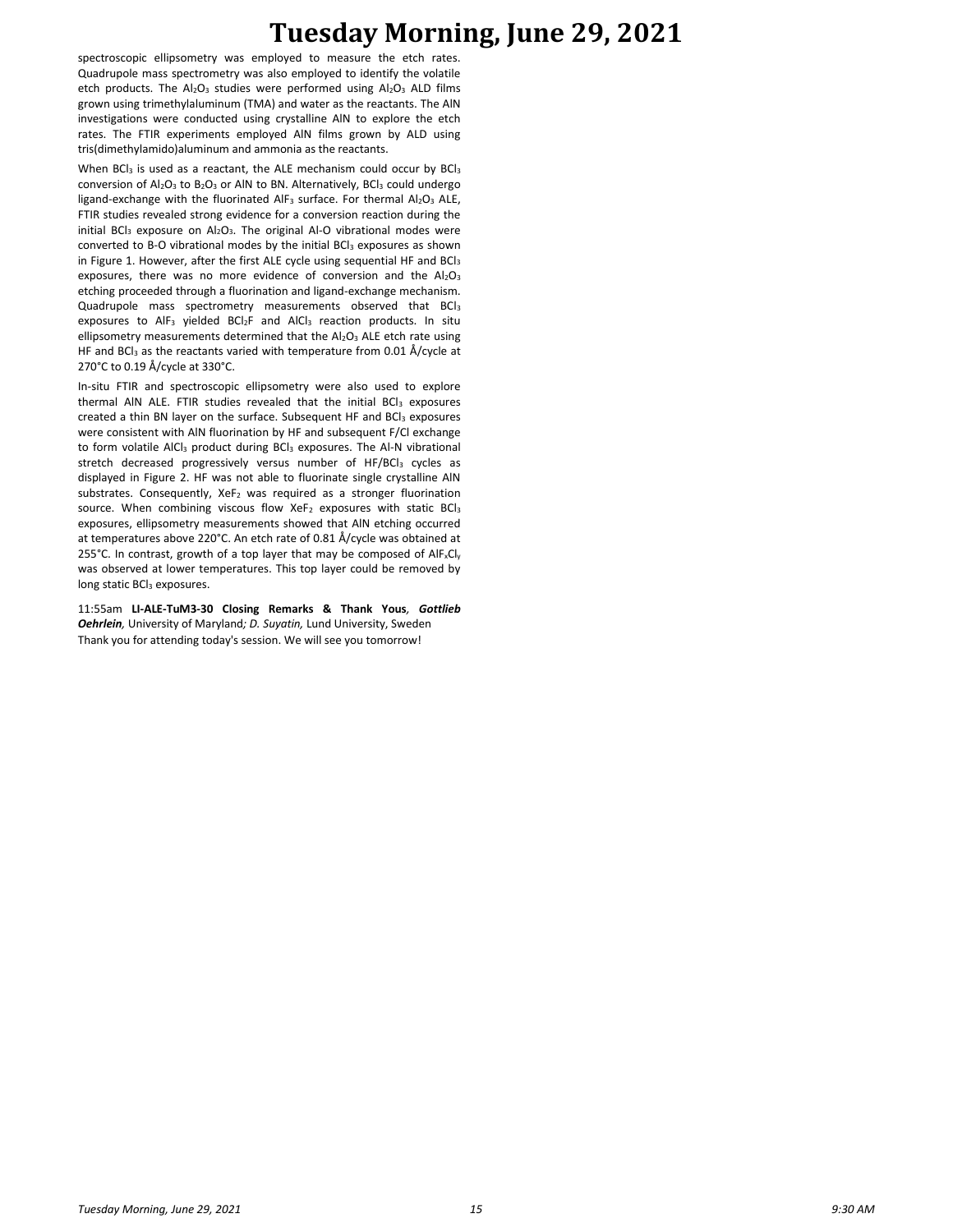## **Live Session**

## **Room Live - Session LI-ALD-WeM1**

#### **Selective Deposition (AS) Live Session**

**Moderators:** Prof. Adam Hock, Illinois Institute of Technology, Prof. Henrik Pedersen, Linköping University, Sweden, Prof. Matti Putkonen, University of Helsinki

#### 9:30am **LI-ALD-WeM1-1 Welcome, Thank Yous & Instructions***, Matti Putkonen,* University of Helsinki, Finland

Thank you for attending today's session. We hope you will enjoy the session!

## 9:35am **LI-ALD-WeM1-2 Another Opportunity in Area Selective Atomic Layer Deposition using Precursor Inhibitors***, Han-Bo-Ram Lee,* Incheon National University, Republic of Korea **INVITED**

Area-selective atomic layer deposition (AS-ALD) is envisioned to play a key role in next-generation nanofabrication for Si devices. Basics concept of AS-ALD is that an original surface is changed to activated or deactivated surfaces toward following ALD reactions, resulting in selective growth in one substrate. Although self-assembled monolayers (SAMs) have been successfully introduced for the change of surface properties and showed promising results in the early study of AS-ALD, they still have several disadvantages for high volume manufacturing (HVM), such as the low thermal stability and pattern interference from their inherent size. Several years ago, our research group has suggested that many ALD precursors could be used for an inhibitor of AS-ALD by utilizing their adsorption selectivity on surfaces and reaction selectivity with counter reactant. Because the inhibitor, itself, is a precursor, it has high compatibility in HVM and multifunctionality between the roles of inhibitor and precursor. In this presentation, various types of precursor inhibitors studied in our group will be summarized and another opportunity of our AS-ALD will be discussed. A combined process of AS-ALD and atomic layer etching (ALE) was studied by designing process sequence and combination of inhibitor and counter reactants. In addition, another concept of selective deposition by using a homogeneous precursor inhibitor was proposed for thickness control of ALD thin films inside 3D structures. The chemical and physical interactions of inhibitors with precursors were successfully explained through theoretical calculations by density functional theory (DFT)and Monte Carlo simulation. The results could provide insights for the next generation patterning process using ALD.

9:55am **LI-ALD-WeM1-6 Direct Deposition of High-resolution 3D Nanostructures by Atomic-Layer Additive Manufacturing (ALAM)***, Sarah Tymek,* Friedrich-Alexander-University Erlangen-Nürnberg (FAU), Germany*; I. Kundrata,* ATLANT, Germany*; M. Barr,* Friedrich-Alexander-University Erlangen-Nürnberg (FAU), Germany*; P. Wiesner,* ATLANT, Germany*; M. Plakhotnyuk,* ATLANT, Denmark*; J. Bachmann,* Friedrich-Alexander-University Erlangen-Nürnberg (FAU), Germany

Confining spatial ALD (atomic layer deposition) laterally to a spot with a size in the micron range allows one to perform ALD cycles by repeated passes of the deposition head above the substrate. The pattern defined by the motions of the deposition head may be arbitrarily complex. This concept allows for the definition of deposits in three dimensions in the manner of classical additive manufacturing (3D printing). However, the vertical resolution of the shapes generated is defined by the surface chemical principles of ALD, and therefore is on the order of single atoms. The lateral resolution depends on the printing head and the gas flows and is currently on the order of hundreds of µm.

We have demonstrated the self-limiting behavior of this atomic-layer additive manufacturing (ALAM) procedure for several materials. Under atmospheric conditions, the deposition of  $TiO<sub>2</sub>$  occurs with the same growth per pass as in conventional ALD. The cross-section of a deposit exhibits a horizontal surface and sharp edges. The self-limiting behavior of the surface chemistry is maintained. As an example of a noble metal, Pt grows in a highly crystalline and even oriented form. Air-sensitive precursors such as the metal alkyls can be handled safely in aerobic conditions, and the growth of  $Al_2O_3$  and ZnO occurs with familiar characteristics.

Thus, ALAM is a novel method allowing for the direct generation of multimaterial structures without the need for preliminary or subsequent patterning. The combination of several materials in not only lateral juxtaposition but also vertical arrangement further enables one to use sacrificial deposits and generate complex three-dimensional structures.

10:10am **LI-ALD-WeM1-9 The Relation between Reactive Surface Sites and Precursor Choice for Area-Selective Atomic Layer Deposition***, Marc Merkx, A. Angelidis, J. Li,* Eindhoven University of Technology, Netherlands*; D. Hausmann,* Lam Research Corp.*; E. Kessels,* Eindhoven University of Technology, Netherlands*; T. Sandoval,* Universidad Técnica Federico Santa Mariá, Chile*; A. Mackus,* Eindhoven University of Technology, Netherlands Small and volatile molecules are of interest as alternative inhibitor for areaselective ALD to better meet the requirements for industrial processing.[1,2] However, due to their size and lack of surface ordering, it is much more challenging to achieve the high surface packing density that is required to block precursor adsorption through steric hinderance (i.e. physical shielding). In this work, we explore the central question whether area-selective ALD with high selectivity requires; (i) physical shielding through steric effects, (ii) chemical passivation by eliminating the reactive surface sites required for precursor adsorption, or (iii) a combination of both physical shielding and chemical passivation. At the same time, we investigate why some precursors are more difficult to block than others.

Precursor blocking was studied using *in-situ* infrared (IR) spectroscopy for trimethylaluminum (TMA), dimethylaluminum isopropoxide (DMAI), tris(dimethylamino)aluminum (TDMAA), and bis(diethylamino)silane (BDEAS) precursors using acetylacetone (Hacac) as inhibitor. It was found that TMA can adsorb on both isolated and H-bonded (i.e. vicinal) OH groups, whereas DMAI, TDMAA, BDEAS and the Hacac inhibitor only adsorb on isolated OH groups. Correspondingly, it was found that blocking TMA adsorption is much more challenging as compared to the other precursors. In addition, the IR spectra show a consumption of vicinal OH groups when dosing TMA on a Hacac-functionalized  $Al_2O_3$  surface, which indicates that TMA can adsorb on the vicinal OH groups in between the Hacac inhibitor molecules. Taken together, it can be concluded that precursor blocking is more effective if the inhibitor and precursor adsorb on the same surface sites during area-selective ALD. To achieve this required overlap it is vital to carefully consider the choice of the precursor.

[1] A. Mameli, M.J.M. Merkx, B. Karasulu, F. Roozeboom, W.M.M. Kessels, A.J.M. Mackus, *ACS Nano***11**, 9303-9311 (2017).

[2] R. Khan, B. Shong, B.G. Ko, J.K. Lee, H. Lee, J.Y. Park, I.K. Oh, S.S. Raya, H.M. Hong, K.B. Chung, E.J. Luber, Y.S. Kim, C.H. Lee, W.H. Kim. H.B.R. Lee, *Chem. Matter.***30**, 7603-7610 (2018)

10:25am **LI-ALD-WeM1-12 Diffusion-Mediated Ruthenium Area-Selective Atomic Layer Deposition in Nanopatterns***, Jan-Willem J Clerix, E. Marques, J. Soethoudt,* KU Leuven / imec, Belgium*; F. Grillo,* ETH Zurich, Switzerland*; G. Pourtois,* imec, Belgium*; J. Van Ommen,* TU Delft, Netherlands*; A. Delabie,* KU Leuven / imec, Belgium

Area-selective deposition (ASD) opens up new avenues in the fabrication of next-generation nanoelectronic devices, as this bottom-up approach can complement conventional top-down lithographic patterning. However, a major challenge is defectivity due to the undesired growth of nanoparticles on the non-growth area. In this work, we model Ruthenium ASD by (ethylbenzyl)(1-ethyl-1,4-cyclohexadienyl)Ru/O<sup>2</sup> Atomic Layer Deposition (ALD) with Kinetic Monte Carlo (KMC) methods to investigate the ASD mechanism on line-space nanopatterns with different dimensions. ASD is governed by adsorption as well as diffusion, and diffusion of Ru adatoms and nanoparticles from the non-growth to growth surface becomes more important when pattern dimensions decrease. A key feature of the Ru ALD process is the size-dependent mobility and reactivity of Ru nanoparticles. Nanoparticles that are too small to catalyze  $O<sub>2</sub>$  dissociation do not grow via precursor adsorption, but they diffuse and aggregate with each other or at the interface with the growth area. This results in nearly full depletion of Ru on the non-growth pattern for widths of 50 nm and smaller for a large number of cycles, as all Ru adspecies are captured at the growth interface before growth by adsorption is catalysed and before they become immobile. In addition, we observe a depletion zone near the interface with the growth area for patterns with larger dimensions. Overall, this mechanism results in smaller and fewer Ru nanoparticles on the nongrowth surface, which is highly beneficial for etch-based defect mitigation (Figure 1). These predictions are supported by the experimental observation of reduced defectivity on the non-growth area near the interface with the growth area in nanoscale line-space patterns (Figure 2). We provide a promising outlook for defect mitigation for Ru ASD by passivation/deposition/etch cycles and for Ru ASD in nanopatterns with even smaller dimensions.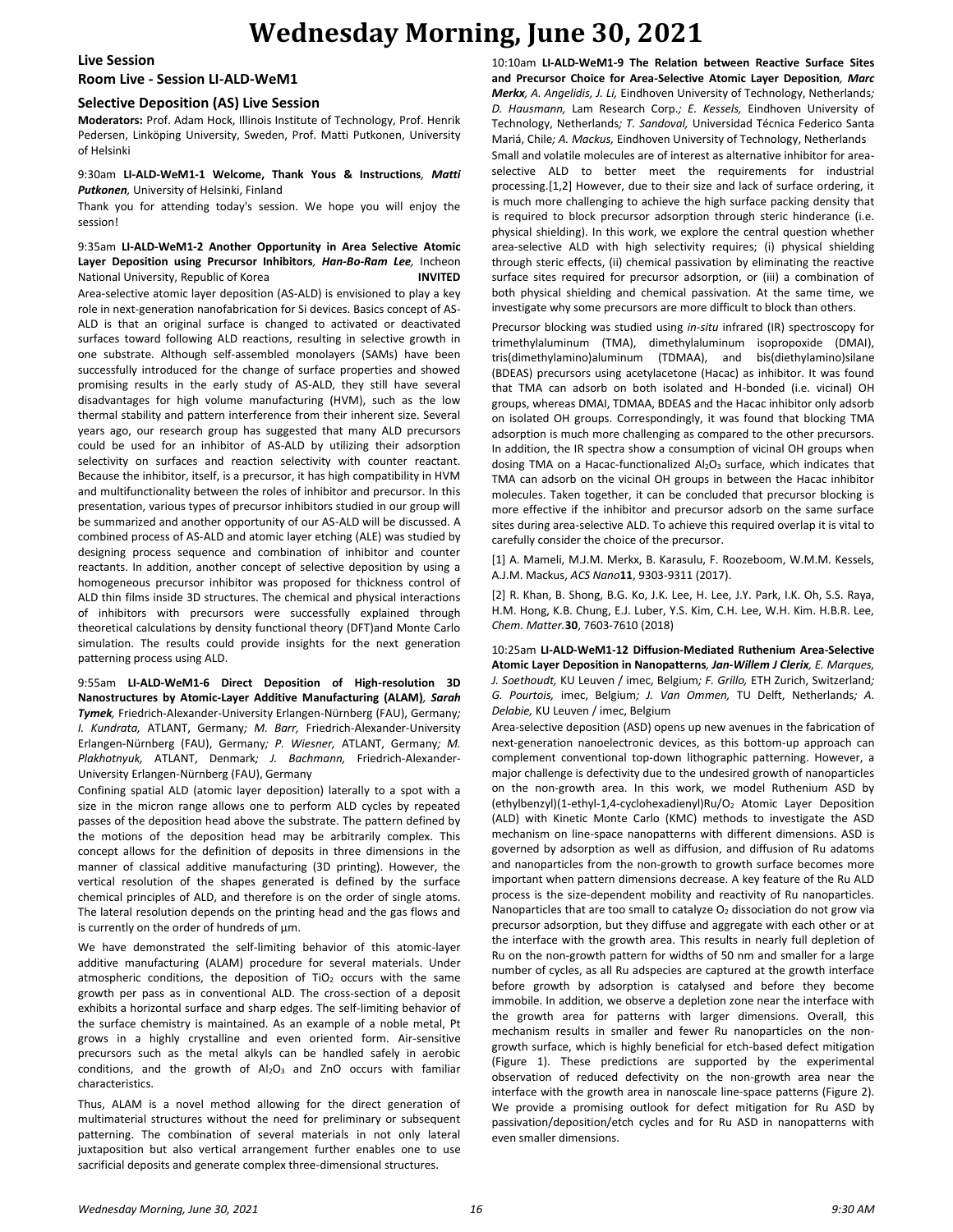10:50am **LI-ALD-WeM1-17 Area-Selective CVD of Metallic Films on Oxide Substrates With Acidic or Basic Hydroxyl Groups***, Laurent Souqui,*  University of Illinois at Urbana-Champaign*; Z. Zhang,* Applied Materials*; S. Liu,* University of California - Riverside*; E. Mohimi,* LAM Research*; G. Girolami, J. Abelson,* University of Illinois at Urbana-Champaign **INVITED** Area-selective deposition of thin films affords the maskless propagation of existing substrate patterns in bottom-up fabrication of microelectronic or nanoscale devices. This can be achieved in low temperature chemical vapor deposition by identifying precursors, sometimes in combination with added inhibitors, that exhibit greatly varying nucleation delays – very short on the desired growth surface, and very long on the intended non-growth surface.Then, a growth interval can be found such that the desired film thickness is deposited on the growth surface, while few to no nuclei form on the non-growth surface.

Focusing on the deposition of metals on oxides by CVD, we investigated how selectivity for Mo, Ru, Fe and Co can be achieved between oxides of different acidity, and also between metals and oxides. We found that Fe(CO)<sub>5</sub>, Mo(CO)<sub>6</sub> and Ru<sub>3</sub>(CO)<sub>12</sub> afford the deposition of metal or metal carbide films on acidic oxides, but that growth is inhibited on basic oxides. On the contrary,  $Co<sub>2</sub>(CO)<sub>8</sub>$  nucleation is faster on basic oxides than on acidic oxides. The opposite reactivity of the two carbonyl precursors towards oxide surfaces is attributed to differences in the kinetic stability of reaction intermediates on the surfaces. Additionally, the selectivity of  $Co<sub>2</sub>(CO)<sub>8</sub>$  can be further enhanced by exposing the surface to NH<sub>3</sub>. Finally, selectivity against metal surfaces can be achieved by first oxidizing the metal surface, then performing CVD, and finally reducing the oxide to restore the original metal surface.

11:10am **LI-ALD-WeM1-21 Inhibiting Plasma Enhanced Atomic Layer Deposition of SiO<sup>2</sup> on Cu using Thiol Multilayers in an ABC Cycle***, Rohit Narayanan Kavassery Ramesh, W. Xu, R. Gasvoda,* Colorado School of Mines, USA*; X. Lei, B. Zope, H. Chandra, R. Ridgeway, X. Jiang, G. Liu, R. Kanjolia, A. Derecskei, R. Pearlstein,* EMD Electronics, USA*; S. Agarwal,*  Colorado School of Mines, USA

Atomic layer deposition (ALD) offers the potential for area-selective deposition of patterned structures to enable a bottom-up fabrication of semiconductor devices. Area-selective ALD can be achieved by selectively attaching a blocking molecule to a specific surface. SiO<sub>2</sub> ALD is unique in the sense that  $O_3$  or an  $O_2$  plasma is preferable for high throughput and cleaner process: Halogenated silane such as  $SiCl<sub>4</sub>$  and  $H<sub>2</sub>O/p$ yridine process yield pyridinium salt as byproduct. The need for  $O_3$  or O radicals for growth makes the use of organic blocking layers to inhibit growth challenging as hydrocarbons get rapidly combusted in the presence of O radicals. In this study, we explore area-selective,  $O_2$ -plasma-assisted ALD of SiO<sub>2</sub> on SiO<sub>2</sub> while inhibiting growth on Cu with fluorinated thiols that are resistant to combustion.

The surface species during the selective ALD on the growth  $(SiO<sub>2</sub>)$  and nongrowth (Cu) surfaces was monitored using *in situ* reflection-absorbance infrared spectroscopy (RAIRS). SiO2 ALD was done at 100 °C using di-secbutyl-aminosilane (DSBAS) as the Si precursor and a remote  $O<sub>2</sub>$  plasma. The nongrowth surface, CMP Cu with the native oxide (CuO*x*),was functionalized with 1H,1H,2H,2H-perfluorodecanethiol (Step A)at 100 °C. The *in situ* infrared spectrum of the Cu surface after functionalization showed a sharp increase in absorbance in the CF<sub>2</sub> stretching region ( $\approx$ 1250 cm-1 ) indicating thiol attachment to CuO*x*. The functionalized Cu surface was then exposed to DSBAS (Step B) and  $O<sub>2</sub>$  plasma (Step C). The corresponding infrared spectra showed no surface O-SiH<sup>3</sup> species after the DSBAS cycle but indicated removal of 10-15% of the thiol after the O<sub>2</sub> plasma cycle. To maintain the inhibitor coverage on the surface, it was redosed in the subsequent cycle. This A-B-C type ALD process (A: PFDT, B: DSBAS, C: O<sub>2</sub> plasma)(see Fig. 1(a) and (b)) was repeated for 35 cycles, which yielded ~6 nm of growth on the  $SiO<sub>2</sub>$  surface. No evidence of  $SiO<sub>2</sub>$ deposition on the Cu surface was observed after 35 A-B-C cycles with RAIRS and x-ray photoelectron spectroscopy (XPS), as shown in Fig. 1 (c) and (d), respectively. Characterization of surface morphology with atomic force microscopy (AFM) revealed no evidence of damage or roughening of the Cu surface. After ALD, the inhibitor on the Cu surface was decomposed by high temperature annealing followed by cleaning of the residue with a proprietary formulation. The XPS data after cleaning indicated that Cu surface was reduced with no detectable SiO<sub>2</sub>, as shown in Fig. 1 (e) and (f). Thus, PFDT was not only able to protect the Cu surface in an  $O<sub>2</sub>$  plasma process, but also inhibited the growth of  $SiO<sub>2</sub>$  on the Cu surface.

11:25am **LI-ALD-WeM1-24 Sequential Area Selective Deposition of Poly(3,4-ethylenedioxythiophene) (PEDOT) and Tungsten on SiO2/Si-H Substrates***, Hwan Oh, J. Kim, S. Song, G. Parsons,* North Carolina State University

In nanopatterning, area-selective deposition (ASD) is gaining attention as a promising vapor-phase "bottom-up" process to overcome challenges such as edge-placement errors (EPEs) and high costs associated with the conventional "top-down" approaches.<sup>1</sup> However, to date, most ASD processes have addressed only individual dielectric or metal depositions. Accordingly, co-compatible integration of multiple ASD steps is desired for future advanced device fabrication. We have recently demonstrated a sequential ASD of titanium dioxide (TiO<sub>2</sub>) and tungsten (W) films on  $SiO<sub>2</sub>/Si-$ H line patterned substrates based on the understanding of two individual ASDs, i.e., TiO<sub>2</sub> ASD<sup>2</sup> (on SiO<sub>2</sub> vs. Si-H) and W ASD<sup>3</sup> (on Si-H vs. SiO-<sub>2</sub>).

In this work, we have extended the established concept to polymeric dielectric and metal pairs, i.e., a sequential ASD of poly(3,4 ethylenedioxythiophene) (PEDOT) and W on SiO2/Si-H substrates (Scheme 1). In the PEDOT step, inherent PEDOT ASD on  $SiO<sub>2</sub>$  vs. Si-H was performed using 3,4-ethylenedioxythiophene (EDOT) as a monomer and antimony pentachloride (SbCl5) as a volatile liquid oxidant *via* oxidative chemical vapor deposition (o-CVD). This process led to a thickness of ~ 13 nm PEDOT films with 10 s of o-CVD while maintaining selectivity above 0.9 (Figure 1). In the W step, W ASD on Si-H (after o-CVD) vs. PEDOT deposited on SiO<sub>2</sub> was conducted using sequential exposure of silane (SiH4) and tungsten hexafluoride (WF6) *via* atomic layer deposition (ALD). Herein, PEDOT films on SiO<sup>2</sup> serve as a blocking layer against W deposition, and selective deposition of W films on Si-H (after o-CVD) was confirmed by X-ray photoelectron spectroscopy (XPS) (Figure 2).

More systematic studies, for example, the origin of selectivity and film properties such as roughness and conductivity, will be investigated in the future. This concept will be demonstrated on the nm-scaled pattern substrates. Overall, we anticipate our results to offer insight into developing a more advanced process pathway to integrating multiple ASDs of polymeric low-k dielectrics and metal.

11:40am **LI-ALD-WeM1-27 Atomic Precision Advanced Manufacturing and Lessons for Area-Selective Deposition***, Scott Schmucker, E. Frederick, Q. Campbell, J. Ivie, E. Anderson,* Sandia National Laboratories, USA*; K. Dwyer,*  University of Maryland, College Park*; A. Baczewski, G. Wang,* Sandia National Laboratories, USA*; R. Butera,* Laboratory for Physical Sciences*; S. Misra,* Sandia National Laboratories, USA

Area-selective chemisorption templated by lithographic desorption of monatomic functional groups on semiconductor surfaces has enabled a technology termed Atomic Precision Advanced Manufacturing (APAM). Among other things, APAM can be used for ultra-doping Si with n-type and p-type dopants from gaseous precursors and it is a technology extensible to other surface reactions relevant to atomic layer deposition (ALD).These gas-phase precursors are commonly hydrogenated or halogenated molecules (e.g. PH3, AsH3, B2H6, AlCl3) delivered to Si(100) in ultrahigh vacuum.Within this environment, it is possible by surface characterization (e.g. scanning tunneling microscopy (STM)) and DFT modeling to understand the chemical interactions between the precursor and reactive surface sites.Additionally, electron-stimulated desorption (ESD) via STM can selectively desorb atoms from the resist at scales ranging from Angstroms to microns; thereby, dopants are precisely placed by selective chemisorption in depassivated areas in countable quantities or in twodimensional ultra-doped films.

A distinctive advantage of APAM surface templating is the high selectivity it can realize. In the case of PH<sub>3</sub> on Si(100)  $2\times1$ , a hydrogen resist can provide selectivity >1000:1.One enabling factor is a link between process development and surface science.As one example, the most common defect on the Si(100) 2×1:H surface is an isolated dangling bond where a single H atom is missing. Dissociative chemisorption of  $PH_3$  can be impeded on this defect and appropriate thermal treatment can remove reaction biproducts from the surface before dopants are incorporated into the Si lattice, preserving selectivity.

Although historically focused on dopants in semiconductors, the surface reactions of APAM are largely equivalent to ALD half-cycles.By surface functionalization and ESD, surface reactivity can be controlled for areaselective ALD. Here, we discuss efforts to generalize APAM technology to common ALD co-reactants, extend APAM beyond group-IV substrates, and assess ALD selectivity on APAM resists.

SNL is managed and operated by NTESS under DOE NNSA contract DE-NA0003525.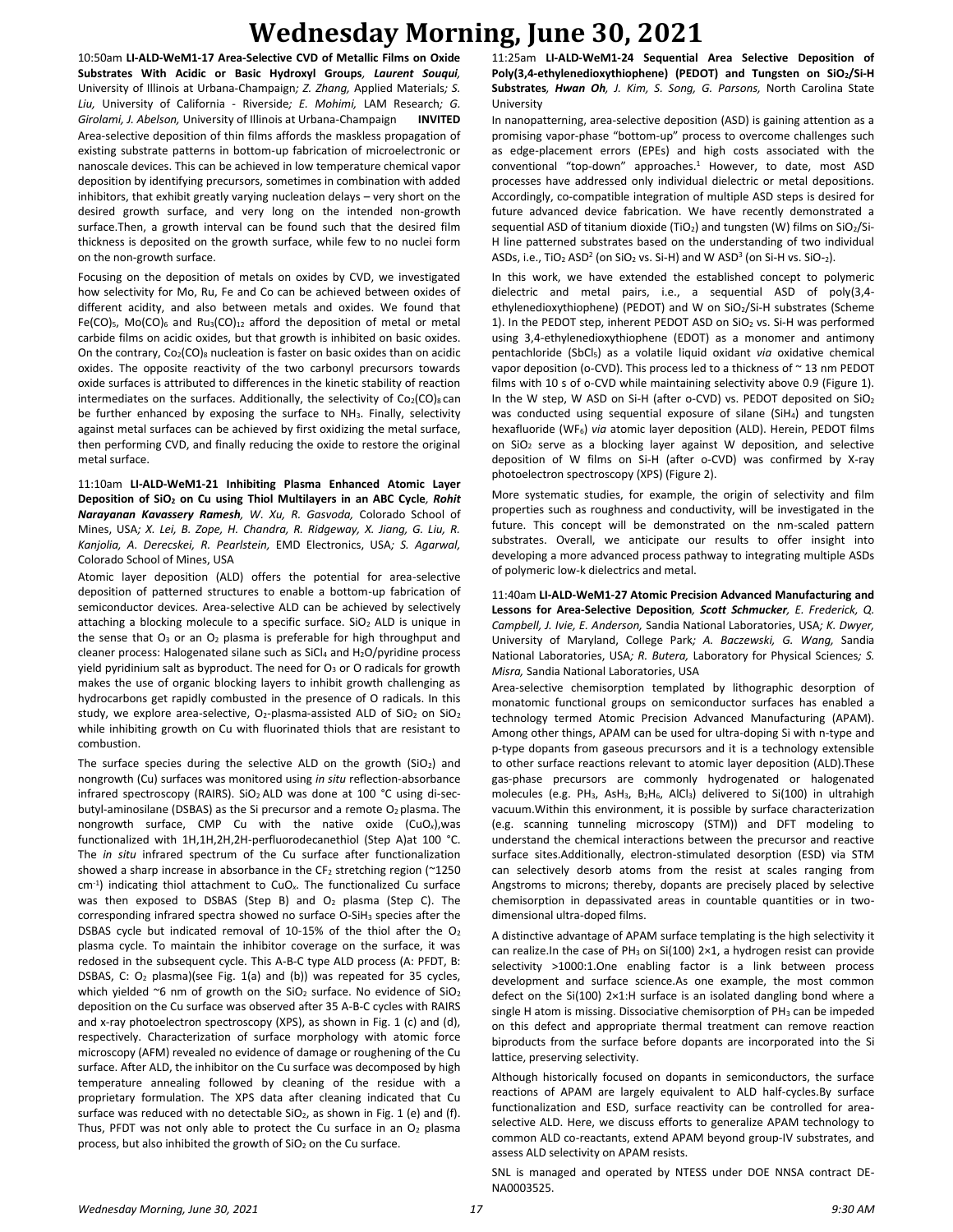11:55am **LI-ALD-WeM1-30 The Role of Precursor-Inhibitor Interactions in Area-Selective Atomic Layer Deposition***, Tania Sandoval,* Universidad Técnica Federico Santa María, Chile **INVITED**

Area-selective deposition by surface deactivation has been an extensive area of research. Strategies for deactivation include the use of polymers, self-assembled monolayers, and most recently, small molecules. These inhibitor molecules act to block deposition on the non-growth area; however, the mechanisms by which selectivity is achieved and more importantly, how it is lost are still poorly understood. ASD processes are often plagued by low selectivity. Some important requirements for a good inhibitor molecule include strong adsorption and high coverage on the nongrowth area, and weak (or none) interactions with the growth area, and with the incoming precursor. In the case of small inhibitor molecules, precursor-inhibitor interactions have been found to depend on the adsorption mechanism and adsorbate configurations of the inhibitor molecule, where adsorption configurations that lead to unreacted functional groups are more prone to be displaced and contribute to selectivity loss.[1]

In this presentation, theoretical studies on the fundamental understanding of the interactions between precursor and small inhibitor molecules, and the mechanism of selectivity loss will be discussed. The precursors trimethylaluminum (TMA), dimethylaluminum isopropoxide (DMAI), tris(dimethylamino)aluminum (TDMAA), and bis(diethylamino)silane (BDEAS) and inhibitor molecules acetylacetone, acetic acid, and tetramethylheptanedione were studied. The results showed that the formation of hydrogen bonds between unreacted functional groups of the inhibitor and incoming precursor lead to stronger interactions than the cases where all functional groups of the inhibitor reacted with the nongrowth surface. Moreover, the results for TMA showed a higher probability to displace the inhibitor molecule than the other precursors tested, due to the more favorable interactions with the different adsorbed inhibitor configurations. Overall, this study provides fundamental insight into the importance of considering both the precursor and inhibitor molecule in achieving maximum selectivities.

[1] M.J.M. Merkx, T.E. Sandoval, D.M. Hausmann, W.M.M. Kessels, A.J.M. Mackus, Chem. Matter. 32, 3335-3345 (2020)

## 12:30pm **LI-ALD-WeM1-37 Spatially Controlled Atomic Layer Deposition within Polymer Templates for Multi-Material Nanorods and Nanowires Fabrication***, Rotem Azoulay, T. Segal Peretz,* Technion, Israel

Today's nanofabrication techniques require multistep and costly processes in order to fabricate complex, multi-materials nanostructures. Performing atomic layer deposition (ALD) within polymeric templates can offer a simple solution for nanostructure fabrication. In this process, named sequential infiltration synthesis (SIS), high partial pressures and long exposures times lead to inorganic materials growth within polymers. Sequential polymer removal results in polymer-templated inorganic nanostructure. While SIS shows great potential in fabricating large variety of structures, it is currently limited to a single material growth process.

In this research, we demonstrated, for the first time, multi-material SIS process with control over the spatial location of each material and fabricate heterostructure nanorods and nanowires. We studied SIS within selfassembled block copolymer (BCP) films and electrospun polymer fibers and developed multi-material SIS, where two metal oxides are grown together in a single process, with precise control over their location within the polymer template. We used cylinder forming poly (styrene-block-methyl methacrylate) (PS-b-PMMA) films and electrospun PMMA as the polymeric template and DEZ (diethyl zinc), TMA (trimethyl aluminum) and TiCl<sup>4</sup> (titanium tetrachloride) as the organometallic precursors. We achieved control over the growth location of each metal oxide by tuning the organometallic precursors diffusion time, forming heterostructures after polymer removal. A short exposure of the first precursor resulted in a limited growth only at the outer part of the polymer, while a long exposure of the second precursor enabled it to reach the full depth of the polymer besides the section which was already occupied by the first precursor. An exposure to water completed the cycle. We demonstrated this process on BCP films to achieve AlOx-ZnO nanorods arrays (Figure 1) and on polymer fibers to achieve AlOx-ZnO fibers. We performed structural characterization using scanning and transmission electron microscopy (SEM and TEM, respectively) to characterize the nanowires and nanorods as well as three-dimensional characterization scanning TEM (STEM) tomography and energy-dispersive X-ray spectroscopy (EDS) STEM tomography in order to probe the structure and the chemical composition in 3D (Figure 2). This

research opens new pathways for multi-materials nano scale structure fabrication through ALD-based growth within polymers.

### 12:45pm **LI-ALD-WeM1-40 Maskless Patterned Spatial ALD for Thin-Film Encapsulation***, C. Frijters,* SALDtech B.V., Netherlands*; Y. Creyghton,* Holst Centre / TNO, Netherlands*; Paul Poodt,* SALDtech B.V., Netherlands

Atmospheric pressure Spatial ALD is able to deliver high deposition rates while maintaining the advantages of conventional ALD, such as low defect density, high conformality and thickness uniformity. First industrial applications of Spatial ALD include passivation of c-Si solar cells and roll-toroll manufacturing of flexible barrier foils. An emerging application for Spatial ALD is flat panel (OLED) displays. Examples include semiconductor and dielectric layers for use in thin-film transistors, and thin-film encapsulation for flexible OLED displays. As today's displays are fabricated using glass panels in the order of several square meters, a remaining challenge is the development of large-area Spatial ALD deposition technology that is able to combine high throughput with uniform performance across very large areas.

Encapsulation of OLED devices requires thin, dense films with very low pinhole densities and water vapor transmission rates. In most cases, the materials used are dielectric (e.g.SiN and Al2O3) and deposition of these materials on electrical interconnects placed next to the OLED device is undesirable. In case PECVD or PVD is used to deposit encapsulation layers, shadow masks can be used to prevent deposition on the interconnects. However, shadow masks will not work in combination of ALD as there will be substantial deposition under the mask as ALD is a high step coverage method.

We are developing a mask-less, plasma enhanced Spatial ALD method to do direct patterned deposition, only on the devices and prevent deposition in between. It uses a similar approach to patterned deposition as used in slotdie coating, by combining intermittent coating with stripe coating to deposit rectangular patterns of tunable dimensions. Essential is the use of an atmospheric pressure plasma source that can be switched on and off efficiently to pattern the deposition. The main challenge is to achieve sharp transitions between film and no film, where the target is to reach a transition width of approximately 200 µm, similar to the transition width achieved in e.g. PECVD in combination with shadow masks.

We will explain how we do mask-less patterned deposition and how the transition width can be minimized through a combination of optimizing both the ALD process as well as the spatial ALD injector design. Finally we will show results of mask-less patterned deposition by Spatial ALD on substrate sizes as large as 30 cm x 40 cm and explain how we will scale up to substrate sizes of 1.5  $m<sup>2</sup>$  and beyond.

#### 1:00pm **LI-ALD-WeM1-43 Y2O<sup>3</sup> Atomic Layer Deposition Process Scale-Up to Very Large Batch Size***, Lassi Leppilahti, P. Päivike, M. Saarniheimo, S. Sneck,* Beneq, Finland

Yttrium oxide  $(Y_2O_3)$  thin film coatings have shown great potential as fluoride plasma resistant protective coatings on semiconductor process equipment parts. Many of these parts are large with complex designs often containing high-aspect-ratio gas channels making them challenging to coat. Conformal, dense and pinhole free ALD coatings overcome these challenges and enable more stable processes, greater yields, and longer service times between maintenance. Here we report the results from a study on the very large batch scalability of ALD yttrium oxide. 30 mock-up showerhead parts were coated in a Beneq P800 reactor at 250 °C using tris(methylcyclopentadienyl)yttrium ((MeCp)3Y) and water (H<sub>2</sub>O) as the precursors. The reaction chamber was loaded with the mock-up showerhead parts slotted in 15 stacked frames. The total surface area of the reaction chamber inner surfaces, frames and substrates was 22.1  $m<sup>2</sup>$ without considering the surface roughness. The film quality was evaluated on silicon pieces cut from blank wafers spread throughout the reaction chamber. Preliminary ellipsometry results showed ±8 % 1σ within-batch non-uniformity. The growth-per-cycle ranged between 2.13 Å/c and 2.54 Å/c. The high growth per cycle is believed to be caused by the strong water adsorption on the yttrium oxide surface resulting in a CVD-like component in the deposition process. A handful of characterisation techniques were used to determine the film composition. ToF–ERDA showed the film was close to stoichiometric  $Y_2O_3$ . LA-ICP-MS analysis revealed the film contained little impurities. XRD confirmed the microstructure was cubic yttria. This contribution describes the process scale-up in more detail, discusses the related challenges and summarises the latest results.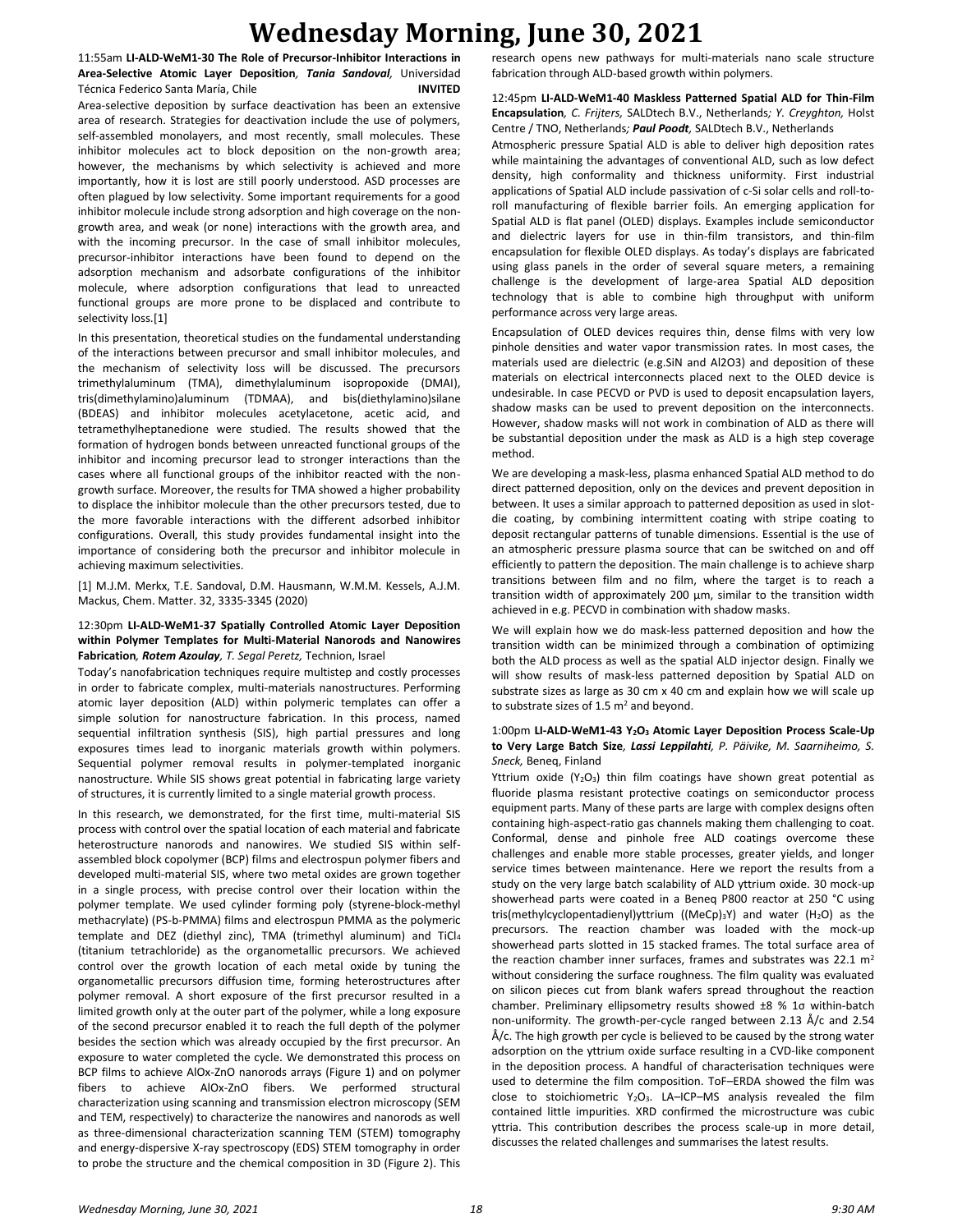1:15pm **LI-ALD-WeM1-46 Low Temperature Thermal Atomic Layer Deposition of Elemental Tellurium Using and a Novel Tellurium Precursor and Nitrogen-Based Coreactants***, A. Upadhyay,* Wayne State University*; K. Woods,* Applied Materials*; M. Saly, T. Knisley,* Applied Materials Inc.*; Charles Winter,* Wayne State University

Phase change memory (PCM) is made possible by the large difference in resistivity between the amorphous and crystalline forms of certain materials. Heating either form by light pulses or electrically leads to cycling between the amorphous and crystalline states. The most widely studied PCM is Ge2Sb<sub>2</sub>Te<sub>5</sub> (GST), because of its non-volatility, scalability, fast conversion between amorphous and crystalline states, and extremely long service life. There is considerable interest in the atomic layer deposition (ALD) growth of GST, because of the thickness control and conformal coverage and also because some properties of GST are improved in thinner films (rate of amorphous to crystalline state interconversion). Previous ALD growth chemistry has relied largely upon silyl elimination reactions between halides or alkoxides and Sb and Te trialkylsilyl compounds. While these ALD routes have provided desired thin films, they target specific stoichiometric compositions such as GeTe, GeSb,  $Sb_2Te$ ,  $Sb_2Te_3$ , and others. There is recent interest in controlling the element compositions in GST beyond the  $Ge_2Sb_2Te_5$  composition, to adjust properties such as crystallization temperatures and resistivities. Moreover, many of the currently available Ge, Sb, and Te ALD precursors have low thermal stabilities, which limit their upper deposition limits often to temperatures below 100 °C. This issue is most acute with Te precursors, since the electrochemical potential of Te ion is most positive among the three element ions (E° Te<sup>4+</sup>  $\leftrightarrow$  Te = 0.568 V; E° Ge<sup>2+</sup>  $\leftrightarrow$  Ge = 0.24 V; E° Sb<sub>2</sub>O<sub>3</sub> + 6 H<sup>+</sup> +6 e  $\leftrightarrow$  2 Sb + 3 H<sub>2</sub>O = 0.152 V). Herein, we will describe the ALD of elemental tellurium (Te) films using novel tellurium precursors and nitrogen sources such as hydrazine. These precursors presumably form Te<sub>3</sub>N<sub>4</sub>, which is unstable and loses N<sub>2</sub> to afford elemental Te. Properties of these tellurium precursors will be described. A liquid Te precursor with a decomposition temperature of 257 °C was identified from this screening. ALD studies revealed growth temperatures between 75 and 200 °C, although highly crystalline, rough films were obtained at >110 °C. The growth rate was 0.10 Å/cycle at substrate temperatures of 75 to 100 °C. Xray diffraction showed elemental Te in the hexagonal phase. The composition of the film was evaluated using X-ray photoelectron spectroscopy and showed high purity Te.

## 1:30pm **LI-ALD-WeM1-49 When Complex Becomes Complicated – Strategies for Succeeding with Arduous Ternary Oxide Processes***, Henrik*  **Soensteby**, University of Oslo, Norway **INVITED**

Atomic layer deposition (ALD) has been an invaluable technique in the miniturization of electronic components over the last 15 years. As continued downscaling is pushing silicon technology to its inherent physical limits, the community is looking for new materials, technologies and architectures to inherit the Si-hegemony. With ALD being a mature deposition technique in electronics industry, it is in a unique position to take part in new paradigms within microelectronics. A requirement is that ALD can provide processes for new functional and technologically relevant materials under conditions that are attainable to the microelectronics industry.

Complex oxides come in a wide variety of flavours. High-k dielectricity, ferroelectricity, memristivity and metallicity are believed to be important properties in future electronics and can all be found in different complex oxides, *e.g.* SrTiO<sub>3</sub>, BaTiO<sub>3</sub>, SmNiO<sub>3</sub> and LaNiO<sub>3</sub>, respectively. Unfortunately, deposition of high quality films of complex oxides, with a few exceptions, have been limited to physical techniques such as pulsed laser deposition and molecular beam epitaxy.

With recent progress in ALD of complex oxides, however, the ALD toolbox of functional materials is growing fast. Concurrently, this has lead to increased understanding in the growth- and control mechanisms of ternary+ oxides. This includes effects of precursors, temperature, sub-cycle arrangements, co-reactants, substrates *etc.*

In this talk, I will discuss how and why a range of variables affect complex oxide ALD. I will convey some strategies that have allowed us to develop a broad range of complex oxide processes, and try to generalize in a set of tips and tricks for complex process development. Complex does not have to be complicated, but thoughtful process development is a requirement to succeed!

1:50pm **LI-ALD-WeM1-53 Announcement of ALD and ALE Student Awardees, Closing Remarks & Thank Yous***, Scott Clendenning,* Intel Thank you for attending the ALD/ALE 2021 Virtual Meeting! We will see you at ALD/ALE 2022, June 26-29, 2022, Ghent, Belgium.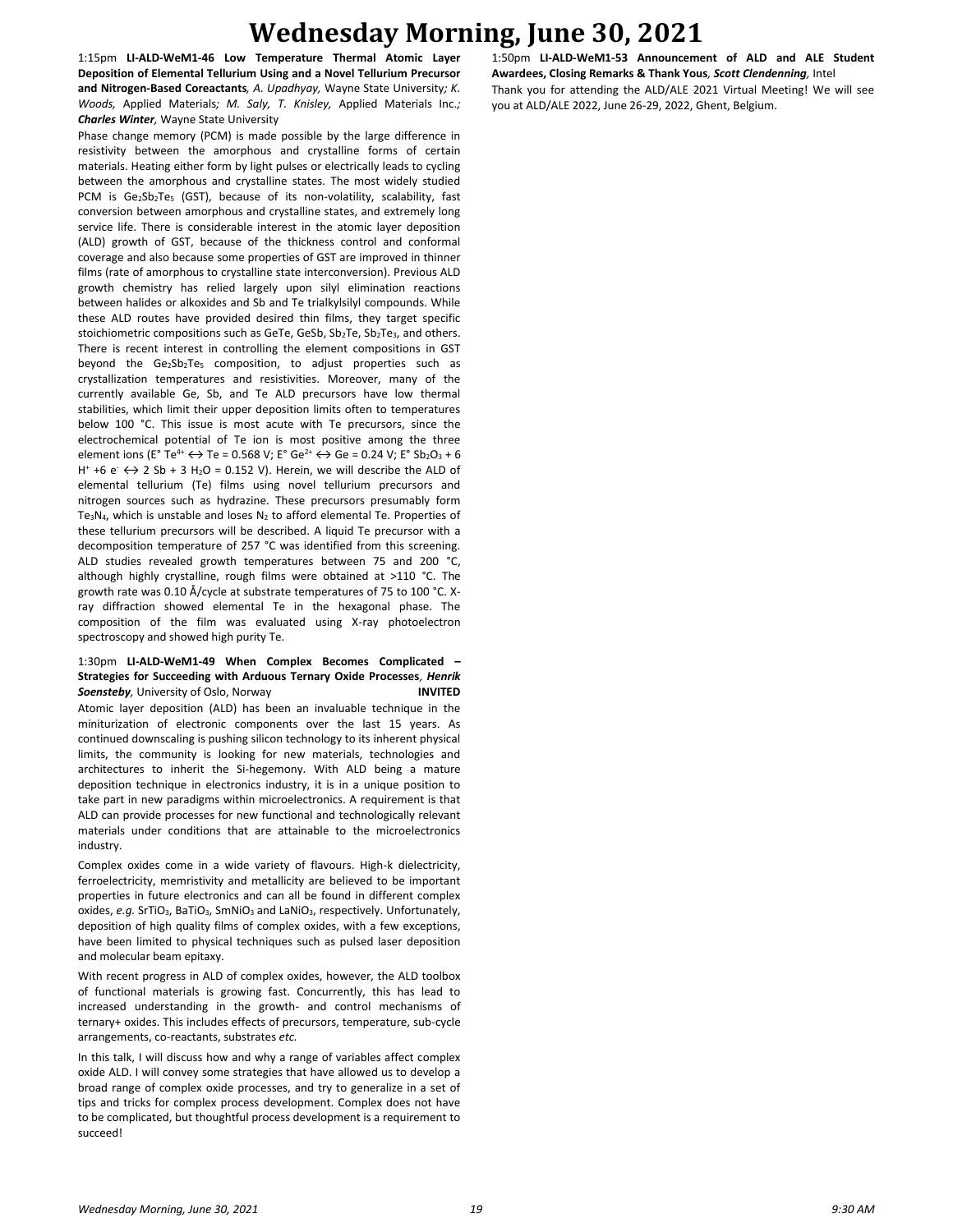#### **Live Session**

### **Room Live - Session LI-ALD-WeM2**

#### **AM/AF (in-situ metro) Live Session**

**Moderators:** Dr. Alex Martinson, Argonne National Laboratory, Dr. Nathanaelle Schneider, CNRS-IPVF, Dr. Virginia Wheeler, U.S. Naval Research Laboratory

#### 9:30am **LI-ALD-WeM2-1 Welcome, Thank Yous & Instructions***, Nathanelle Schneider,* CNRS-IPVF, France

Thank you for attending today's session! We hope you will enjoy the session!

9:35am **LI-ALD-WeM2-2 Surface Modification of TiO<sup>2</sup> Nanoparticles by Ultrathin SiO<sup>2</sup> Films, Cu2O and Pt Nanoclusters for Enhanced Photocatalytic Activity Using Atomic Layer Deposition in a Fluidized Bed Reactor: A Comparative Study***, Hao Van Bui,* Phenikaa University, Viet Nam*; D. Benz, J. van Ommen,* Delft University of Technology, Netherlands **INVITED**

Titanium dioxide (TiO<sub>2</sub>) is the most popularly used photocatalyst in many practical applications, such as air purification, water treatment, and hydrogen production due to its excellent photocatalytic properties, high structural and chemical stabilities, low environmental impact, and abundance in nature. However, the rapid recombination of photogenerated electrons and holes is a major limiting factor to achieve high photocatalytic efficiencies. To address this issue, the surface of TiO<sub>2</sub> is usually engineered by coupling with a thin film or nanoclusters of other materials. This is to promote the charge transfer at the interface between the TiO<sub>2</sub> and the deposited materials, which consequently reduces the charge recombination in the TiO<sub>2</sub>.

Due to their high catalytic activities, noble metals are most popularly used. In addition to promoting electron transfer, noble metals can also act as cocatalysts, providing further catalytic enhancement. Nevertheless, long exposures to UV-irradiation may cause local photocatalytic oxidation of the metal at the metal/TiO<sub>2</sub> interfaces, which creates new electron-hole recombination centers and consequently decreases the photocatalytic efficiency. In addition, despite their excellent activity, the use of noble metals is not desirable due to their high cost and scarcity, especially for large-scale production. Therefore, the surface modification of  $TiO<sub>2</sub>$  by oxides such as CuO, Cu<sub>2</sub>O, Fe<sub>2</sub>O<sub>3</sub>, and SiO<sub>2</sub> has recently been more attractive.

Our presentation will focus on the use of ALD in a fluidized bed reactor operating at atmospheric pressure (APALD-FBR) for the surface modification of TiO<sub>2</sub> nanoparticles. Three different ALD processes are demonstrated: ALD of ultrathin SiO<sub>2</sub> films using TiCl<sub>4</sub> and H<sub>2</sub>O, ALD of Cu<sub>2</sub>O using Cu(I)(hfac)(TMVS) and H<sub>2</sub>O, and ALD of Pt using MeCpPtMe<sub>3</sub> and O<sub>2</sub>. We will show that APALD-FBR not only provides the ability to control the deposition of SiO2, Cu2O, and Pt at the sub-nanometer scale but also enables the deposition at temperatures significantly lower than the conventional ALD processes. We will further demonstrate that the photocatalytic activity of  $TiO<sub>2</sub>$  depends strongly on the loading of the deposited material (SiO<sub>2</sub>, Cu<sub>2</sub>O, or Pt) and by controlling the loading, the photocatalytic activity of  $TiO<sub>2</sub>$  can be significantly enhanced. A comparison of the photocatalytic activities of TiO<sub>2</sub>/SiO<sub>2</sub>, TiO<sub>2</sub>/Cu<sub>2</sub>O, and TiO<sub>2</sub>/Pt photocatalysts toward the degradation of various organic dyes will be presented and discussed.

9:55am **LI-ALD-WeM2-6 In-Situ High Temperature XRD of Atomic Layer Deposited Gallia-Ceria Mixed Oxides***, Fatemeh Gashoul Daresibi,*  University of Tehran, Iran*; M. Heikkilä, M. Ritala,* University of Helsinki, Finland*; A. Khodadadi, Y. Mortazavi,* University of Tehran, Iran

Ceria is well-known for its oxygen storage-release capacity [1]. Catalytic behavior of ceria can be tuned by mixing it with different oxides including those of V  $^{[2]}$ , Ga  $^{[3]}$  and Zr  $^{[4]}$ . Although the control on the stoichiometry and close contact of oxides is highly challenging [5], recent studies on atomic layer deposition [6] showed its capability in synthesizing conformal and uniform film with atomically precise control of composition.

Herein, we synthesized Ga<sub>x</sub>Ce<sub>y</sub>O<sub>z</sub> with super-cyclic ALD using Ce(thd)<sub>4</sub>, Ga(acac)<sub>3</sub> and O<sub>3</sub>. Studies on the growth rate showed surface enhanced and linear growth at low and high number of cycles respectively. The in-situ HT-XRD of pure ceria showed changes of crystal structure at high temperatures starting from 650°C under H<sup>2</sup> and a constant lattice structure under air. The XRD pattern of  $Ga_xCe_yO_z$  in oxidizing atmosphere under air did not show any specific peak from RT up to 600°C due to incorporation of Ga in cerium oxide and then characteristic peaks of crystalline ceria appeared at higher

temperatures as a sign of segregation and phase separation  $[7]$ . In reducing atmosphere, under  $H_2$ , the evolution of a weak crystalline structure was monitored which peered to be related to the ceria when the partially reduced gallium oxide started to evaporate and leave the mixed oxide film [8]. The results showed that this surface segregation only happens at temperatures high enough to locally reduce and sublime the gallium species. Ex-situ Raman spectra and atomic force microscopy of the samples calcined at various temperatures also confirmed the crystallization/roughening of the films at high calcination temperatures. Therefore, the ALD-GaCeO<sub>x</sub> thin film keeps its amorphous mixed structure stable up to around 600°C suitable for many catalytic reactions.

#### **References:**

[1] Bolin Zhang et al., Applied Surface Science 2020, vol. 529, pages 147068-147076

[2] Izabela A.Samek et al., Journal of Catalysis, 2020, vol. 384, pages 147-158

[3] Julia Vecchietti et al., The Journal of Physical Chemistry C, 2013, vol. 117, pages 8822-8831

[4] Feng Zhang et al., ACS Catalysis, 2020, vol. 10, pages 3274–3284

[5] Mariona Coll and Mari Napari, APL Materials, 2019, vol. 7, pages 110901-15

[6] T. S. Tripathi et al., Journal of Materials Chemistry C, 2015, vol. 3, pages 8364-8371

[7] Cs. Cserháti et al., Nanostructured Materials, 1998, vol. 10, pages 195-204

[8] R. K. Kremer et al.,Physical Review B, 2005, vol. 72, pages075209-075215

10:10am **LI-ALD-WeM2-9 Using Ambient Pressure X-Ray Photoelectron Spectroscopy to Study ALD in real-time***, Esko Kokkonen,* Max IV Laboratory, Sweden*; M. Kaipio, H. Nieminen,* University of Helsinki, Finland*; F. Rehman,* Lund University, Sweden*; V. Miikkulainen,* Aalto University, Finland*; M. Putkonen, M. Ritala, S. Huotari,* University of Helsinki, Finland*; J. Schnadt,* Lund University, Sweden*; S. Urpelainen,* University of Oulu, Finland

Ambient pressure X-ray photoelectron spectroscopy (APXPS) is a powerful tool to study surfaces in elevated pressure and temperature conditions. We have recently developed an ambient pressure cell (AP cell) dedicated to ALD research. The cell allows studying the surface of a substrate where ALD reactions take place. Importantly, since the cell makes it possible to conduct XPS measurements at millibar pressure regimes, it is possible to measure the chemical state of the surface in real-time as the ALD precursors react with the surface. The cell is intended for chemical characterization of intermediate products that are short-lived and might not be present on the surface once saturation of the surface has been achieved and therefore are not visible in post-process XPS identification. Experiments such as these have gained noticeable traction within a few years. [1,2]

The system is installed on the SPECIES beamline [3] at the MAX IV Laboratory in Lund, Sweden. SPECIES is a soft X-ray beamline with one beam branch dedicated to APXPS. The beamline offers a wide photon energy range of 30-1500 eV, which enables to study most core-levels using XPS, but also makes it possible to focus on valence band investigations using UPS and lower photon energies and high photon flux. The endstation consists of different equipment for sample characterization and preparation, with the main instrument being an electron analyser capable of high energy and time resolution.

The ALD cell has been designed with realistic gas flow dynamics in mind. The cell can be operated with a maximum pressure of 20 mbar, with the intention of creating a laminar-like flow across the substrate surface that is being investigated using XPS. The outlet (pump) line of the cell is connected to a quadrupole mass spectrometer (QMS) via a leak valve. The QMS allows to simultaneously follow masses of important ligands and synchronize this data acquisition with the XPS data.

Here, we will give a brief overview of the system including its design and operating parameters. Some results from example cases are given which demonstrate the capability of the ALD cell for studying substrates during ALD reactions.

#### References:

[1] G. D'Acunto, et al. "Atomic Layer Deposition of Hafnium Oxide on InAs: Insight from Time-Resolved in Situ Studies." *ACS Applied Electronic Materials* **2**, 12, 3915-3922 **(2020)** 

[2] R. Timm, et al. "Self-cleaning and surface chemical reactions during hafnium dioxide atomic layer deposition on indium arsenide." *Nature communications* **9**, 1, 1-9 **(2018)**

[3] E. Kokkonen, et al. "Upgrade of the SPECIES beamline at the MAX IV Laboratory." *Journal of Synchrotron Radiation* **28**, 2, 588-601 **(2021)**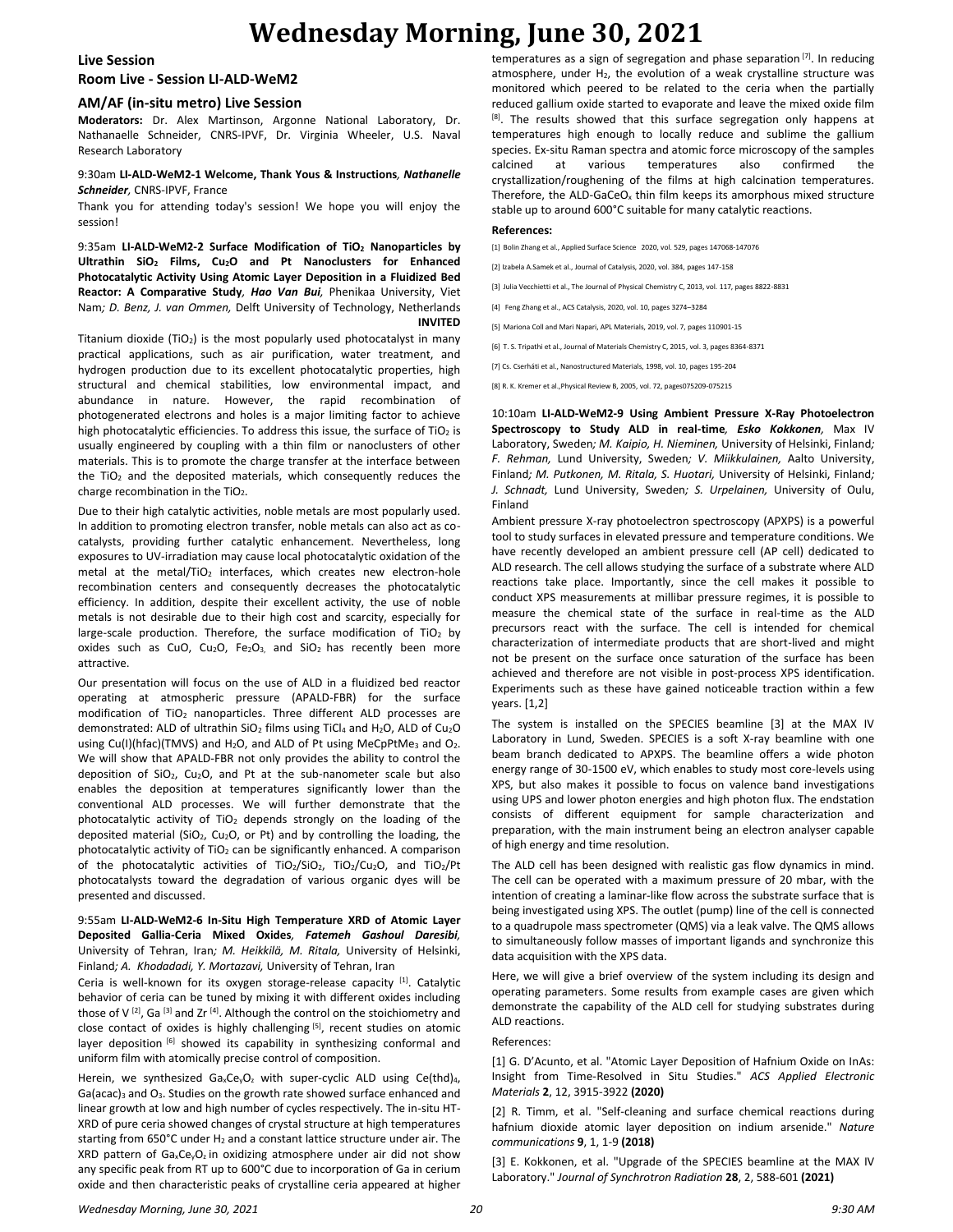10:25am **LI-ALD-WeM2-12 Observing the Crystallization of Ultrathin Alumina and Polymorphic Transformations of Gallium Oxide Using** *in Situ* **Reflection High Energy Electron Diffraction***, Alexandra Howzen, N. Strandwitz,* Lehigh University

The maximum amount of thermal energy available during atomic layer deposition (ALD) is generally determined by the decomposition temperature of the precursors which also sets the maximum temperature for the "ALD window". This maximum temperature limits the structural perfection and extent of crystallization in resulting films for many ALD precursor chemistries. Intermittent annealing during the film growth in between ALD chemical exposures has been explored previously and is shown to increase the density and quality of ALD films<sup>1</sup>. However, the ability to directly monitor structural changes of ALD films is expected to provide new insight regarding film crystallization temperature, surface roughening, and dependence on gas ambient.

In this work, we integrate reflection high energy electron diffraction (RHEED) into a home-built ALD system to monitor structural and morphological transformations during ALD growth and thermally-induced structural transformations. RHEED is a surface sensitive diffraction technique that utilizes high energy (> 10 keV) electrons at a glancing angle, and is most commonly utilized in molecular beam epitaxy and pulsed laser deposition systems. We will use *in situ* RHEED to observe the thermal crystallization of an ultrathin, amorphous alumina film deposited on sapphire. Similarly, we will show the thermally induced structural evolution of an ultrathin (1-20 ALD cycles)  $Ga<sub>2</sub>O<sub>3</sub>$  film deposited on sapphire with TMGa/O<sub>2</sub> precursors. Ga<sub>2</sub>O<sub>3</sub> films display multiple polymorphs (α, β, γ, δ, ε) which can be controlled depending on substrate crystal structure and crystallization temperature. Therefore, this work shows the structural transformations available to ultrathin  $Ga<sub>2</sub>O<sub>3</sub>$  films deposited by ALD as a function of temperature up to the film's complete desorption. The integration of RHEED with ALD offers a slow-motion picture of the structural transformations that occur during traditional epitaxial growth techniques by decoupling the deposition and crystallization steps with simultaneous monitoring of the surface structure.

1 J.F. Conley, Y. Ono, and D.J. Tweet, Appl. Phys. Lett. 84, 1913 (2004).

## 10:50am **LI-ALD-WeM2-17 Novel Functional Metal-Organic Materials by ALD/MLD***, Maarit Karppinen,* Aalto University, Finland **INVITED** Atomic layer deposition (ALD) technology is one of the cornerstones of modern microelectronics, where it is exploited in the fabrication of highquality conformal inorganic thin films. Its counterpart for organic thin films – molecular layer deposition (MLD) – has also been known for long but little exploited. Currently, the hybrid of these techniques – ALD/MLD – is strongly emerging as a state-of-the-art route for designer's metal-organic thin films. In ALD/MLD, a metal-bearing precursor is combined with an organic precursor to deposit metal-organic thin films in which the organic molecules naturally link the metal atoms. Interestingly, some of these processes yield in-situ crystalline films. Another intriguing aspect is that many of the metal-organic materials realized through ALD/MLD are fundamentally new and difficult if not impossible to be obtained through conventional synthesis. In this presentation my intension is to [1-7]: (*i*)

briefly introduce the breath of the ALD/MLD processes developed, (*ii*) address the constraints/possibilities for growing in-situ crystalline metalorganic thin films, and (*iii*) highlight some exciting ALD/MLD materials and their application potential e.g. in microbatteries, solar cells and flexible magnets.

- 1. A. Khayyami, A. Philip & M. Karppinen, Atomic/molecular layer deposited iron-azobenzene framework thin films for stimuliinduced gas molecule capture/release, *Angew. Chem. Int. Ed.***58**, 13400 (2019).
- 2. J. Heiska, M. Nisula & M. Karppinen, Organic electrode materials with solid-state battery technology, *J. Mater. Chem. A***7**, 18735 (2019).
- 3. J. Multia, J. Heiska, A. Khayyami & M. Karppinen, Electrochemically active in-situ crystalline lithium-organic thin films by ALD/MLD, *ACS Appl. Mater. Interfaces***12**, 41557 (2020).
- 4. J. Heiska, M. Madadi & M. Karppinen, CO<sub>2</sub>-based atomic/molecular layer deposition of lithium ethylene carbonate thin films, *Nanoscale Adv.***2**, 2441 (2020).
- 5. Z. Giedraityte, M. Tuomisto, M. Lastusaari & M. Karppinen, Three- and two-photon NIR-to-vis (Yb,Er) upconversion from ALD/MLD fabricated molecular hybrid thin films, *ACS Appl. Mater. Interfaces***10**, 8845 (2018).
- 6. A. Ghazy, M. Safdar, M. Lastusaari, A. Aho, A. Tukiainen, H. Savin, M. Guina & M. Karppinen, Luminescent(Er, Ho)<sub>2</sub>O<sub>3</sub> thin films by ALD to enhance the performance of silicon solarcells, *Sol. Ener. Mater. Sol. Cells***219**, 110787 (2021).
- 7. A. Philip, J.-P. Niemelä, G.C. Tewari, B. Putz, T.E.J. Edwards, M. Itoh, I. Utke & M. Karppinen, Flexible ε-Fe2O3-terephthalate thin-film magnets through ALD/MLD, *ACS Appl. Mater. Interfaces***12**, 21912 (2020).

11:10am **LI-ALD-WeM2-21 Ultrathin Hybrid Siloxane-Alumina Dielectric Films by Ring Opening Molecular Layer Deposition of Cyclic Tetrasiloxane***, Kristina Ashurbekova,* Dagestan State University , Russian Federation*; K. Ashurbekova,* CIC nanoGUNE BRTA, Spain*; I. Saric,* University of Rijeka , Croatia*; M. Gobbi, E. Modin, A. Chuvilin,* CIC nanoGUNE BRTA, Spain*; M. Petravic,* University of Rijeka, Croatia*; I. Abdulagatov,* Dagestan State University, Russian Federation*; M. Knez,* CIC nanoGUNE BRTA, Spain

Siloxane-based materials have gained interest for various important applications such as insulating layers in microelectronics, thin film encapsulation layers, biocompatible coatings, and barriers. The ringopening polymerization (ROP) of cyclic siloxanes is a way to synthesize such materials using solution-based techniques and is a rare example of an entropically driven polymerization. The vibrational and rotational freedom achievable in the linear siloxane units is much greater than in the cyclic structures. In this work, we introduce cyclic siloxanes as a new class of silicon precursors for ROP- Molecular layer deposition (MLD), uncommon because of the lack of reactive groups, but reactive because of the ring structure of the cyclosiloxane.

MLD is a powerful vapor phase approach for growing thin polymer films with molecular level thickness control. In the present work, hybrid organicinorganic siloxane-alumina films were grown by applying a ring-opening MLD using sequential surface reactions between 1,3,5,7-tetravinyl-1,3,5,7 tetramethylcyclotetrasiloxane (V4D4) and trimethylaluminum (TMA). *In-situ* QCM analysis showed a linear mass increase with the number of MLD cycles within a processing temperature window between 120 and 200 °C and revealed a self-limiting surface chemistry between TMA and V4D4. A growth per cycle of 1.4 and 1.6 Å and a density of 1.9 and 2.2  $g/cm<sup>3</sup>$  were determined by X-ray reflectivity (XRR) for the V4D4/TMA film deposited at 150 and 200 °C, respectively. X-ray photoelectron spectroscopy (XPS), attenuated total reflectance Fourier transform infrared spectroscopy (ATR-FTIR), and in-situ QCM were employed to analyze the structural changes, composition of the film and to suggest a realistic  $V_4D_4/TMA$  reaction mechanism. High-resolution transmission electron microscopy (HRTEM) showed that the MLD process enables the formation of highly conformal coating of zirconia nanoparticles. The grown siloxane-alumina film, even as thin as 12 nm, showed an extremely low leakage current density (lower than  $5.1 \times 10^{-8}$  A cm<sup>-2</sup> at  $\pm 2.5$  MV cm<sup>-1</sup>), a dielectric constant (k) of 4.7, and a good thermal stability after one-hour annealing in air at 1100 °C. The pinhole-free nature and conformal growth inherent to the MLD technique allow the formation of high-quality siloxane-alumina thin films withexcellent insulating properties and thermal stability that are promising as ultrathin insulating coatings in field-effect transistors, flash memories, and capacitors in modern electronic systems. [1]

[1] Ashurbekova Kr., et al. *Chemistry of Materials.* 2021. DOI: 10.1021/acs.chemmater.0c04408

#### 11:25am **LI-ALD-WeM2-24 Optically Controlled Large-Coercivity Room-Temperature Thin-Film Magnets Through ALD/MLD***, Anish Philip, M. Karppinen,* Aalto University, Finland

Optically controlled magnetic materials could enable magnetic ultra-fast recording at high density. Such dream materials designed from multiple functionalities could open new horizons for many other application fields as well requiring photo-controlled nanoswitchers.<sup>[1]</sup> Though there are several families of photomagnetic materials known, including the prussian blue analogues,magnetic nanoparticles modified with photochromic molecules and inorganic materials intercalated with photoresponsive molecules, the real challenges of discovering photo-magnets performing at room-temperature and fabricated in thin films using an industrially feasible technology have never been addressed.

Here we address the challenge by taking the advantage of the atomic/molecular layer deposition (ALD/MLD) technique<sup>.[2-4]</sup>We deposited ε-Fe2O3:azobenzoate superlattice structures with sub-nm scale accuracy from FeCl<sub>3</sub>, H<sub>2</sub>O and azobenzene-4,4'-dicarboxylic acid precursors. The  $\varepsilon$ -Fe2O<sup>3</sup> phase was chosen due to its unique room-temperature multiferroic properties including an exceptionally high coercive field.Azobenzene is a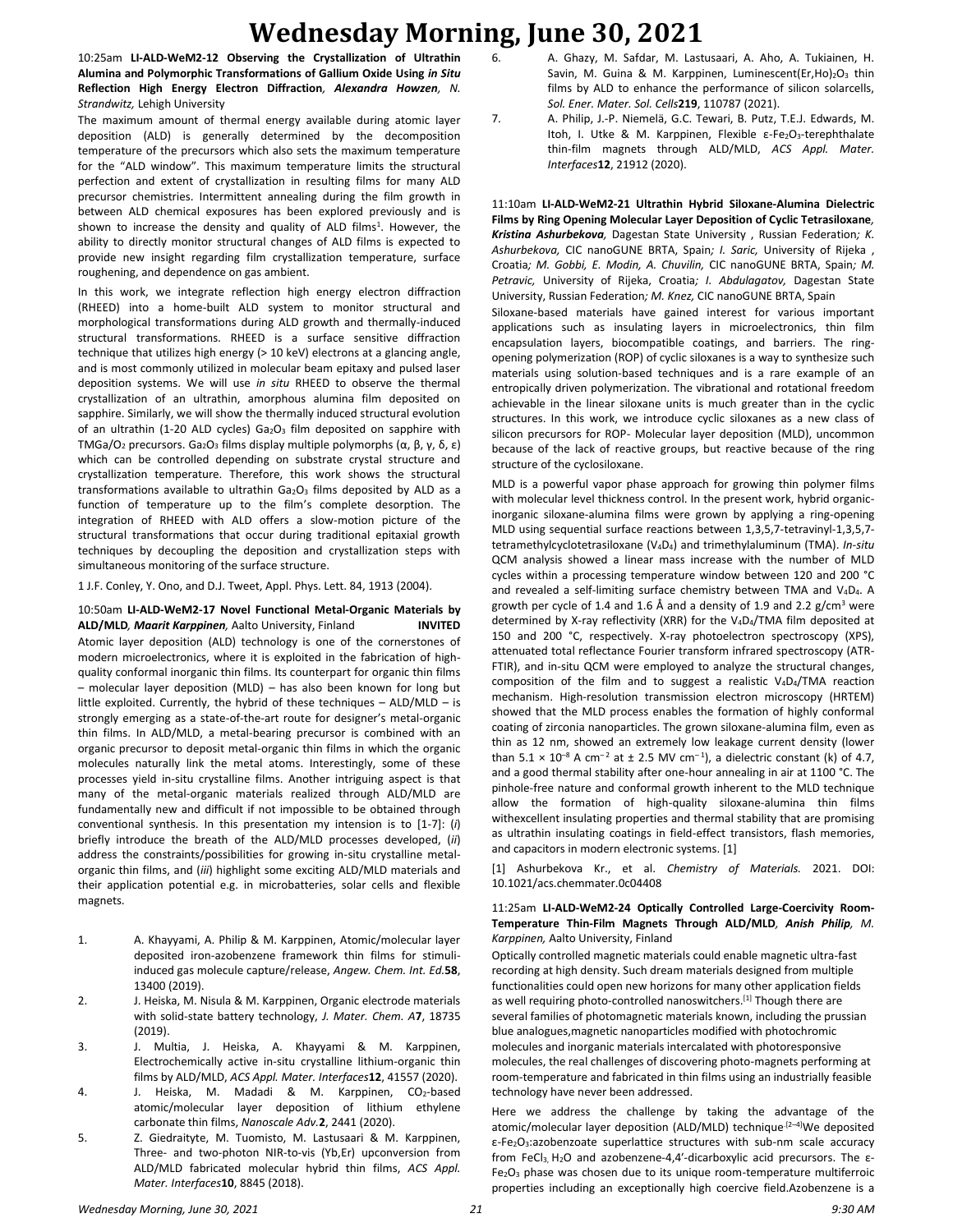well-known photochromic molecule and has been used for integrating into several functional materials as it undergoes reversible isomerization (transcis) around the N=N bond upon light irradiation of suitable wavelengths.By combining the RT hard ferrimagnet  $\varepsilon$ -Fe<sub>2</sub>O<sub>3</sub> and the photoresponsive azobenzene,we demonstrate the reversible photo-switching functionality on the coercivity and magnetization values with alternating irradiations of the films with UV and visible light. Interestingly, the azobenzene layers not only add the switching functionality but also enhance the overall magnetic performance of the  $\varepsilon$ -Fe<sub>2</sub>O<sub>3</sub> matrix. For example, the room-temperature coercivity was found to be 2.6 kOe for  $\varepsilon$ -Fe<sub>2</sub>O<sub>3</sub>-azobenzoate superlattice structures, while it was 2.0 kOe for a  $\varepsilon$ -Fe<sub>2</sub>O<sub>3</sub> film of the same overall thickness.

A vibrating sample magnetometer (VSM) was used for studying the magnetic properties of the films. The structure, chemical composition and photoresponsive nature of the films were investigated using XRR, GIXRD, SEM, FTIR and UV-Vis studies.

#### References

[1] M. Irie, T. Fukaminato, K. Matsuda, S. Kobatake, *Chem. Rev.***2014**, *114*, 12174.

[2] A. Philip, J. P. Niemelä, G. C. Tewari, B. Putz, T. E. J. Edwards, M. Itoh, I. Utke, M. Karppinen, *ACS Appl. Mater. Interfaces***2020**, *12*, 21912.

[3] A. Khayyami, M. Karppinen, *Chem. Mater.***2018**, *30*, 5904.

[4] J.-P. Niemelä, A. Philip, N. Rohbeck, M. Karppinen, J. Michler, I. Utke, *ACS Appl. Nano Mater.***2021**, *4*, 1692.

### 11:40am **LI-ALD-WeM2-27 Deposition of Thermally Stable Polybenzimidazole (PBI) Thin Films by Molecular Layer Deposition Technique***, Saba Ghafourisaleh, M. Leskelä, M. Putkonen, M. Ritala,*  University of Helsinki, Finland

We report the deposition of polybenzimidazoles (PBI) thin films with Molecular Layer Deposition (MLD) for the first time. Imidazole derivatives are known to be thermally stable and withstand harsh acidic, basic, and oxidizing environments. MLD process for PBI-like polymers would open up numerous application fields where conformal organic thin films can be used as protective layers for more sensitive materials, like thermally resistant textile fibers, thermal insulation parts of semiconductor devices, high-temperature matrix resins, adhesives, and foams. Previously inorganic ALD materials, like  $Al_2O_3$ , have been used for protecting polymers.<sup>1,2</sup>

Isophthalic acid (IPA), 3, 3'-diaminobenzidine (DAB) were used as monomers and TMA was used as a promoting precursor in this process. The monomers were pulsed and purged sequentially and the condensation reactions of the adsorbed monomers on the surface resulted in PBI thin film growth with growth are of 6.0 Å/cycle. PBI films were characterized in detail by FTIR, SEM, TGA/DTA, and AFM.

Sublimation temperatures for the IPA and DAB were 160-165 °C and 210-220  $\degree$ C, respectively. The reaction temperature was within a range of 225-300 °C. The films were uniform and transparent on a silicon substrate. The thickness non-uniformity along the 5x5  $cm<sup>2</sup>$  substrate was less than 2 %. The films were smooth with a low degree of roughness (500 nm x 500 nm, Rq=0,48 nm for 1µm thick film). Thermogravimetry (TGA) analysis in nitrogen (N2) and air showed that PBI films were thermally stable.

#### **References**

(1) https://doi.org/10.1016/j.eurpolymj.2008.09.005.

#### (2) https://doi.org/10.1021/am100217m.

*This project has received funding from the European Union's Horizon 2020 research and innovation programme under the Marie Skłodowska-Curie grant agreement No 765378. MP acknowledges funding from the Academy of Finland by the profiling action on Matter and Materials, grant no. 318913.*

#### 11:55am **LI-ALD-WeM2-30 Future of Membrane Separations through Atomic Layer Processing***, David Bergsman,* University of Washington **INVITED**

Recent years have seen a surge of interest into improving the scalability of atomic layer processing (ALP) tools, such as work in spatial atomic layer deposition (ALD), molecular layer deposition (MLD), and vapor-phase infiltration (VPI). This improved scalability, along with a continued decrease in the cost of these processes, has allowed these tools to be considered outside the semiconductor industry, such as in solar cells and battery electrodes. These are technologies for which precise control over thickness, structure, and composition is critical to achieve optimum device performance. One technology area that has yet to see commercialization of these tools is in membrane separations. Similar to solar cells and batteries, membranes also rely upon precise materials properties to operate effectively, requiring narrow pore size distributions, non-fouling surface chemistries, and robust rheological properties. As a result, membranes are an excellent candidate for the implementation of atomic layer processing tools in their synthesis.

This presentation will highlight the potential use of atomic layer processing tools for membrane separations, reviewing recent advancements in this area. Generally, these tools can either be used to enhance an already existing material, such as by coating a porous structure or infiltrating a bulk material, or they can be used to create the selective layer itself, through the deposition of a thin selective layer. First, the use of ALD, MLD, and VPI to enhance membrane performance will be highlighted, including work to decorate membrane surfaces, control pore sizes, and infiltrate polymers to impart conductivity or chemical resilience. Then, cases where ALD and MLD have been used to create the active separating layer will be discussed, such as in ALD-based inorganic ion conductors, MLD-based desalination membranes, and hybrid ALD/MLD-based porous layers. Finally, promising future directions and the improvements that will ultimately be necessary for these tools to be used in commercial membrane synthesis will be explored.

#### 12:30pm **LI-ALD-WeM2-37 Molecular Layer Deposition of All-Organic Polyamide Nylon 6,2***, Marcel Junige, S. George,* University of Colorado at Boulder

We developed an MLD process for the all-organic polyamide nylon 6,2 using separate, sequential exposures of ethylene diamine and adipoyl chloride. Our hot-wall, viscous-flow vacuum reactor featured a small gas volume, laminar gas flow conditions, and isothermal heating. We utilized *in situ* spectroscopic ellipsometry (iSE) to study MLD nucleation and growth; as well as x-ray reflectometry (XRR), atomic force microscopy (AFM), x-ray photoelectron spectroscopy, Raman spectroscopy, and grazing-incidence small- & wide-angle x-ray scattering to characterize MLD film properties.

In the steady-state growth regime, iSE verified the MLD characteristics: Multiple exposures of neither monomer alone could produce a significant thickness gain; both the half-reactions were self-terminating. The MLD exhibited a linear growth per cycle (GPC) of 3.7 Å at 115ºC. The GPC decreased by approximately 1/3 with every 10ºC increase in temperature.

The refractive index of a ~100 nm nylon 6,2 MLD film was extracted from an iSE multi-time-slice analysis and exhibited uniaxial anisotropy. This anisotropy indicated an orderly alignment of individual polymer chains. Amine hydrogen from one polyamide chain can bridge bond with carbonyl oxygen from another. These intermolecular forces can hold nylon chains together very tightly. XRR measured a mass density of 1.38  $\frac{g}{cm^3}$ , matching the calculated crystal density value. AFM imaged the surface of a  $\sim$ 17 nm nylon 6,2 MLD film: The rms roughness of 4.4 Å was characterized from the topography image; the Young's modulus, averaging 3.6±0.5 GPa, was extracted from force-distance curves in pinpoint mode at every pixel. This verified uniform nanomechanical film properties without pinholes.

We also tested the stability of nylon 6,2 MLD films in various atmospheres at temperatures from 115 to 350ºC. Nylon 6,2 MLD films started to lose thickness in argon around 150ºC. Neither acetone vapor nor molecular oxygen etched nylon 6,2 at 135°C. In contrast, hydrogen peroxide vapor and ozone spontaneously etched nylon 6,2.

In related work, we have demonstrated area selectivity of nylon 6,2 MLD on industrial test features with nucleation and growth on amorphous carbon lines versus inhibition on passivated silica trenches.<sup>1</sup> We utilized secondary electron microscopy to image the test features before and after area-selective MLD. This demonstrated the potential to repair the amorphous carbon hard mask that eroded by reactive ion etching during pattern transfer. The all-organic polymer nylon 6,2 was preferable because no residue was left after ashing of the MLD films.

## 1. *JVST A* **39**, 023204 (2021).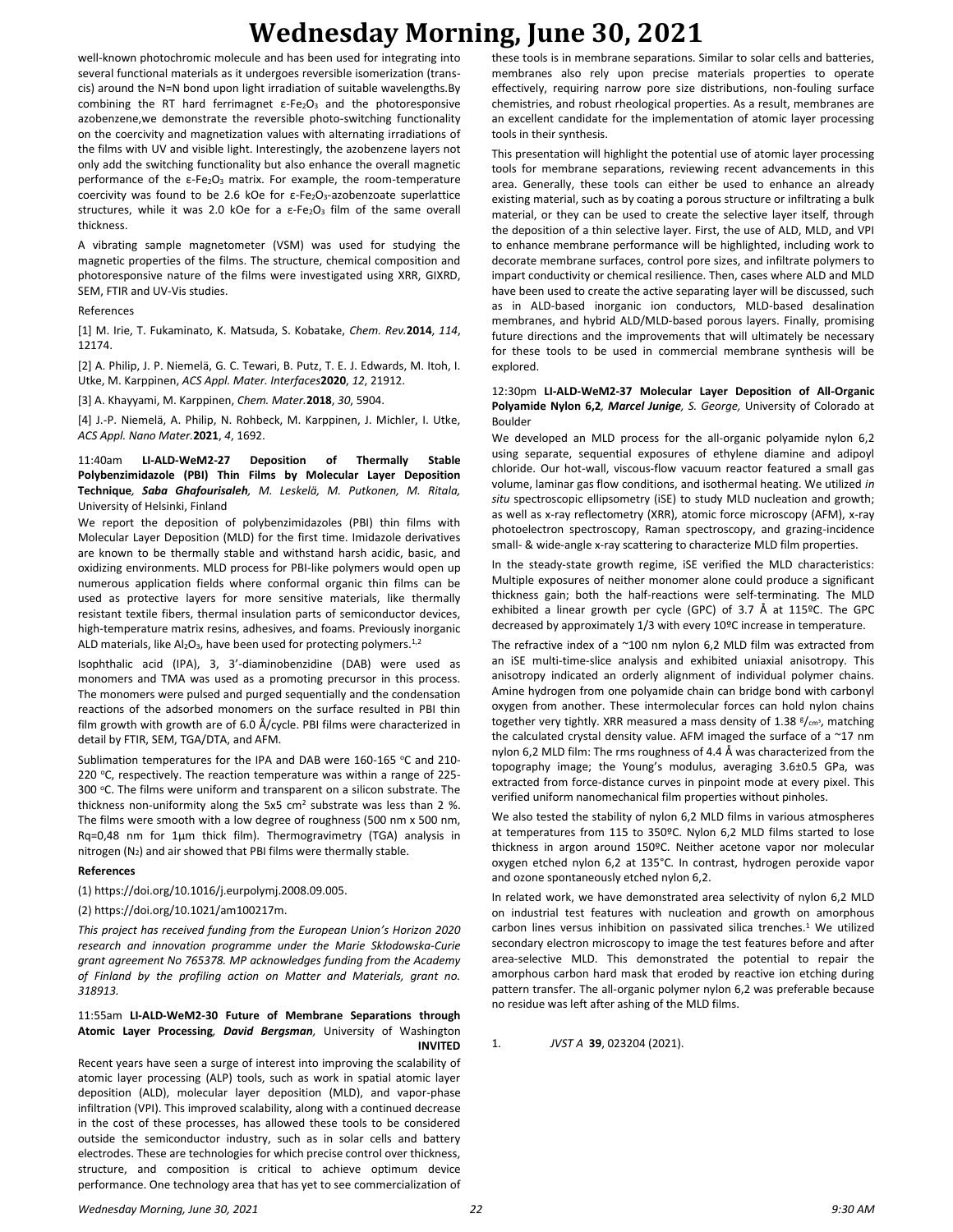12:45pm **LI-ALD-WeM2-40 Vapor Phase Conversion of Pt Nanoparticles Into Pt-Sn Bimetallic Nanoparticles***, Nithin Poonkottil, R. Ramachandran,*  Ghent University, Belgium*; E. Solano,* ALBA Synchrotron, Spain*; N. Veeraraghavan Srinath, J. Feng, A. Werbrouck, M. Van Daele, M. M. Minjauw, M. Filez, H. Poelman,* Ghent University, Belgium*; A. Coati,*  Synchrotron SOLEIL, France*; C. Detavernier, J. Dendooven,* Ghent University, Belgium

Bimetallic nanoparticles (BMNPs) offer interesting size and compositiondependent properties. Pt-Sn BMNPs are important in the field of catalysis, highlighted by their widespread industrial use for propylene production. They are widely accepted as a model system in fundamental studies of structure-performance relationships. ALD has proven successful in preparing catalytic systems with fine control over NP sizes and compositions, but the creation of non-noble metal-containing alloys often requires a high temperature reduction step. We report the vapour phase conversion of Pt NPs into Pt-Sn BMNPs based on the selective decomposition of tetrakis(dimethylamido)tin (TDMASn), a common Sn ALD precursor, on Pt, which induces a solid-state reaction of metallic Sn with Pt to form BMNPs at low temperature.

The decomposition of ALD precursors is often mainly considered a temperature dependent property. However, TDMASn provides an example where the precursor decomposition is also a substrate dependent property. We found that TDMASn selectively decomposes on Pt in a temperature range of 150-300°C, whereas no decomposition was observed on other substrates like SiO<sub>2</sub>, Al<sub>2</sub>O<sub>3</sub> and TiN (Fig.1a). The decomposition of TDMASn on Pt thin films led to the formation of different Pt-Sn alloys (Fig.1b). The exposure of ALD-grown Pt NPs (Fig.2a) to TDMASn pulses resulted in their conversion to Pt-Sn BMNPs, but the conversion process induced extensive particle ripening, leading to large and non-uniform particle sizes, undesired for catalytic applications (Fig.2c). Interestingly, the conversion process could be improved by using an alternating pulsing sequence of TDMASn and H<sub>2</sub> exposures. The introduction of H<sub>2</sub> substantially aids in retaining the small NP sizes of the original Pt NPs (Fig.2b). In situ mass spectrometry data during this process showed the removal of organic ligands during the H<sup>2</sup> pulse. The Sn uptake was monitored by in situ X-ray fluorescence (XRF), revealing saturation of the Sn incorporation in the Pt NPs as a function of the number of TDMASn-H<sup>2</sup> conversion cycles (Fig.3a). Moreover, the amount of inserted Sn can be controlled via the deposition temperature. PtSn versus Pt3Sn is accomplished by varying the deposition temperature during this process from 150-250°C (Fig.3b). Finally, we confirmed the compatibility of this method with high surface area supports by the successful conversion of a mesoporous  $Pt/SIO<sub>2</sub>$  catalyst.

1. Ramachandran et al., RSC advances 2017, 7 (33), 20201-20205.

This work is funded by the European Union's Horizon 2020 research and innovation program under the Marie Skłodowska-Curie grant agreement No.765378.

### 1:00pm **LI-ALD-WeM2-43 Atomic Layer Deposition of Zirconium Sulfide***, Xiangbo Meng,* University of Arkansas

Zirconium disulfide ( $ZrS_2$ ) is one of two-dimensional (2D) transition metal dichalcogenides (TMDs), which is promising in many applications, such as lubrication, optoelectronic, catalysis, and energy storage. However, few studies have been devoted to developing  $ZrS<sub>2</sub>$ . As a unique technique, atomic layer deposition (ALD) has been reported for a variety of sulfide processes in the past decades and recently emerged as a new tool for<br>nanofabrication of 2D TMDs  $\frac{1}{2}$  2 Lising nanofabrication of  $2D$  TMDs  $1/2$  Using tetrakis(dimethylamido)zirconium(TDMA-Zr) and 4% H2S as precursors, recently we have developed a novel ALD process to grow  $ZrS<sub>x</sub>$ . Similar precursors have been used in our previous studies.<sup>3-5</sup> We first investigated the ALD ZrS<sup>x</sup> process using an *in situ* quartz crystal microbalance (QCM) and our QCM measurements confirmed repeatable saturation growth of ZrS<sub>x</sub> at different temperatures. Our study further revealed that this ALD process enables large-scale growth of nanoscale ZrS<sub>x</sub> films uniformly in the temperature range of  $75 - 300$  °C on various substrates. Furthermore, we characterized the ALD ZrS<sub>x</sub> films using a suite of tools, including scanning electron microscopy, transmission electron microscopy, synchrotron-based X-ray diffraction, and X-ray photoelectron spectroscopy to clarify their morphology, crystallinity, and composition. We found that the growth of  $ZrS<sub>x</sub>$  per cycle decreases from 1.17 Å/cycle at 75 °C to 0.28 Å/cycle at 300 ℃. In addition, our work revealed that the crystallinity and composition of  $ZrS<sub>x</sub>$  compounds vary with deposition temperature. This study may pave an avenue to grow large-scale 2D ZrS<sub>2</sub> films, which potentially provide new solutions to some emerging applications.

| 1. | Acc. Chem. Res., 2015, 48, 341-348. |
|----|-------------------------------------|
| 2. | Matter, 2020, 2, 587-630.           |
| 3. | Chem. Mater., 2017, 29, 9043-9052.  |

- 4. *Adv. Funct. Mater.*, 2014, **24**, 5435-5442.
- 5. *Chem. Mater.*, 2014, **26**, 1029-1039.

## 1:15pm **LI-ALD-WeM2-46 Vapor Phase Infiltration of Titanium Tetrachloride Into Polyaniline (PANI): Process Kinetics, Electronic Properties and Optical Response***, Mark Losego, S. Gregory, Y. Li, K. Malinowski,* Georgia Tech

This talk with discuss our use of vapor phase infiltration (VPI) to alter the optoelectronic properties of conducting polymer poly(aniline) (PAni). VPI is similar to atomic layer deposition (ALD), but instead of cycling viscous flows of co-reactants, VPI doses a single reactant vapor in a static atmosphere followed by a pump-purge cycle. ALD typically provides conformal surface coatings while VPI enables extensive sub-surface diffusion and reactions within organic substrates. In particular to our study, PAni was VPI treated with a single cycle of TiCl<sub>4--</sub>H<sub>2</sub>O, and the resulting hybrid films showed unique optoelectronic properties that have not been previously reported. As VPI hold time increased, PAni films turned from blue to nearly transparent to green. This color transition is because of the formation of polaronic charge carriers concomitant with the formation of TiO<sub>x</sub>: the polaronic carriers absorb the red-NIR-MIR spectra (700- 5000 nm) while TiO-<sup>x</sup> absorb the blue-UV region (450 - 350 nm). This combination of optical absorbances in PAni has not been observed before. Furthermore, these polaronic carriers enabled electrical conductivities as high at 0.2 S/cm. By varying the TiCl<sup>4</sup> exposure time and measuring *ex-situ-* optical signatures, an effective diffusion coefficient of *ca.* 1.10<sup>-15</sup> cm<sup>2</sup>/s was measured. Lastly, XPS measurements elucidated a reaction mechanism for the formation of TiO-<sup>x</sup> and PAni polarons. Both oxidative doping and acid doping due to the HCl byproduct is observed. By better understanding this reaction mechanism and kinetics, ALD and VPI can be optimized for future organic semiconductor doping processes.

1:30pm **LI-ALD-WeM2-49 Atomic/Molecular Layer Deposition for Batteries Materials***, Chunmei Ban,* University of Colorado Boulder **INVITED** The atomic layer deposition (ALD) technique has proven itself to be the best method to deposit continuous, conformal and pinhole-free films. Ultrathin metal oxides coating via ALD has been applied on battery materials in mitigating the parasitic side reactions between the electrolyte and the electrode surface, which results in the greatly improved performance of lithium-ion electrodes. Based on the similar deposition mechanism, we have developed molecular layer deposition (MLD) to integrate organic groups into the metal oxides matrix, in order to simultaneously address both mechanical strength and surface stability. It is found that the inherent non-passivating behavior of electrode materials in the organic lithium-ion battery electrolyte results in large irreversible capacity loss and gradual electrolyte consumption during operation. Such interaction between electrolyte and electrode becomes more pronounced for intermetallic alloy and lithium-metal anode materials and high-voltage cathode materials. This presentation will discuss the mitigation strategies which are based on atomic/molecular deposition techniques and their impact on electrochemical behavior of battery materials. With the capability to modify the surface and interface through the control of composition, thickness and mechanical properties, MLD would chemically or physically change the surface chemistry and structure of battery materials, while accommodating dramatic volumetric change associated with high-capacity intermetallic anodes. Combining with the results from advanced characterization techniques, this talk will emphasize the unique chemical interaction between the electrolyte and the surface of intermetallic electrodes, and exploit surface modification strategies to dictate the interface chemistry and manipulating the chemi-physical properties of the electrode-electrolyte interphase for efficient electrochemical reactions.

### 1:50pm **LI-ALD-WeM2-53 Announcement of ALD and ALE Student Awardees, Closing Remarks & Thank Yous***, Seán Barry,* Carleton University, Canada

Thank you for attending the ALD/ALE 2021 Virtual Meeting! We will see you at ALD/ALE 2022, June 26-29, 2022, Ghent, Belgium.

#### **References:**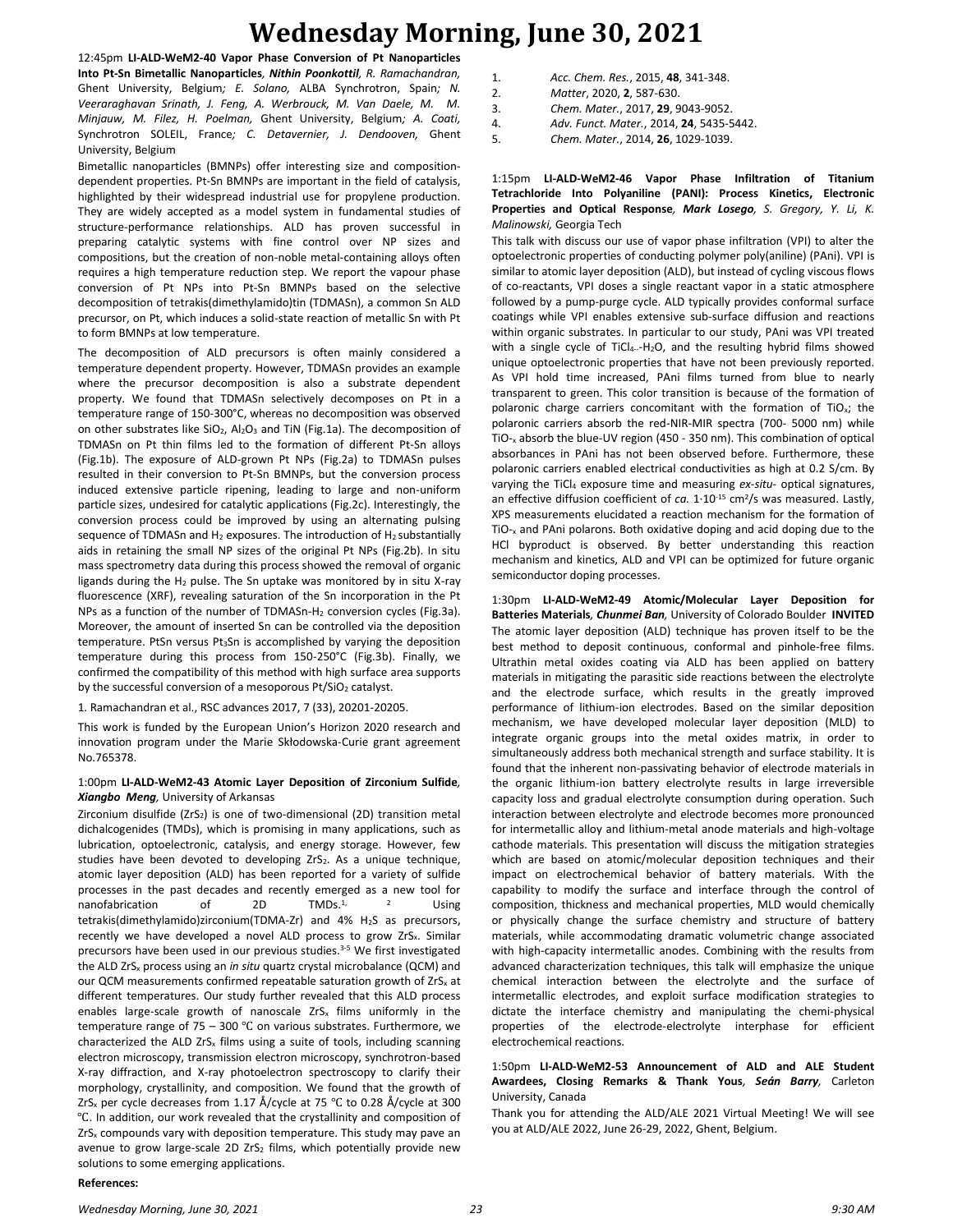#### **Live Session**

### **Room Live - Session LI-ALE-WeM3**

### **Atomic Layer Etching Live Session II**

**Moderators:** Prof. Satoshi Hamaguchi, Osaka University, Japan, Dr. Angelique Raley, TEL Technology Center, America, LLC, USA

#### 9:30am **LI-ALE-WeM3-1 Welcome, Thank Yous, & Instructions***, Satoshi Hamaguchi,* Osaka University, Japan*; A. Raley,* TEL Technology Center, America, LLC

Thank you for attending and we hope you will enjoy the session!

9:35am **LI-ALE-WeM3-2 Precise Atomic Layer Control of 2D MoS2 by ALE Technique for Device Applications***, Geun Young Yeom,* Sungkyunkwan University, Republic of Korea*; K. Kim, J. Kang,* Sungkyunkwan University, Korea, Korea (Democratic People's Republic of)*; K. Kim,* Sungkyunkwan University, Korea, Massachusetts Institute of Technology **INVITED** One of the two dimensional chalcogenide materials,  $MoS<sub>2</sub>$ , is widely investigated as potential next generation devices for photodetector, solar cell, biomedical devices, etc. especially due to the change of bandgap energy and the change from indirect bandgap to direct bandgap with the change of  $MoS<sub>2</sub>$  layer thickness. Some of the important factors in the fabrication of various MoS<sub>2</sub> devices are the precise control of the layer thickness and the n/p doping on the MoS<sub>2</sub> layer surface. In this study, using atomic layer etching (ALE) method,  $MoS<sub>2</sub>$  layer thickness was precisely controlled and the characteristics of the  $MoS<sub>2</sub>$  heterojunction devices fabricated by the ALE methods were investigated. Also, using the precise ion bombardment energy used for the anisotropic ALE, the surface sulfur on MoS<sup>2</sup> was preferentially removed and/or replaced with nitrogen, and their material properties and device characteristics were also investigated. This presentation will show some potential applications of ALE techniques for next generation devices using 2D materials including graphene,  $MoS<sub>2</sub>$ , MoSe2, etc.

9:55am **LI-ALE-WeM3-6 Structural and Compositional Evolution of SiN Surfaces Under Low Energy Ar<sup>+</sup> Bombardment***, Erik Cheng, G. Hwang,*  University of Texas at Austin*; P. Ventzek, Z. Chen,* Tokyo Electron America In ALE of many materials, a low energy ion bombardment step is critical for achieving etch. The nature of the nonequilibrium chemistry happening under such conditions, however, has not yet been thoroughly examined. In this talk, we present our recent work utilizing density functional tight binding (DFTBMD) simulations to elucidate the underlying mechanisms governing the substrate-precursor-ion interactions in the ALE of silicon nitride (SiN) and the resulting film structure and composition. We have found that in the absence of adsorbed precursors, surfaces of all conditions (N-rich, Si-rich, amorphous, crystalline) tend to converge towards an amorphous Si-rich surface with many coordination defects. The Si:N ratio at the surface, which starts around 75%, linearly increases to 82% after 20 bombardments on a 15Å  $\times$  15Å surface, while the surface defect density grows from 0% to around 30%, with a predicted saturation around 50% based on a power law fit. The formation of this quasi-equilibrium structure can largely be attributed to the sputtering of H and N-containing moieties being strongly favored over the sputtering of Si-containing moieties. In the presence of an adsorbed monolayer, sputtering can be suppressed, but largely shows the same trends. Interestingly, in the presence of a fluorocarbon monolayer, relatively few N-C and Si-F bonds are formed, suggesting that reaction pathways for this process may not be in line with previously thought. Furthermore, the highly damaged surfaces due to ion bombardment have been seen to be far less reactive than previously expected. In this talk, we will also discuss the underlying reasons for these peculiar behaviors.

## 10:10am **LI-ALE-WeM3-9 Demonstration of Atomic-Layer-Etching of SiO<sup>2</sup> in a small-plasma-volume incorporating 162MHz CCP source and 27MHz substrate bias using CHF<sup>3</sup> and Ar/O2***, Cleo Harvey, B. Ellingboe,* Dublin City University, Ireland

Atomic-scale-processing control of SiO<sub>2</sub> is one of the main requirements to achieve nanoscale device fabrication. Here, we demonstrate a self-limiting Atomic-Layer-Etching process of SiO<sub>2</sub> in a large-area dual-frequency CCP using cyclic CHF<sub>3</sub> and Ar/O<sub>2</sub>. The plasma reactor is a modification of an industrial low-volume CCP for 300mm wafer processing. The original upper grounded electrode is replaced with a multi-tile array excited differentially at 162MHz. Ion-energy is controlled via 27MHz power coupled to the electro-static-chuck and wafer. The ALE process involves alternating gases and VHF excitation for cyclic fluorocarbon deposition and etch-back. The unique plasma chemistry and low-energy sheath of high-VHF limits iondriven surface mixing; this in turn promotes an etch plateau resulting in a broader process window with a fully-self-limiting removal half-cycle. In this study, we present the effect of VHF and LF power coupling on plasma parameters in the dual-excited reactor; namely electron density from hairpin probe, relative radical species density from OES, and ion energy effects inferred from sputter rates. The results provide insight into the operational window and favourable conditions to realise ALE behaviour in our experimental system. Thickness changes are measured by an in-vacuo Phase-Modulated-Spectroscopic-Ellipsometer (PMSE) and further validated in an ex-situ commercial ellipsometer. The atomic composition and chemical bonding structure of the deposited layers and the surface following etch-back are analysed by x-ray photoelectron spectroscopy (XPS). Following fluorocarbon deposition, etch-back thickness changes plateaus after 30 seconds, demonstrating fully-self-limiting removal process, and producing an etch-per-cycle of 0.4-0.5nm/cycle. Optical emission tracking of the CO etch by-product signal exhibits a decay and plateau time consistent with the active-etch-period. Surface composition of the SiO<sub>2</sub> surface after several cycles of ALE by XPS does not show evidence of a carbon-rich (such as C-C bond) residue.

10:25am **LI-ALE-WeM3-12 Vacuum Ultraviolet Enhanced Atomic Layer Etching of Metal Films***, Xin Yang, H. Nallan,* University of Texas at Austin*; B. Coffey,* Lam Research*; J. Ekerdt,* University of Texas at Austin

Electroless Cu deposition is widely applied in nanofabrication processes as it can be incorporated into roll-to-roll processing and operated at low temperatures for flexible electronics. Cu patterns can be created using a base or noble metal catalyst (Pd, Ru, etc.) since the electroless deposition only happens where the catalyst is present. These patterns are used in flexible display technologies, such as transparent conductive electrodes. Since Cu nucleates on all catalyst present, fine control over catalyst growth regions is critical. Area selective atomic layer deposition (AS-ALD) is explored to create catalyst patterns. However, a shortcoming that AS-ALD suffers is finite selectivity, which leads to metal nucleation in undesired regions. We present an atomic layer etching (ALE) process to remove undesired metal clusters/islands after AS-ALD growth without significantly affecting the metal film thickness.

Low-temperature, plasma-free ALE of Pd, and Ru is demonstrated. Etching of Pd and Ru is achieved at 50 – 200 °C, with approximate material removal rates of 2.8 and 0.9 Å/cycle, respectively, which is characterized *in situ* using X-ray photoelectron spectroscopy and *ex situ* using X-ray reflectivity. The metal film/islands are co-exposed to vacuum ultraviolet (VUV) light  $(115 < \lambda < 400$  nm) and O<sub>2</sub> gas at 1 Torr for 2 – 5 min in the oxidation halfcycle. The amount of metal oxide formed in the near surface region can be controlled by the co-exposure time and substrate temperature. In the etch half-cycles, formic acid vapor is used to remove the metal oxides that formed without etching zero-valent metal. Atomic O is the main species responsible for oxidation from VUV/O<sub>2</sub> co-exposure. Density Functional Theory modeling of atomic O interaction with the metals and diffusion into the metals is discussed. The flux of atomic O is important in the oxidation process to overcome the energy barrier to subsurface O diffusion, which limits the depth of oxidation. ALE of continuous and discontinuous Pd films is presented to illustrate how VUV - ALE can be used to remove undesired metal growth due to differing oxidation behavior between those two films. Specifically, we observe a minimum of 3 min is required to partially oxidize a 20 nm uniformly thick film, while a 2 nm film is fully oxidized after 3 min at same substrate temperature. This variation is likely due to the different exposed surface areas. This could be exploited to remove materials in undesired regions after or during area-selective metal ALD under mild thermal conditions.

*Keywords: atomic layer etching, atomic oxygen, vacuum ultraviolet photons, metals*

## 10:50am **LI-ALE-WeM3-17 Plasma ALE for Anisotropic and Isotropic Etching***, Erwin Kessels, A. Mackus,* Eindhoven University of Technology, Netherlands **INVITED**

Plasmas provide the unique ability to etch materials through chemical and physical processes that can be tuned by the choice of plasma gases and the level of ion bombardment. For anisotropic etching, most ALE processes rely on a chemically inert Ar plasma in which the energetic ions remove the modified surface layer in a directional manner. Plasmas can also be used for isotropic ALE when the plasma is used to create chemically reactive neutral species (plasma radicals) under conditions in which ion bombardment is negligible. Under such circumstances, the ALE process can benefit from the high and diverse reactivity that can be obtained by plasmas enabling a wider range of etch chemistries than thermal ALE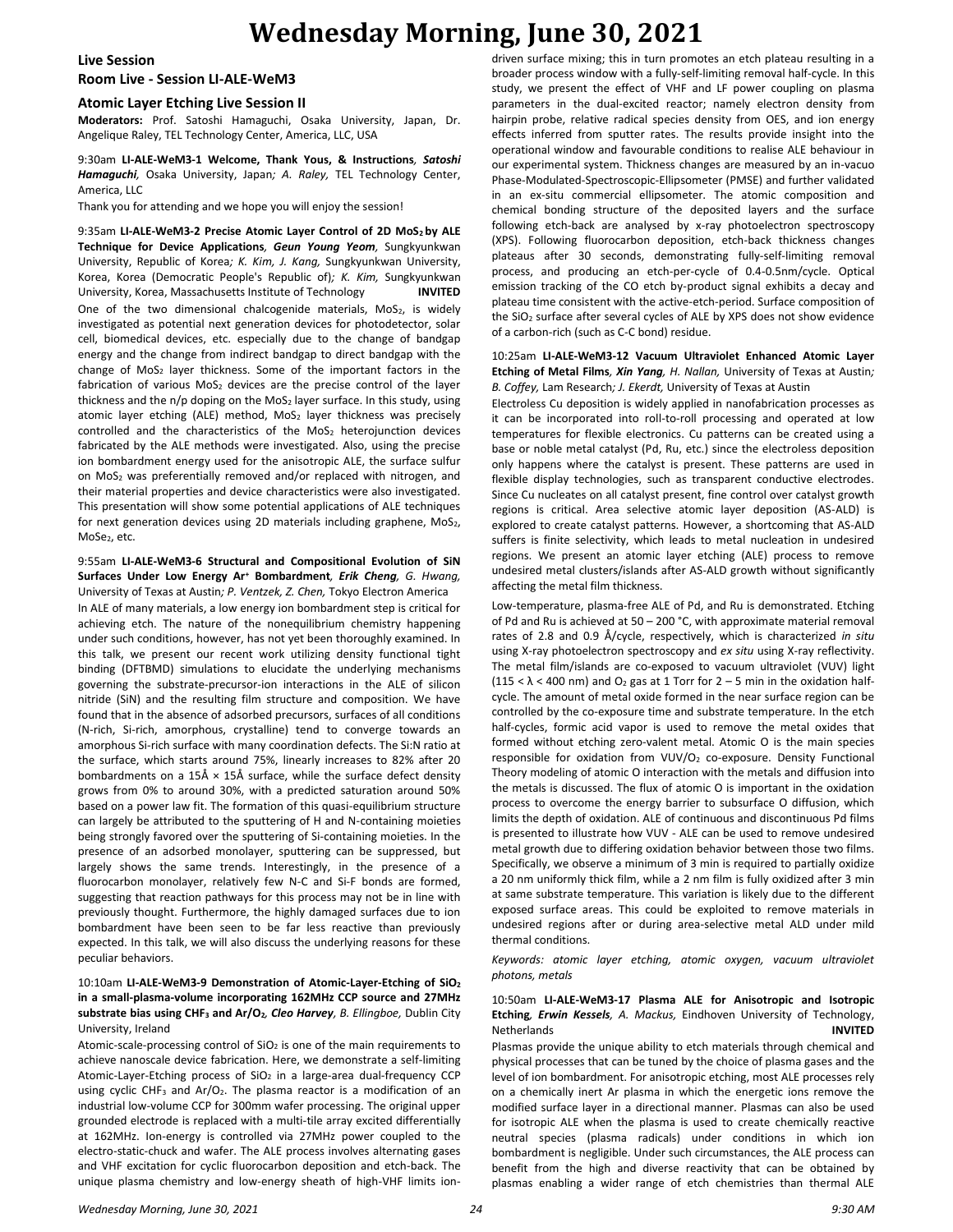processes. Moreover, when using plasma-based processes, it is also possible to switch easily between anisotropic and isotropic etching which might be of interest for advanced feature control and other innovative etch processes that can become of interest.

In this presentation, two recent innovations will be discussed, one related to anisotropic ALE and one for isotropic ALE. For anisotropic ALE, very precise ion energy control through the so-called tailored-waveform biasing method will be presented. Although this method was first reported two decades ago, recently dedicated power supplies have become commercially available which is now being used in ALE processes [1]. The key advantage of this method that it leads to very narrow energy distributions for ion energies that can be precisely tuned between 20 and 200 eV such that chemical and physical sputtering thresholds can be probed and such that it is easier to work exactly in the ALE ion windows.For isotropic ALE, results will be presented as achieved by using a F-based plasma for the etching of oxides instead of HF. More in particular, isotropic ALE of  $Al_2O_3$  will be demonstrated using a processes based on SF<sub>6</sub> plasma exposure and  $AI(CH_3)_3$  dosing [2]. It will be demonstrated that this process yields higher etch rates and lower processing temperatures than thermal ALE.

[1] T. Faraz, Y.G.P. Verstappen, M.A. Verheijen, N.J. Chittock, J. Escandon, E. Heijdra, W.J.H. van Gennip, W.M.M. Kessels and A.J.M. Mackus, J. Appl. Phys. 128, 213301 (2020).

[2] N.J. Chittock, M.J.F. Vos, T. Faraz, W.M.M. Kessels, H.C.M. Knoops and A.J.M. Mackus, Appl. Phys. Lett. 117, 162107, 213301 (2020).

11:10am **LI-ALE-WeM3-21 Atomic Layer Etching of Gallium Nitride (Gan) Using SF6/Ar Plasmas***, Lamiae Hamraoui, T. Tillocher, P. Lefaucheux, R. Dussart,* GREMI CNRS/Université d'Orléans, France*; M. Boufnichel,*  STMicroelectronics, France

Due to its excellent electrical properties, Gallium nitride (GaN) is a promising semiconductor for the next generation of high-power devices as for example, the normally-off high electron mobility transistors (HEMTs). Plasma etching of GaN is involved in the fabrication of such components but damages the material and degrades its electric properties. Hence, there is a high interest in the atomic layer etching (ALE) processes, which are expected to provide high precision and damage-free etching.

So far, most of the research activity carried out on GaN ALE, has been performed using chlorine based chemistry for the modification step. The idea is to form GaCl<sub>3</sub>, which is a quite volatile etch by-product [1], [2]. Fluorinated chemistries for ALE of GaN have also been studied to a lesser extent. For example, some authors have used a  $CF_4/O_2/Ar$  plasma mixture for the modification step in order to etch GaN [3]. Another team has reported on  $XeF_2$  reactants in the modification step of a thermal ALE process to create the modified layer at the surface [4].

In this work, an  $SF_6$  plasma is proposed for the modification step of GaN ALE. This process consists of cyclic  $SF_6$  plasma chemisorption step and Ar plasma removal step. SF<sub>6</sub> plasma enables to form a layer of GaF<sub>3</sub>. This etch by-product is non-volatile and has a boiling point as high as 1000 °C at atmospheric pressure [5]. The GaF3 modified layer can be removed during the etching step under the effect of Ar<sup>+</sup> ion bombardment. Since the Ar<sup>+</sup> ion energy is adjusted so that unmodified GaN under-layers are not sputtered, self-limiting etching (SLE) can be achieved whereas the modified layer is depleted.

Tests were performed in an inductively coupled plasma (ICP) reactor. The influence of several parameters such as gas flow rates, modification and removal step times and bias voltage has been investigated. The etch depth and the surface roughness were measured using AFM.

GaN etched depth per cycle (EPC) increases slowly with the  $SF<sub>6</sub>$  exposure duration. After 100 cycles, we measured an average EPC as low as 0.1 nm/cycle, which shows that less than a monolayer is etched per cycle in these particular conditions.

This work is supported by the European Union (IPCEI) and Région Centre through the Nano2022 project. The CERTeM 2020 platform has provided most of the equipment.

[1]T. Ohba et al, *Jpn. J. Appl. Phys.*, vol. 56, nº 6S2, p.06HB06, 2017

[2]F. L. Roux et al, *Microelectron. Eng.,*228-111328, 2020

[3]K. Nakazawa et al, vol. 2019 International Symposium on Dry Process, 2019

[4]N. R. Johnson et al, *Appl. Phys. Lett.*, vol. 114, nº 24, p.243103, 2019

[5]S. J. Pearton et al, *J. Appl. Phys.*, vol. 86, nº 1, p.1-78, 1999

11:25am **LI-ALE-WeM3-24 Selective Atomic Layer Etching between GaN and SiN by Using HBr Neutral Beam***, Takahiro Sawada, D. Ohori,* Tohoku University, Japan*; K. Sugawara,* Sumitomo Electric Industries, Ltd., Japan*; M. Okada, K. Nakata, K. Inoue,* Sumitomo Electric Industries, Ltd, Japan*; D. Sato,* Showa Denko K.K., Japan*; S. Samukawa,* Tohoku University, Japan

AlGaN/GaN high electron mobility transistors (HEMTs) are promising for both high-power and high-frequency applications because their twodimensional electron gas (2DEG) has high saturation velocity, high mobility, and high carrier concentration with a high breakdown field. However, in GaN HEMT structures for 5G communications, it has been pointed out that damage during the etching process in the recess gate process is causing the degradation in device performance and reliability. In the recess gate etching process, the SiN insulating film on the cap layer should be etched, but it is necessary to etch only the SiN layer and eliminate the etching of underlaying GaN layer. Namely, an atomic layer etching with defect-free and reasonable SiN/GaN etching selectivity is required. In this study, we investigated higher selective etching between SiN and GaN using HBr neutral beam (NB) and found that it exhibited a more selective reaction compared to Cl<sub>2</sub> NB.

The etching rate of GaN mainly depended on the desorption rate of the etching product (GaCl<sub>x</sub> or GaBr<sub>x</sub>) assisted by the bombardment of NB. As a result, in the case of the HBr neutral beam, the GaN etching rate was drastically decreased at the atomic layer level because the vapor pressure of the etching product, GaBr<sub>x</sub>, was much lower than that of GaCl<sub>x</sub>. On the other hand, the dominant etching progression of SiN was mainly caused by neutral beam bombardment energy, and the desorption of the etching products (SiCl<sub>x</sub> or SiBr<sub>x</sub>) was almost the same in both cases because the vapor pressures of the etching product,  $SiCl<sub>x</sub>$  and  $SiBr<sub>x</sub>$ . Especially, in the case of the HBr neutral beam, the neutral beam energy dependence of the surface reaction layer of SiN was larger than that of Cl2 NB. As a result, the etching selectivity between SiN and GaN in HBr NB improved to 2.1 at 10 W of bias power, whereas that with Cl<sub>2</sub> NB was saturated at 0.41 at more than 10 W of bias power. We found that the surface atomic layer etching reaction could precisely control the desorption rate of the etching product by optimizing the neutral beam bombardment energy and gas chemistry. The HBr neutral beam process can achieve atomic layer level selective reactions on the SiN/GaN structure.

## 11:40am **LI-ALE-WeM3-27 Study of Surface Damage Formation in Atomic Layer Etching of Si via Molecular Dynamics Simulation***, Erin Joy Capdos Tinacba, M. Isobe, S. Hamaguchi,* Osaka University, Japan

Etching of materials in atomic scale can provide a precise and highly controllable means to form nano-scale structures on a material surface. The atomic scale precision is especially desirable in etching of stacked materials such as those in self-aligned contacts. Such an etching process can be achieved by atomic layer etching (ALE), which has been widely studied to counter the challenges in manufacturing of ever-shrinking electronic devices in the semiconductor industry. A typical plasma enhanced ALE process is divided into two steps [1]. The first is the adsorption step, where a thin layer of the material's top surface is modified by the deposition of highly reactive species. In the case of silicon (Si), a chlorine (Cl) plasma is typically used to supply Cl radicals to the surface, as Cl is known to diffuse less deeply into the bulk material. The second is the desorption step, where the modified Si layer is etched by non-reactive energetic ions (e.g., Ar<sup>+</sup> ions) supplied by another plasma. Ideally, it is expected that no or very low damage is formed on the processed material surface by low-energy ion bombardment during the desorption step. However, there have been few published studies on the surface characterization of Si after ALE etching. In this study, molecular dynamics simulation was employed to examine the ALE of Si with Cl radicals in the adsorption step and Ar<sup>+</sup> ions in the desorption step. Effects of low and high Cl radical and  $Ar^+$  ion doses as well as  $Ar^+$  ion energy (20 to 60 eV) on the etch per cycle (EPC) and surface damage were studied. The simulated EPC, 1.55 Å/nm, with low CI radical dose ( $\degree$ 0.14x10<sup>16</sup> radicals/cm<sup>2</sup>) and 20 eV Ar<sup>+</sup> ion energy is consistent with available experimental data [2].

#### References

[1] K. J. Kanarik, T. Lill, E. A. Hudson, S. Sriraman, S. Tan, J. Marks, V. Vahedi, and R. A. Gottscho, J. Vac. Sci. Technol. A **33(2)**, 020802 (2015).

[2] S. D. Park, D. H. Lee, and G. Y. Yeom, Electrochem. Solid ST. **8(8)**, C106 (2005).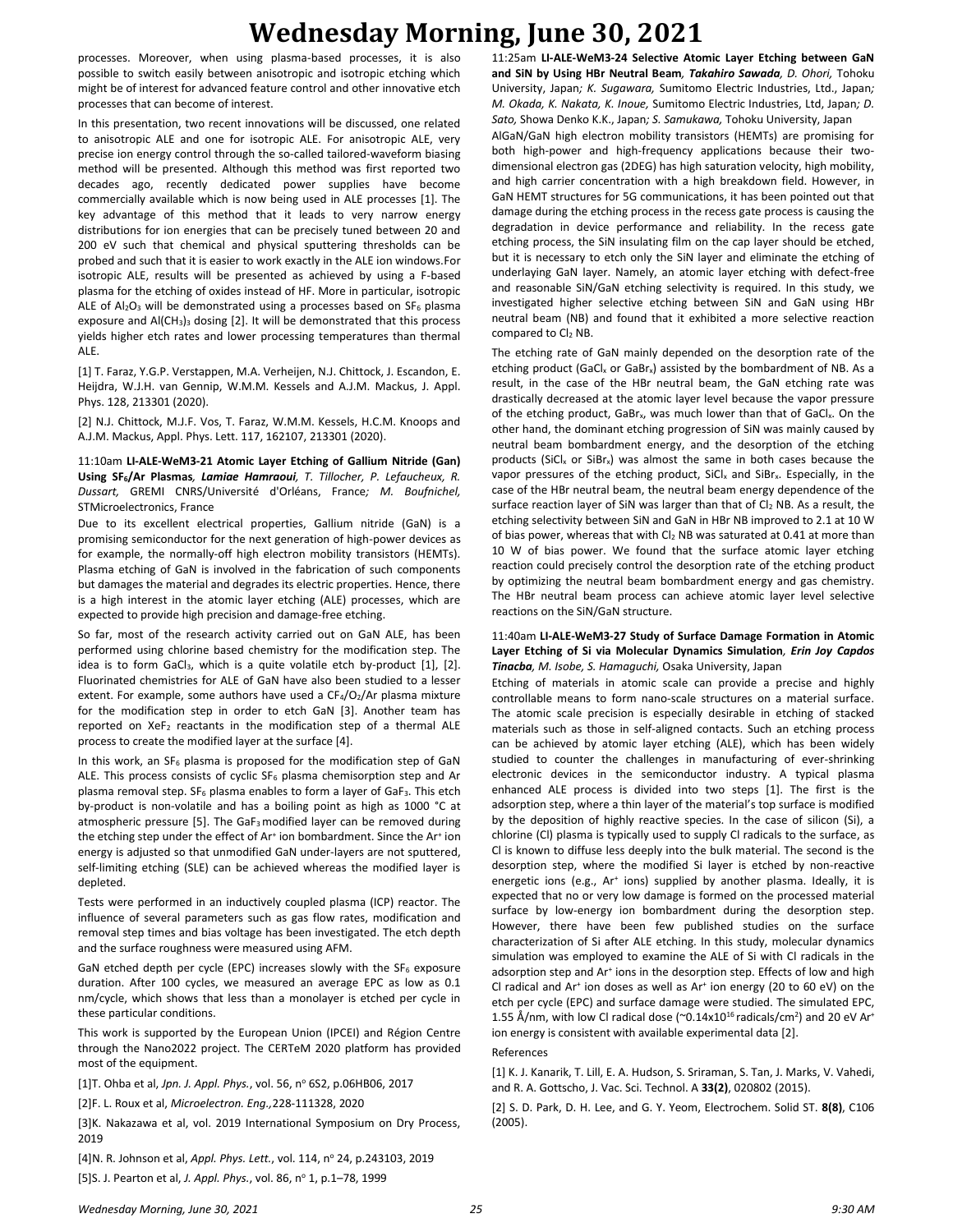12:00pm **LI-ALE-WeM3-31 Patterning High Density STT-MRAM with a Novel Atomic Layer Etch Process***, Samantha Tan, W. Yang, T. Mukherjee, Z. El Otell, Y. Fan, R. Lin, S. Yun, K. Kanarik, T. Lill, Y. Pan, R. Gottscho,* Lam Research Corporation **INVITED**

Spin-Torque transfer magneto resistive random-access memory (SST-MRAM) has the benefits of a comparable integration density of DRAM and performance of SRAM, with its intrinsic characteristic of non-volatility, high endurance, and long retention time. STT-MRAM can directly be coupled with processors while simultaneously used as non-volatile storage, thus plays a variety of on-chip memory role in advanced VLSI technology.<sup>[1]</sup> However, SST-MRAM stacks are challenging to pattern since the stacks mainly consist of non-volatile ferromagnetic materials such as Co, Fe, Pt. Conventional reactive ion etch usually induces chemical damage to magnetic tunnel junction (MTJ) layers, which limits electrical performance.

Thermal ALE concept has recently been demonstrated to expand the pathway to chemically etch magnetic metals.<sup>[2]</sup> The process typically consists of two steps, oxidation or halogenation followed by ligand or organic vapor exposure to form volatile byproduct. J. Chang demonstrated a surface modification assisted organic chemical vapor etch for directional and isotropic etch of magnetic and noble metals, also developed a comprehensive framework for selecting viable chemistries.[3] R. Opila demonstrated Co thermal ALE with a sequential exposure to  $Cl<sub>2</sub>$  and hexafluoro acetylacetone and its molecular mechanism.[4]

Here, we developed a plasma assisted chemical etch approach for Co that forms volatile etch by-product. Based on the chemical etch mechanism, we developed a novel atomic layer etch process for STT-MRAM patterning. Combining the novel etch chemistry, ALE takes the advantages of process control that minimizes MTJ damage with minimum I/D loading. This breakthrough on the etch process enables tight pitch MRAM patterning not only for embedded MRAM, but also for standalone memory.

[1] W. J. Gallagher *et al*., "Recent Progress and Next Directions for Embedded MRAM Technology," *2019 Symposium on VLSI Technology*, Kyoto, Japan, 2019, pp. T190-T191, doi: 10.23919/VLSIT.2019.8776547.

[2] S. M. George, Mechanisms of Thermal Atomic Layer Etching, Acc. Chem. Res.2020, 53, 6, 1151–1160

[3] Chen, J. K.-C., Altieri, N. D., Kim, T., Chen, E., Lill, T., Shen, M., & Chang, J. P. (2017). Directional etch of magnetic and noble metals. II. Organic chemical vapor etch. Journal of Vacuum Science & Technology A: Vacuum, Surfaces, and Films, 35(5), 05C305

[4] Konh, M.; He, C.; Lin, X.; Guo, X. Y.; Pallem, V.; Opila, R. L.; Teplyakov, A. V.; Wang, Z. J.; Yuan, B. Molecular Mechanisms of Atomic Layer Etching of Cobalt with Sequential Exposure to Molecular Chlorine and Diketones. J. Vac. Sci. Technol., A 2019, 37, 021004

12:20pm **LI-ALE-WeM3-35 Exploring Thermal Ale for Spin-Torque Majority Gate Applications***, Jean-Francois de Marneffe,* imec v.z.w., Belgium*; P. Nguyen,* Air Liquide*; S. Couet, L. Souriau,* imec v.z.w., Belgium*; N. Stafford, P. Venkateswara,* Air Liquide*; S. De Gendt,* imec v.z.w. / KULeuven, Dpt of Chemistry, Belgium*; Y. Canvel,* imec v.z.w, Belgium

The spin-torque majority gate (STMG) [1] device is a competitive option for beyond-CMOS logic computing, enabling high density at low power consumption. In such a system, the information is stored in magnetic domain walls, i.e. interfaces separating regions with different magnetization direction. Based on quantum 'exchange' interactions between electrons, the domain walls propagate, interact, and the majority magnetization direction dominates. The majority gate device itself consists of a cross-shaped free layer that is common to 4 magnetic tunnel junctions (3 inputs, 1 output, all consisting of a so-called reference magnetic layer). The magnetization direction of the 3 'input' free layers is switched using spin transfer torque, by flowing a current through each of the magnetic tunnel junctions. The output state is measured by tunneling magnetoresistance. Amongst multiple manufacturing challenges, the etching of the magnetic tunnel junction is the most difficult, as it requires to etch pillars containing non-volatile metals and land selectively on the MgO tunnel barrier, which is 1nm thick. To reduce damage to the MgO, the development of soft-landing options is essential. In the current paper, the thermal atomic layer etching of CoFeB is studied, by means of a cycling process combining first surface chlorination, followed by reaction with hexafluoroacetylacetone (hfacH) [2]. This soft-landing process demonstrates efficient removal of Co, Fe and B, and good selectivity to the underlying MgO dielectric. The impact of the process on the perpendicular magnetic anisotropy is also studied.

[1] D. M. Nikonov *et al.*, IEEE Electron. Dev. Lett. **32**, 1128 (2011)

[2] M. Konh *et al.*, J. Vac. Sci. Technol. A **37 (2)**, 021004 (2019)

12:35pm **LI-ALE-WeM3-38 Topographic Selective Deposition (TSD) by Combining Plasma Enhanced Atomic Layer Deposition and Atomic Layer Etching Processes***, Moustapha Jaffal, G. Lefevre, T. Yeghoyan, T. Chevolleau,* LTM, France*; R. Gassilloud, N. Posseme,* CEA-LETI, France*; M. Bonvalot,* LTM, France*; C. Vallee,* University Grenoble-Alpes, France

Topographic selective deposition (TSD) processes are attracting a strong interest in the advanced manufacturing of increasingly complex semiconductor devices <sup>1</sup>. For spacer definition, TSD can be obtained from a conformal deposition process on pitches and three-dimensional (3D) nanostructures using Plasma Enhanced Atomic Layer Deposition (PEALD), followed by a subsequent anisotropic etching process step of top and bottom deposits, in order to keep only vertical coatings on 3D feature sidewalls <sup>2</sup>. This TSD route thus eliminates numerous and costly waferhandling steps during the fabrication process and also avoids detrimental Edge Placement Errors (EPE) due to inherent limitation of photolithography<sup>3;4</sup>.

In this work, we investigate a strategy for depositing spacers using an original super-cycle process route, composed of a Ta<sub>2</sub>O<sub>5</sub> standard PEALD deposition whereby cycling is intercalated by Atomic Layer Etching (ALE) process steps. The ALE process consists first of a  $CF_4/H_2$  plasma chemical treatment and second of an *in situ* anisotropic low energy Ar<sup>+</sup> sputtering step of chemically modified  $Ta_2O_5$  horizontal surfaces. This Two-step ALE process mitigates 3D substrate damages induced by energetic ion bombardment such as amorphization and horizontal surface roughness.

The optimization of both PEALD and ALE process steps has first been carried out on planar native Si substrates. It has then been transferred to 3D structures and led to a TSD on vertical sidewalls, as shown in Figure 1. This talk will outline the optimization strategies that we have developed for TSD and discuss the advantages and shortcomings of such a process. Special attention will be dedicated to cross contamination issues raised by the fluorine-rich ALE step.

<sup>1</sup> C. Vallée, at al, J. Vac. Sci. Technol. A **38**, 033007 (2020).

<sup>2</sup> A. Chaker, at al Appl. Phys. Lett. **114**, (2019).

<sup>3</sup> G.N. Parsons, J. Vac. Sci. Technol. A **37**, 020911 (2019).

<sup>4</sup> R. Vallat, at al, J. Vac. Sci. Technol. A **37**, 020918 (2019).

12:50pm **LI-ALE-WeM3-41 Surface Smoothing by Atomic Layer Deposition and Etching***, S. Gerritsen, Nicholas Chittock, V. Vandalon, W. Kessels, A. Mackus,* Eindhoven University of Technology, Netherlands

In striving to produce smaller nanoelectronic devices ever thinner films are needed, which increasingly requires control of film roughness and line edge/width roughness. ALD and ALE processing have separately been observed to reduce the roughness of surfaces.<sup>1,2</sup> In this work, the mechanisms of surface smoothing by ALD and ALE are investigated, and the application of ALD + ALE for surface smoothing is discussed. The increased use of ALD and ALE provides the opportunity to better control the surface roughness while maintaining ultrathin film thicknesses.

Previous studies reporting on ALD/ALE smoothing effects ascribe the smoothing to conformal deposition/etching. In our work finite difference simulations were performed that model ALD/ALE as a uniform front from which the deposition/etching propagates isotropically at every point (similar to Huygens–Fresnel principle in optics). These simulations illustrate enhanced deposition in valleys due to geometrical constrains and the rounding of sharp peaks, together leading to a reduction in small scale roughness.

The smoothing effect described by the uniform front propagation model was validated by AFMmeasurements of Al<sub>2</sub>O<sub>3</sub> films prepared by ALD from TMA/O<sub>2</sub> plasma and isotropic ALE from TMA/SF<sub>6</sub> plasma.<sup>3</sup>For ALD excellent agreement was seen, but comparatively faster smoothing was observed for ALE, which reveals that a second mechanism contributes to the smoothing. The enhanced smoothing for ALE is explained by considering that the fluorination of the film depends on the local curvature, corresponding to a higher concentration of fluorine at peaks and a lower concentration in valleys.

An extended model that includes both uniform front propagation and curvature-dependent fluorination showed good agreement between simulation and experimental results. This extended model enabled the evaluation of different strategies for using ALD + ALE to smoothen surfaces. The benefits of combining  $ALD + ALE$  to smoothen surfaces will be discussed, showing that significant smoothing can be obtained for relatively thin films.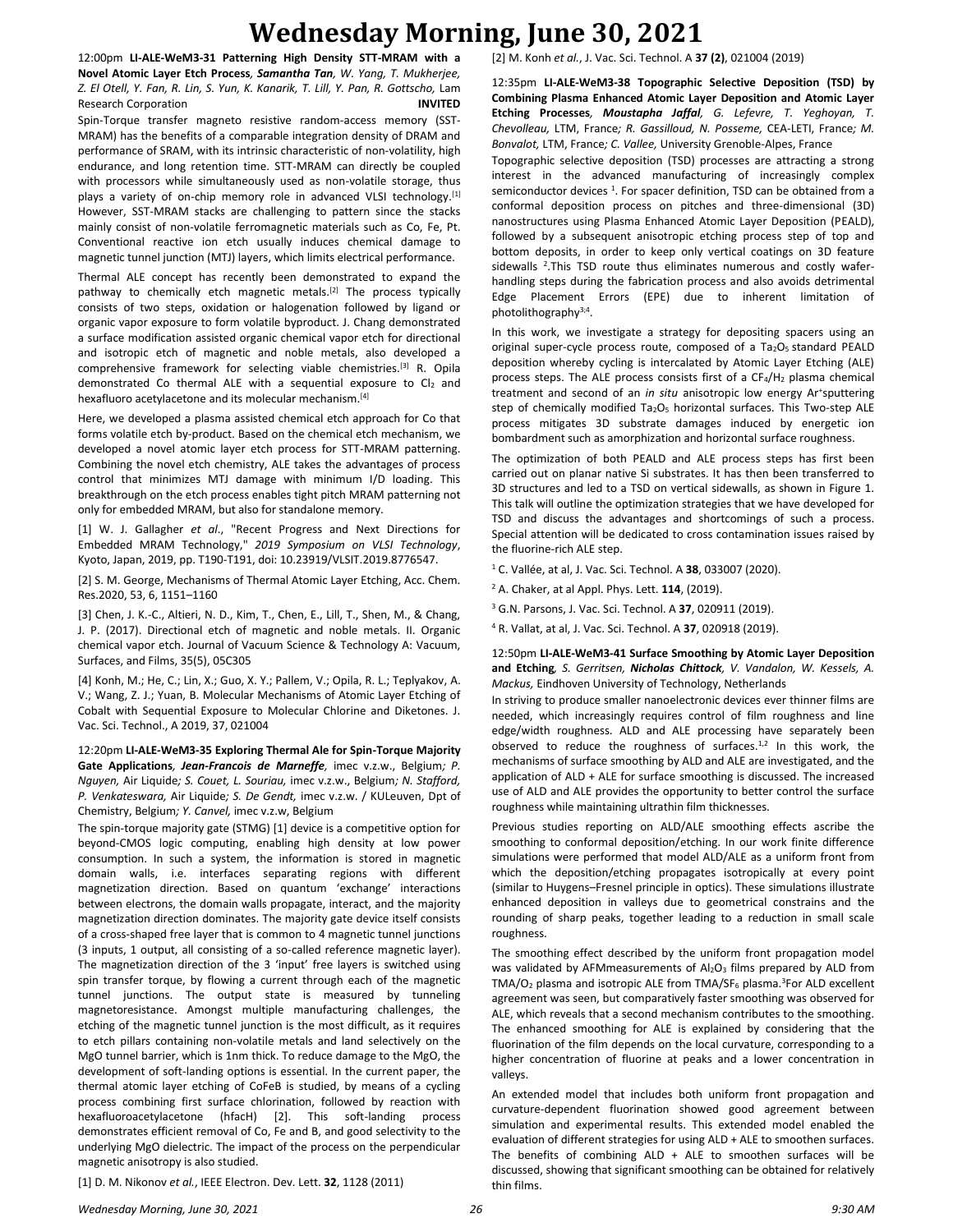(1)Elam *et al.*, *Thin Solid Films***414**, 43 (2002)

(2)Zywotko *et al.*, *J. Vac. Sci. Technol. A* **36**, 061508 (2008)

(3)Chittock *et al., Appl. Phys. Lett.* **117**, 162107 (2020)

### 1:05pm **LI-ALE-WeM3-44 In Situ Analysis on Atomic Layer Etching of Al2O3***, Johanna Reif, M. Knaut, S. Killge, M. Albert, J. Bartha, T. Mikolajick,*  Technische Universität Dresden, Germany

Controlled thin film etching is essential for future semiconductor devices, especially with complex high aspect ratio structures. Atomic layer etching (ALE) is a technique that can remove materials precisely with atomic layer control based on sequential, self-limiting surface reactions. ALE is considered to be one of the most promising techniques for achieving the low process variability at atomic-scale. In this work, the thermal ALE (tALE) process to etch Al<sub>2</sub>O<sub>3</sub> using TMA as the metal precursor for ligand exchange and HF as the fluorination reactant was examined. For an in situ and realtime access to the etch process, the process chamber was equipped with a spectroscopic ellipsometer. Spectroscopic ellipsometry (SE) has widely served as a powerful non-invasive method to monitor time-continuous as well as time-discrete atomic scale processes in situ and even in real-time. While the ALE process modifies chemical compositions of the surface through a material removal, SE can observe these changes in the electronic structure of the surface in situ and in real-time. The SE measurements enabled the study of etch characteristics in dependence of process parameters like pulse time, process pressure, and substrate temperature. Additional, the utilized reactor was clustered to an ultra-high vacuum analytic system for direct surface analysis like X-ray photoelectron spectroscopy (XPS) and scanning probe microscopy (SPM). The combination with a non-destructive analytic system provided unadulterated information about the chemical composition and roughness during the process. The high sensitivity of these measurements allowed investigations of interface reactions even for a single ALE pulse as well as analysis of the initial etch mechanism. Our studies observed linear thickness decrease versus the number of ALE cycles during the tALE process. The etch per cycle (EPC) increased from 0.92 Å/cyc at 50 Pa to 1.31 Å /cyc at 200 Pa. The fluoride thickness was observed to increase with process pressure, resulting in more etching during the ligand-exchange reaction with TMA. We investigated the transition between AlF<sup>3</sup> ALD at lower process temperatures and Al<sub>2</sub>O<sub>3</sub> ALE at higher temperatures. The EPC varied from -0.4 Å/cyc at 200 °C to +1.38 Å/cyc at 350 °C. Additional analysis demonstrated the self-limiting behavior of the surface reactions. Furthermore, we examined the initial-stage etch of  $Al_2O_3$  using in vacuo XPS measurements. In our presentation, we will show in detail that the combination of in situ and in vacuo studies leads to a better understanding of the ALE process and the reaction mechanism in the sub monolayer regime during tALE.

1:20pm **LI-ALE-WeM3-47 Announcement of ALE and ALD Student Awardees, Closing Remarks & Thank Yous***, A. Raley,* TEL Technology Center, America, LLC*; S. Hamaguchi,* Osaka University, Japan*; Thorsten Lill,*  Lam Research Corp.

Thank you for attending the ALD/ALE 2021 Virtual Meeting! We will see you at ALD/ALE 2022, June 26-29, 2022, Ghent, Belgium.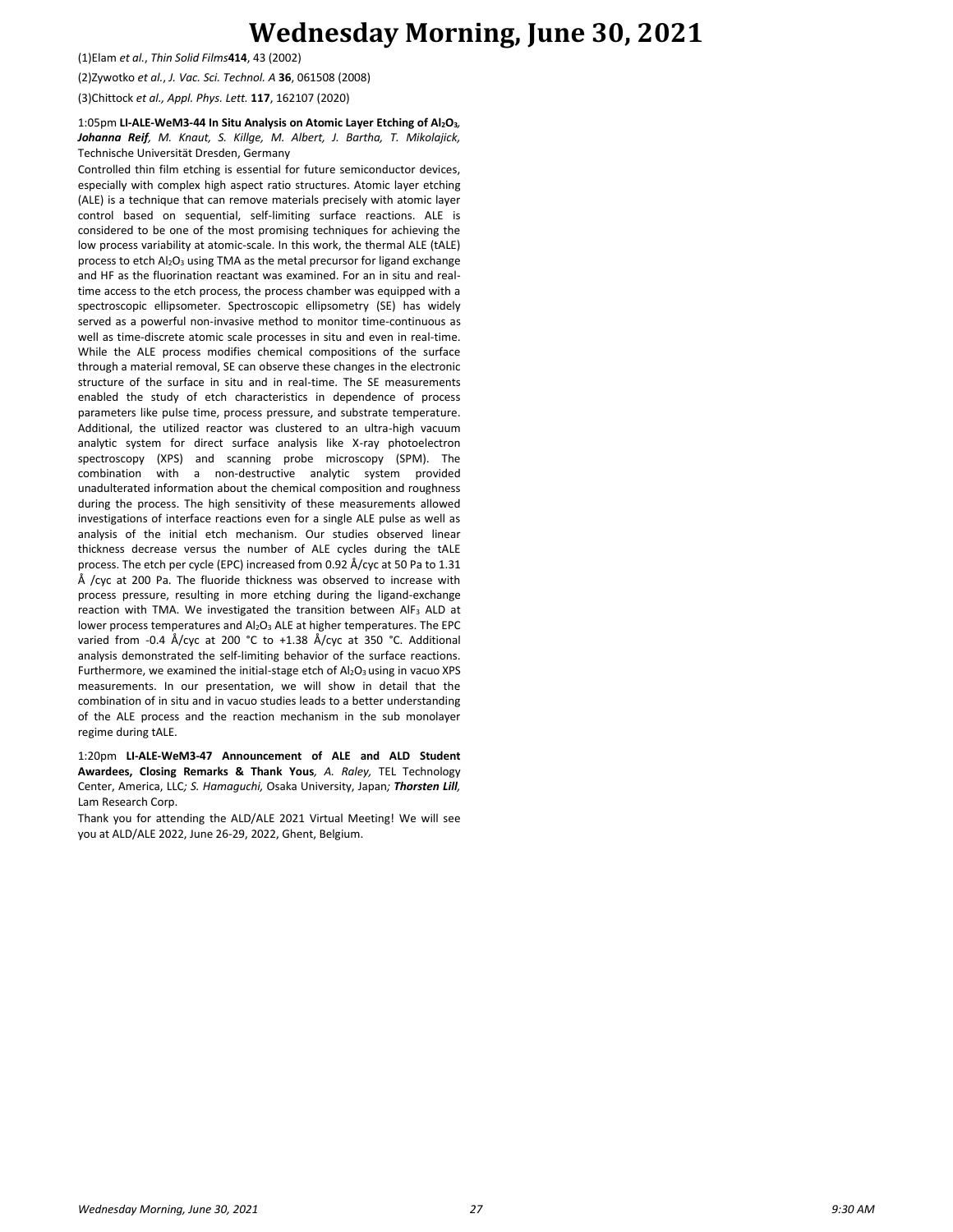## **Author Index**

 $- A -$ 

Abdulagatov, I.: LI-ALD-WeM2-21, 21 Abelson, J.: LI-ALD-WeM1-17, 17 Adjeroud, N.: LI-ALD-TuM2-24, **10** Agarwal, S.: LI-ALD-WeM1-21, 17; LI-ALE-TuM3-9, 13 Albert, M.: LI-ALD-TuM1-21, 6; LI-ALE-WeM3-44, 27 An, Y.: LI-ALD-TuM1-27, 6 Anderson, E.: LI-ALD-WeM1-27, 17 Angelidis, A.: LI-ALD-WeM1-9, 16 Antoun, G.: LI-ALE-TuM3-6, **13**; LI-MoM-13, 1 Arts, K.: LI-MoM-17, **2** Ashurbekova, K.: LI-ALD-WeM2-21, **21** Azoulay, R.: LI-ALD-WeM1-37, **18**  $-$  B  $-$ Bachmann, J.: LI-ALD-TuM2-37, **11**; LI-ALD-TuM2-41, 11; LI-ALD-WeM1-6, 16 Baczewski, A.: LI-ALD-WeM1-27, 17 Ban, C.: LI-ALD-WeM2-49, **23** Barr, M.: LI-ALD-TuM2-37, 11; LI-ALD-WeM1- 6, 16 Barry, S.: LI-ALD-WeM2-53, **23**; LI-MoM-1, 1; LI-MoM-36, **3**; LI-MoM-49, 4; LI-MoM-9, **1** Bartha, J.: LI-ALE-WeM3-44, 27 Basher, A.: LI-ALE-TuM3-21, **14** Bent, S.: LI-ALD-TuM2-47, 12 Benz, D.: LI-ALD-WeM2-2, 20 Bergsman, D.: LI-ALD-WeM2-30, **22** Bonvalot, M.: LI-ALE-WeM3-38, 26 Boufnichel, M.: LI-ALE-WeM3-21, 25 Butera, R.: LI-ALD-WeM1-27, 17 Büttner, P.: LI-ALD-TuM2-37, 11  $-$  C  $-$ Cadien, K.: LI-ALD-TuM1-41, 7 Campbell, Q.: LI-ALD-WeM1-27, 17 Cano, A.: LI-ALE-TuM3-27, **14** Canvel, Y.: LI-ALE-WeM3-35, 26 Cao, Y.: LI-ALD-TuM2-37, 11 Cardinaud, C.: LI-ALE-TuM3-6, 13 Carter, E.: LI-MoM-40, 3 Cavanagh, A.: LI-ALE-TuM3-17, 14 Chandra, H.: LI-ALD-WeM1-21, 17 Chandrasekaran, A.: LI-ALD-TuM1-27, 6 Chandrasinghe, A.: LI-ALD-TuM1-27, 6 Chang, J.: LI-MoM-1, 1; LI-MoM-40, 3; LI-MoM-49, 4; LI-MoM-9, 1 Chen, C.: LI-ALD-TuM1-47, 8 Chen, Z.: LI-ALE-WeM3-6, 24 Cheng, E.: LI-ALE-WeM3-6, **24** Chernikova, A.: LI-ALD-TuM1-37, **7** Chevolleau, T.: LI-ALE-WeM3-38, 26 Chittock, N.: LI-ALE-WeM3-41, **26** Cho, T.: LI-ALD-TuM2-27, 10 Choi, S.: LI-ALD-TuM2-9, 9 Choi, W.: LI-ALD-TuM2-6, 9 Chuvilin, A.: LI-ALD-WeM2-21, 21 Clarke, R.: LI-ALD-TuM1-47, 8 Clendenning, S.: LI-ALD-WeM1-53, **19**; LI-MoM-1, **1**; LI-MoM-49, 4 Clerix, J.: LI-ALD-WeM1-12, **16** Coati, A.: LI-ALD-WeM2-40, 23 Coffey, B.: LI-ALE-WeM3-12, 24 Collings, M.: LI-MoM-26, **2** Couet, S.: LI-ALE-WeM3-35, 26 Creyghton, Y.: LI-ALD-WeM1-40, 18 — D — Darapaneni, P.: LI-ALD-TuM2-50, 12 Dasgupta , N.: LI-ALD-TuM1-44, 7 Dasgupta, N.: LI-ALD-TuM2-27, **10** De Gendt, S.: LI-ALE-WeM3-35, 26 de Marneffe, J.: LI-ALE-WeM3-35, **26** De Simone, D.: LI-MoM-23, 2 Deijkers, S.: LI-MoM-17, 2

**Bold page numbers indicate presenter** Delabie, A.: LI-ALD-WeM1-12, 16; LI-MoM-23, 2 Dendooven, J.: LI-ALD-TuM2-1, **9**; LI-ALD-WeM2-40, 23 Derecskei, A.: LI-ALD-WeM1-21, 17 Detavernier, C.: LI-ALD-WeM2-40, 23 Devi, A.: LI-ALD-TuM1-24, 6 Ding, Y.: LI-ALD-TuM2-2, 9 Döhler, D.: LI-ALD-TuM2-37, 11 Dorai, K.: LI-ALD-TuM1-12, 5 Du, L.: LI-ALD-TuM2-2, 9 Dussart, R.: LI-ALE-TuM3-6, 13; LI-ALE-WeM3-21, 25; LI-MoM-13, 1 Dwyer, K.: LI-ALD-WeM1-27, 17  $- E -$ Ekerdt, J.: LI-ALE-WeM3-12, 24 El Otell, Z.: LI-ALE-WeM3-31, 26 Elam, J.: LI-ALD-TuM2-50, 12 Ellingboe, B.: LI-ALE-WeM3-9, 24 Elliott, S.: LI-ALD-TuM1-27, **6** Eom, T.: LI-ALD-TuM1-9, 5  $- F -$ Faguet, J.: LI-ALE-TuM3-6, 13; LI-MoM-13, 1 Fan, Y.: LI-ALE-WeM3-31, 26 Faraz, T.: LI-MoM-17, 2 Feng, J.: LI-ALD-WeM2-40, 23 Filez, M.: LI-ALD-WeM2-40, 23 Frederick, E.: LI-ALD-WeM1-27, 17 Frijters, C.: LI-ALD-WeM1-40, 18 Fröhlich, K.: LI-ALD-TuM2-41, 11 Fukasawa, M.: LI-ALE-TuM3-12, 13  $-$ Garcia, S.: LI-ALD-TuM2-21, 10 Gashoul Daresibi, F.: LI-ALD-WeM2-6, **20** Gassilloud, R.: LI-ALE-WeM3-38, 26 Gasvoda, R.: LI-ALD-WeM1-21, 17; LI-ALE-TuM3-9, 13 George, S.: LI-ALD-WeM2-37, 22; LI-ALE-TuM3-17, 14; LI-ALE-TuM3-27, 14; LI-MoM-26, 2; LI-MoM-29, **3**; LI-MoM-43, 4 Gerritsen, S.: LI-ALE-WeM3-41, 26 Ghafourisaleh, S.: LI-ALD-WeM2-27, **22** Ghiyasi, R.: LI-ALD-TuM1-24, 6 Girard, A.: LI-ALE-TuM3-6, 13 Girolami, G.: LI-ALD-WeM1-17, 17 Gobbi, M.: LI-ALD-WeM2-21, 21 Gottscho, R.: LI-ALE-WeM3-31, 26 Gregory, S.: LI-ALD-WeM2-46, 23 Grillo, F.: LI-ALD-WeM1-12, 16  $-$  H  $-$ Halls, M.: LI-ALD-TuM1-27, 6 Hamada, I.: LI-ALE-TuM3-21, 14 Hamaguchi, S.: LI-ALE-TuM3-12, 13; LI-ALE-TuM3-21, 14; LI-ALE-WeM3-1, **24**; LI-ALE-WeM3-27, 25; LI-ALE-WeM3-47, 27 Hamraoui, L.: LI-ALE-WeM3-21, **25** Han, G.: LI-ALD-TuM2-6, 9 Han, J.: LI-MoM-10, 1 Hao, W.: LI-ALD-TuM1-17, 6 Harvey, C.: LI-ALE-WeM3-9, **24** Hashemi, F.: LI-ALD-TuM2-30, **11** Hatanpää, T.: LI-ALD-TuM2-12, 9 Hausmann, D.: LI-ALD-WeM1-9, 16 Heikkilä, M.: LI-ALD-WeM2-6, 20 Heo, J.: LI-MoM-10, 1 Hirata, A.: LI-ALE-TuM3-12, 13 Hoang, S.: LI-ALD-TuM1-47, 8 Honda, M.: LI-ALE-TuM3-2, 13 Howzen, A.: LI-ALD-WeM2-12, **21** Hudec, B.: LI-ALD-TuM2-41, 11 Hudson, E.: LI-ALE-TuM3-9, 13 Huotari, S.: LI-ALD-WeM2-9, 20 Hwang, C.: LI-ALD-TuM2-6, 9 Hwang, G.: LI-ALE-WeM3-6, 24

 $-1-$ Inoue, K.: LI-ALE-WeM3-24, 25 Islam, R.: LI-ALD-TuM1-47, **8** Isobe, M.: LI-ALE-TuM3-12, 13; LI-ALE-WeM3-27, 25 Ito, T.: LI-ALE-TuM3-21, 14 Ivie, J.: LI-ALD-WeM1-27, 17  $-1-$ Jäckel, L.: LI-ALD-TuM1-21, 6 Jaffal, M.: LI-ALE-WeM3-38, **26** Jeon, J.: LI-ALD-TuM2-6, 9 Jeong, H.: LI-ALD-TuM2-9, 9 Jiang, X.: LI-ALD-WeM1-21, 17 Jo, J.: LI-ALD-TuM1-44, 7 Journet, C.: LI-ALD-TuM1-17, 6 Jung, J.: LI-ALD-TuM1-9, 5 Junige, M.: LI-ALD-WeM2-37, **22**  $-$  K  $-$ Kaaria, M.: LI-ALD-TuM1-12, 5 Kaipio, M.: LI-ALD-WeM2-9, 20 Kalliomaki, J.: LI-ALD-TuM1-12, 5 Kanarik, K.: LI-ALE-WeM3-31, 26 Kang, D.: LI-ALD-TuM2-50, 12 Kang, J.: LI-ALE-WeM3-2, 24 Kanjolia, R.: LI-ALD-WeM1-21, 17; LI-ALE-TuM3-24, 14 Karahashi , K.: LI-ALE-TuM3-21, 14 Karppinen, M.: LI-ALD-TuM1-24, 6; LI-ALD-WeM2-17, **21**; LI-ALD-WeM2-24, 21 Katsunuma, T.: LI-ALE-TuM3-2, 13 Kaur, P.: LI-ALD-TuM1-24, **6** Kavassery Ramesh, R.: LI-ALD-WeM1-21, **17** Kazyak, E.: LI-ALD-TuM2-27, 10 Kessels, E.: LI-ALD-WeM1-9, 16; LI-ALE-WeM3-17, **24**; LI-MoM-17, 2 Kessels, W.: LI-ALE-WeM3-41, 26 Khakimov, R.: LI-ALD-TuM1-37, 7 Khan, A.: LI-ALD-TuM1-50, **8** Khodadadi, A.: LI-ALD-WeM2-6, 20 Kihara, Y.: LI-ALE-TuM3-2, 13 Killge, S.: LI-ALE-WeM3-44, 27 Kim, H.: LI-ALD-TuM2-9, **9**; LI-ALE-TuM3-6, 13 Kim, J.: LI-ALD-TuM1-9, 5; LI-ALD-WeM1-24, 17 Kim, K.: LI-ALE-WeM3-2, 24 Kim, S.: LI-ALD-TuM1-9, 5 Kim, W.: LI-ALD-TuM2-6, 9 Kim, Y.: LI-MoM-10, **1** Knaut, M.: LI-ALD-TuM1-21, **6**; LI-ALE-WeM3-44, 27 Knez, M.: LI-ALD-TuM2-21, **10**; LI-ALD-WeM2-21, 21 Knisley, T.: LI-ALD-WeM1-46, 19 Knoops, H.: LI-MoM-17, 2 Koch, V.: LI-ALD-TuM2-37, 11 Kokkonen, E.: LI-ALD-WeM2-9, **20** Kondati Natarajan, S.: LI-MoM-20, 2 Korenko, S.: LI-ALD-TuM2-37, 11 Kozodaev, M.: LI-ALD-TuM1-37, 7 Kräuter, M.: LI-MoM-37, **3** Kropf, J.: LI-ALD-TuM2-50, 12 Kumakura, S.: LI-ALE-TuM3-2, 13 Kumar, P.: LI-ALE-TuM3-9, 13 Kundrata, I.: LI-ALD-TuM2-41, 11; LI-ALD-WeM1-6, 16  $-1-$ Laudato, M.: LI-ALD-TuM1-47, 8 Lebedinskii, Y.: LI-ALD-TuM1-37, 7 Lee, H.: LI-ALD-WeM1-2, **16** Lee, S.: LI-ALD-TuM1-9, 5 Lee, Y.: LI-ALD-TuM2-6, 9 Lefaucheux, P.: LI-ALE-TuM3-6, 13; LI-ALE-WeM3-21, 25; LI-MoM-13, 1